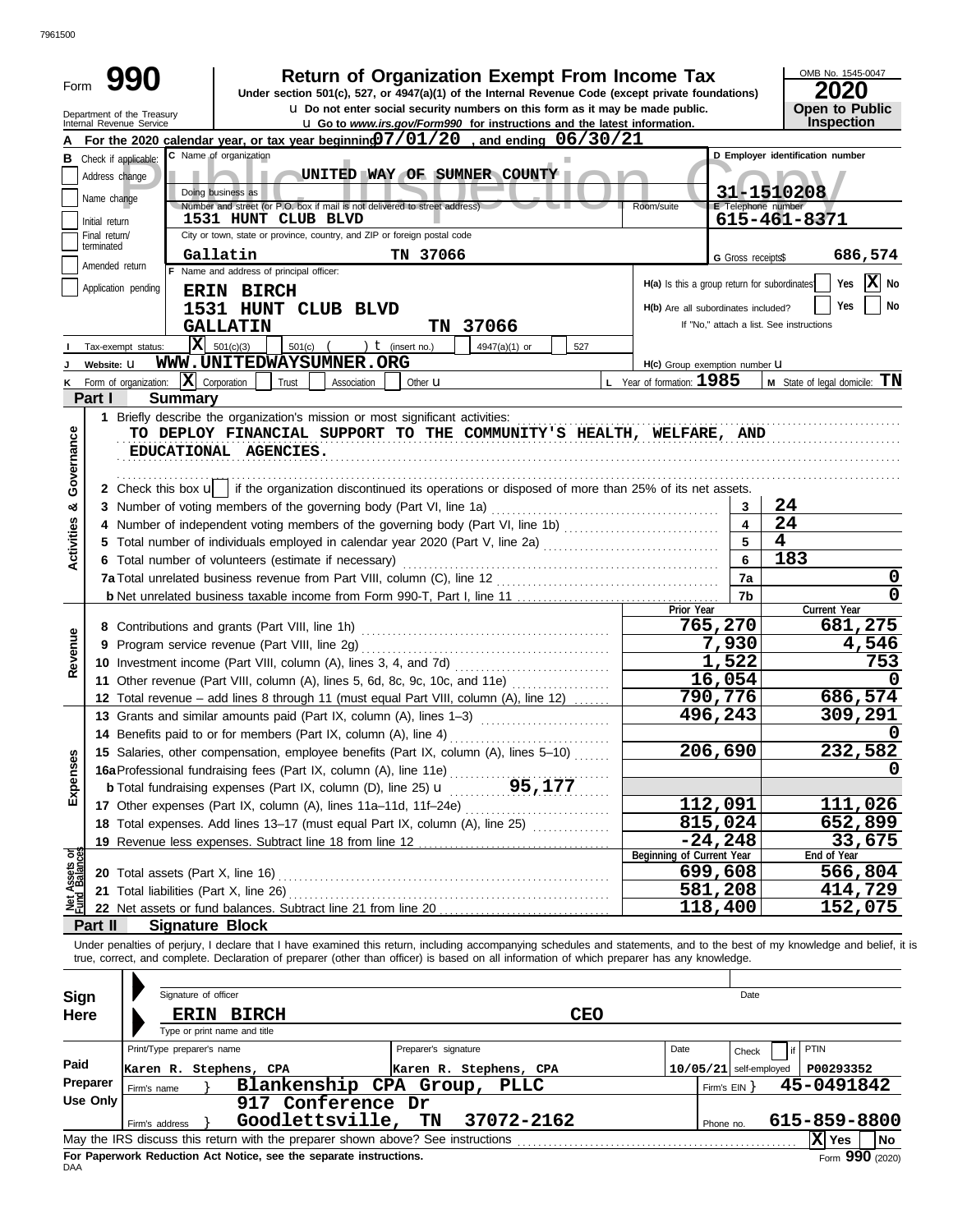| Form 990 (2020) UNITED WAY OF SUMNER COUNTY                                                                                                                                                                                                                                                                                                                                                                                                                                                                                                                   |                       | 31-1510208    | Page 2                      |
|---------------------------------------------------------------------------------------------------------------------------------------------------------------------------------------------------------------------------------------------------------------------------------------------------------------------------------------------------------------------------------------------------------------------------------------------------------------------------------------------------------------------------------------------------------------|-----------------------|---------------|-----------------------------|
| <b>Statement of Program Service Accomplishments</b><br>Part III                                                                                                                                                                                                                                                                                                                                                                                                                                                                                               |                       |               | $\mathbf{x}$                |
| Briefly describe the organization's mission:<br>1                                                                                                                                                                                                                                                                                                                                                                                                                                                                                                             |                       |               |                             |
| See Schedule $O_{\blacksquare}$<br>$1.1$ $\bigcap$ $1.1.7$                                                                                                                                                                                                                                                                                                                                                                                                                                                                                                    | <u>In a la a ail</u>  |               | .V <i>I</i> .               |
|                                                                                                                                                                                                                                                                                                                                                                                                                                                                                                                                                               |                       |               |                             |
| 2 Did the organization undertake any significant program services during the year which were not listed on the<br>prior Form 990 or 990-EZ?<br>If "Yes," describe these new services on Schedule O.                                                                                                                                                                                                                                                                                                                                                           |                       |               | Yes $\overline{X}$ No       |
| Did the organization cease conducting, or make significant changes in how it conducts, any program<br>3.<br>services? <b>Authority Constitution Constitution</b> Constitution Constitution Constitution Constitution Constitution Constitution Constitution Constitution Constitution Constitution Constitution Constitution Constitution Const                                                                                                                                                                                                               |                       |               | Yes $\boxed{\mathbf{X}}$ No |
| If "Yes," describe these changes on Schedule O.                                                                                                                                                                                                                                                                                                                                                                                                                                                                                                               |                       |               |                             |
| Describe the organization's program service accomplishments for each of its three largest program services, as measured by<br>expenses. Section 501(c)(3) and 501(c)(4) organizations are required to report the amount of grants and allocations to others,<br>the total expenses, and revenue, if any, for each program service reported.                                                                                                                                                                                                                   |                       |               |                             |
| (Expenses \$ 372, 793 including grants of \$ 309, 291 ) (Revenue \$<br>4a (Code:<br>THE ORGANIZATION IS COMMITTED TO DEPLOY FINANCIAL SUPPORT TO AGENCIES, TO<br>MAXIMIZE RESOURCES AVAILABLE FOR SERVICES AIMED AT THE MOST URGENT NEEDS OF<br>THE COMMUNITY, TO MUSTER COMMUNITY SUPPORT AND COMMITMENT AND MANAGE ITS<br>OPERATION SUCCESSFULLY. A CAMPAIGN IS HELD ANNUALLY FOR CONTRIBUTIONS FROM<br>DONORS IN SUMNER COUNTY WHICH ARE THEN ALLOCATED AS SUPPORT TO PARTNER<br>AGENCIES BASED ON THE RECOMMENDATION OF A VOLUNTEER ALLOCATION COMMITTEE. |                       |               | 4,546                       |
|                                                                                                                                                                                                                                                                                                                                                                                                                                                                                                                                                               |                       |               |                             |
|                                                                                                                                                                                                                                                                                                                                                                                                                                                                                                                                                               |                       |               |                             |
|                                                                                                                                                                                                                                                                                                                                                                                                                                                                                                                                                               |                       |               |                             |
|                                                                                                                                                                                                                                                                                                                                                                                                                                                                                                                                                               |                       |               |                             |
| COMMUNITY BUILDING: QUARTERLY DAYS OF ACTION THAT PROVIDE A MEANINGFUL<br>HANDS-ON VOLUNTEER EXPERIENCE WHILE GIVING A FIRST-HAND LOOK AT THE<br>DIFFERENCE UNITED WAY OF SUMNER COUNTY IS MAKING RIGHT HERE AT HOME. DAYS<br>OF ACTION INCLUDE STUFF THE BUS, COAT DRIVE AND DAYS OF CARING. WHETHER<br>CONTRIBUTING TO COLLECTION DRIVES FOR WINTER COATS, OR SCHOOL SUPPLIES, OR<br>SERVING AS A VOLUNTEER TO MAKE THESE EVENTS HAPPEN, PARTICIPATING IN DAYS<br>OF ACTION IS A GREAT WAY PEOPLE CAN IMPROVE THE LIVES OF OTHERS.                          |                       |               |                             |
|                                                                                                                                                                                                                                                                                                                                                                                                                                                                                                                                                               |                       |               |                             |
|                                                                                                                                                                                                                                                                                                                                                                                                                                                                                                                                                               |                       |               |                             |
| N/A                                                                                                                                                                                                                                                                                                                                                                                                                                                                                                                                                           |                       |               |                             |
|                                                                                                                                                                                                                                                                                                                                                                                                                                                                                                                                                               |                       |               |                             |
|                                                                                                                                                                                                                                                                                                                                                                                                                                                                                                                                                               |                       |               |                             |
|                                                                                                                                                                                                                                                                                                                                                                                                                                                                                                                                                               |                       |               |                             |
|                                                                                                                                                                                                                                                                                                                                                                                                                                                                                                                                                               |                       |               |                             |
|                                                                                                                                                                                                                                                                                                                                                                                                                                                                                                                                                               |                       |               |                             |
|                                                                                                                                                                                                                                                                                                                                                                                                                                                                                                                                                               |                       |               |                             |
|                                                                                                                                                                                                                                                                                                                                                                                                                                                                                                                                                               |                       |               |                             |
|                                                                                                                                                                                                                                                                                                                                                                                                                                                                                                                                                               |                       |               |                             |
| 4d Other program services (Describe on Schedule O.)<br>(Expenses \$                                                                                                                                                                                                                                                                                                                                                                                                                                                                                           | including grants of\$ | ) (Revenue \$ |                             |
| 4e Total program service expenses u                                                                                                                                                                                                                                                                                                                                                                                                                                                                                                                           | 395,373               |               |                             |
| DAA                                                                                                                                                                                                                                                                                                                                                                                                                                                                                                                                                           |                       |               | Form 990 (2020)             |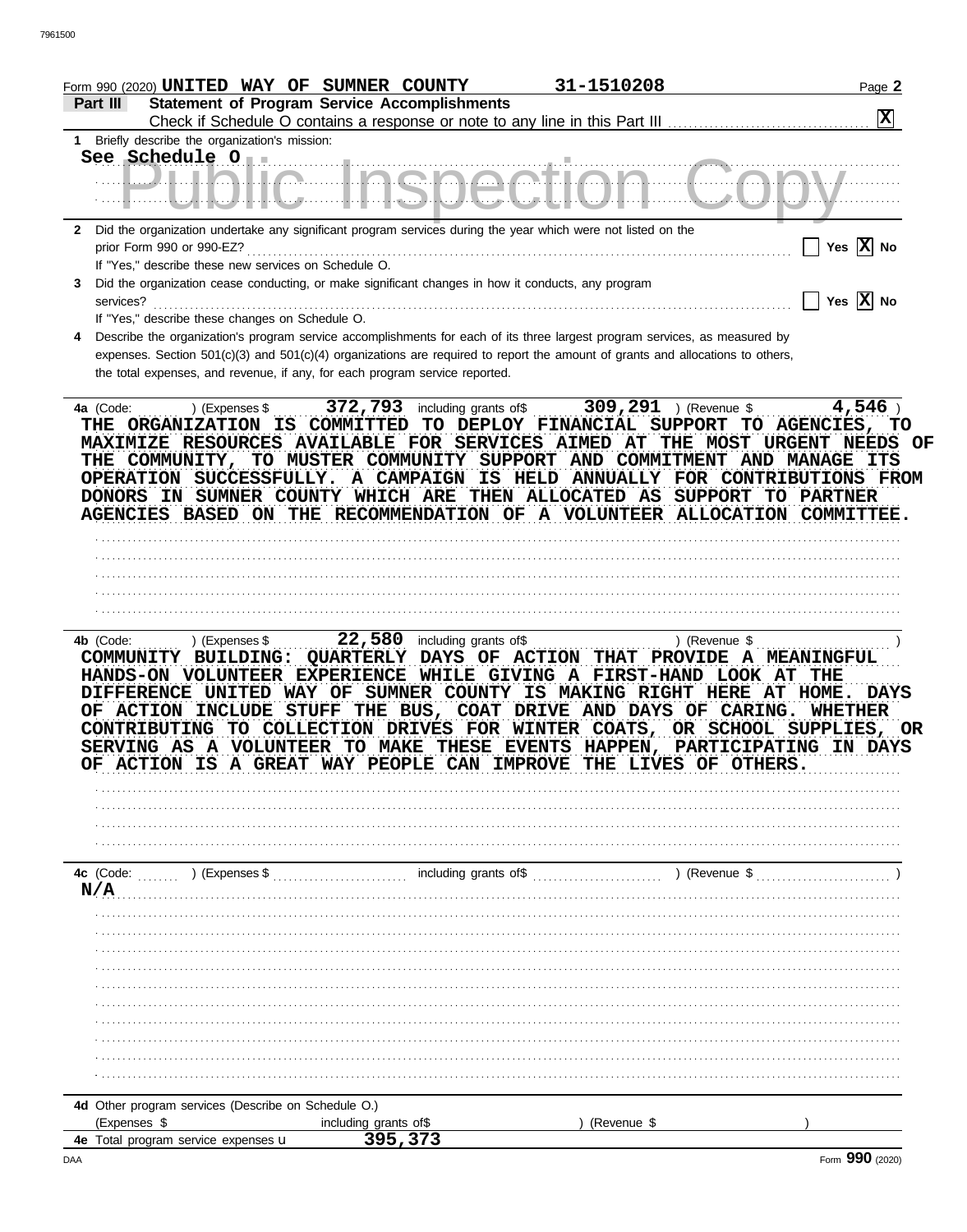# **Part IV Checklist of Required Schedules Form 990 (2020) UNITED WAY OF SUMNER COUNTY 31-1510208** Page 3

|           |                                                                                                                                                                                                                                    |                 | Yes         | No       |
|-----------|------------------------------------------------------------------------------------------------------------------------------------------------------------------------------------------------------------------------------------|-----------------|-------------|----------|
| 1         | Is the organization described in section $501(c)(3)$ or $4947(a)(1)$ (other than a private foundation)? If "Yes,"                                                                                                                  |                 |             |          |
|           | complete Schedule A example and the schedule A complete Schedule A and the complete Schedule A and the schedule                                                                                                                    | 1               | X           |          |
| 2         | Is the organization required to complete Schedule B, Schedule of Contributors (see instructions)?                                                                                                                                  | $\overline{2}$  | X           |          |
| 3         | Did the organization engage in direct or indirect political campaign activities on behalf of or in opposition to                                                                                                                   |                 |             |          |
|           | candidates for public office? If "Yes," complete Schedule C, Part I                                                                                                                                                                | 3 <sup>1</sup>  |             | X        |
| 4         | Section 501(c)(3) organizations. Did the organization engage in lobbying activities, or have a section 501(h)                                                                                                                      |                 |             |          |
|           | election in effect during the tax year? If "Yes," complete Schedule C, Part II                                                                                                                                                     | 4               |             | X        |
| 5         | Is the organization a section $501(c)(4)$ , $501(c)(5)$ , or $501(c)(6)$ organization that receives membership dues,                                                                                                               |                 |             |          |
|           | assessments, or similar amounts as defined in Revenue Procedure 98-19? If "Yes," complete Schedule C, Part III                                                                                                                     | 5               |             | X        |
| 6         | Did the organization maintain any donor advised funds or any similar funds or accounts for which donors                                                                                                                            |                 |             |          |
|           | have the right to provide advice on the distribution or investment of amounts in such funds or accounts? If                                                                                                                        |                 |             |          |
|           | "Yes," complete Schedule D, Part I                                                                                                                                                                                                 | 6               |             | X        |
| 7         | Did the organization receive or hold a conservation easement, including easements to preserve open space,                                                                                                                          |                 |             |          |
|           | the environment, historic land areas, or historic structures? If "Yes," complete Schedule D, Part II                                                                                                                               | 7               |             | X        |
| 8         | Did the organization maintain collections of works of art, historical treasures, or other similar assets? If "Yes,"                                                                                                                |                 |             |          |
|           | complete Schedule D, Part III                                                                                                                                                                                                      | 8               |             | X        |
| 9         | Did the organization report an amount in Part X, line 21, for escrow or custodial account liability, serve as a                                                                                                                    |                 |             |          |
|           | custodian for amounts not listed in Part X; or provide credit counseling, debt management, credit repair, or                                                                                                                       |                 |             |          |
|           | debt negotiation services? If "Yes," complete Schedule D, Part IV                                                                                                                                                                  | 9               |             | X        |
| 10        | Did the organization, directly or through a related organization, hold assets in donor-restricted endowments                                                                                                                       |                 |             |          |
|           | or in quasi endowments? If "Yes," complete Schedule D, Part V                                                                                                                                                                      | 10              |             | X        |
| 11        | If the organization's answer to any of the following questions is "Yes," then complete Schedule D, Parts VI,                                                                                                                       |                 |             |          |
|           | VII, VIII, IX, or X as applicable.                                                                                                                                                                                                 |                 |             |          |
|           | Did the organization report an amount for land, buildings, and equipment in Part X, line 10? If "Yes,"                                                                                                                             |                 |             |          |
|           | complete Schedule D, Part VI                                                                                                                                                                                                       | 11a             | X           |          |
| b         | Did the organization report an amount for investments—other securities in Part X, line 12, that is 5% or more                                                                                                                      |                 |             |          |
|           |                                                                                                                                                                                                                                    | 11b             |             | X        |
| c         | Did the organization report an amount for investments—program related in Part X, line 13, that is 5% or more                                                                                                                       |                 |             |          |
|           | of its total assets reported in Part X, line 16? If "Yes," complete Schedule D, Part VIII                                                                                                                                          | 11c             |             | X        |
| d         | Did the organization report an amount for other assets in Part X, line 15, that is 5% or more of its total assets                                                                                                                  |                 |             |          |
|           | reported in Part X, line 16? If "Yes," complete Schedule D, Part IX                                                                                                                                                                | 11d             |             | X        |
|           | Did the organization report an amount for other liabilities in Part X, line 25? If "Yes," complete Schedule D, Part X                                                                                                              | 11e             | X           |          |
|           | Did the organization's separate or consolidated financial statements for the tax year include a footnote that addresses                                                                                                            |                 |             |          |
|           | the organization's liability for uncertain tax positions under FIN 48 (ASC 740)? If "Yes," complete Schedule D, Part X                                                                                                             | 11f             | X           |          |
|           | 12a Did the organization obtain separate, independent audited financial statements for the tax year? If "Yes," complete                                                                                                            |                 | X           |          |
|           | Schedule D, Parts XI and XII                                                                                                                                                                                                       | 12a             |             |          |
|           | Was the organization included in consolidated, independent audited financial statements for the tax year? If<br>"Yes," and if the organization answered "No" to line 12a, then completing Schedule D, Parts XI and XII is optional | 12 <sub>b</sub> |             | <u>х</u> |
|           |                                                                                                                                                                                                                                    | 13              |             | X        |
| 13<br>14a | Is the organization a school described in section $170(b)(1)(A)(ii)$ ? If "Yes," complete Schedule E<br>Did the organization maintain an office, employees, or agents outside of the United States?                                | 14a             |             | X        |
| b         | Did the organization have aggregate revenues or expenses of more than \$10,000 from grantmaking,                                                                                                                                   |                 |             |          |
|           | fundraising, business, investment, and program service activities outside the United States, or aggregate                                                                                                                          |                 |             |          |
|           |                                                                                                                                                                                                                                    | 14b             |             | X        |
| 15        | Did the organization report on Part IX, column (A), line 3, more than \$5,000 of grants or other assistance to or                                                                                                                  |                 |             |          |
|           | for any foreign organization? If "Yes," complete Schedule F, Parts II and IV                                                                                                                                                       | 15              |             | X        |
| 16        | Did the organization report on Part IX, column (A), line 3, more than \$5,000 of aggregate grants or other                                                                                                                         |                 |             |          |
|           | assistance to or for foreign individuals? If "Yes," complete Schedule F, Parts III and IV                                                                                                                                          | 16              |             | X        |
| 17        | Did the organization report a total of more than \$15,000 of expenses for professional fundraising services on                                                                                                                     |                 |             |          |
|           |                                                                                                                                                                                                                                    | 17              |             | X        |
| 18        | Did the organization report more than \$15,000 total of fundraising event gross income and contributions on                                                                                                                        |                 |             |          |
|           | Part VIII, lines 1c and 8a? If "Yes," complete Schedule G, Part II                                                                                                                                                                 | 18              |             | X        |
| 19        | Did the organization report more than \$15,000 of gross income from gaming activities on Part VIII, line 9a?                                                                                                                       |                 |             |          |
|           |                                                                                                                                                                                                                                    | 19              |             | X        |
| 20a       | Did the organization operate one or more hospital facilities? If "Yes," complete Schedule H                                                                                                                                        | 20a             |             | X        |
| b         |                                                                                                                                                                                                                                    | 20b             |             |          |
| 21        | Did the organization report more than \$5,000 of grants or other assistance to any domestic organization or                                                                                                                        |                 |             |          |
|           |                                                                                                                                                                                                                                    | 21              | $\mathbf X$ |          |
|           |                                                                                                                                                                                                                                    |                 |             |          |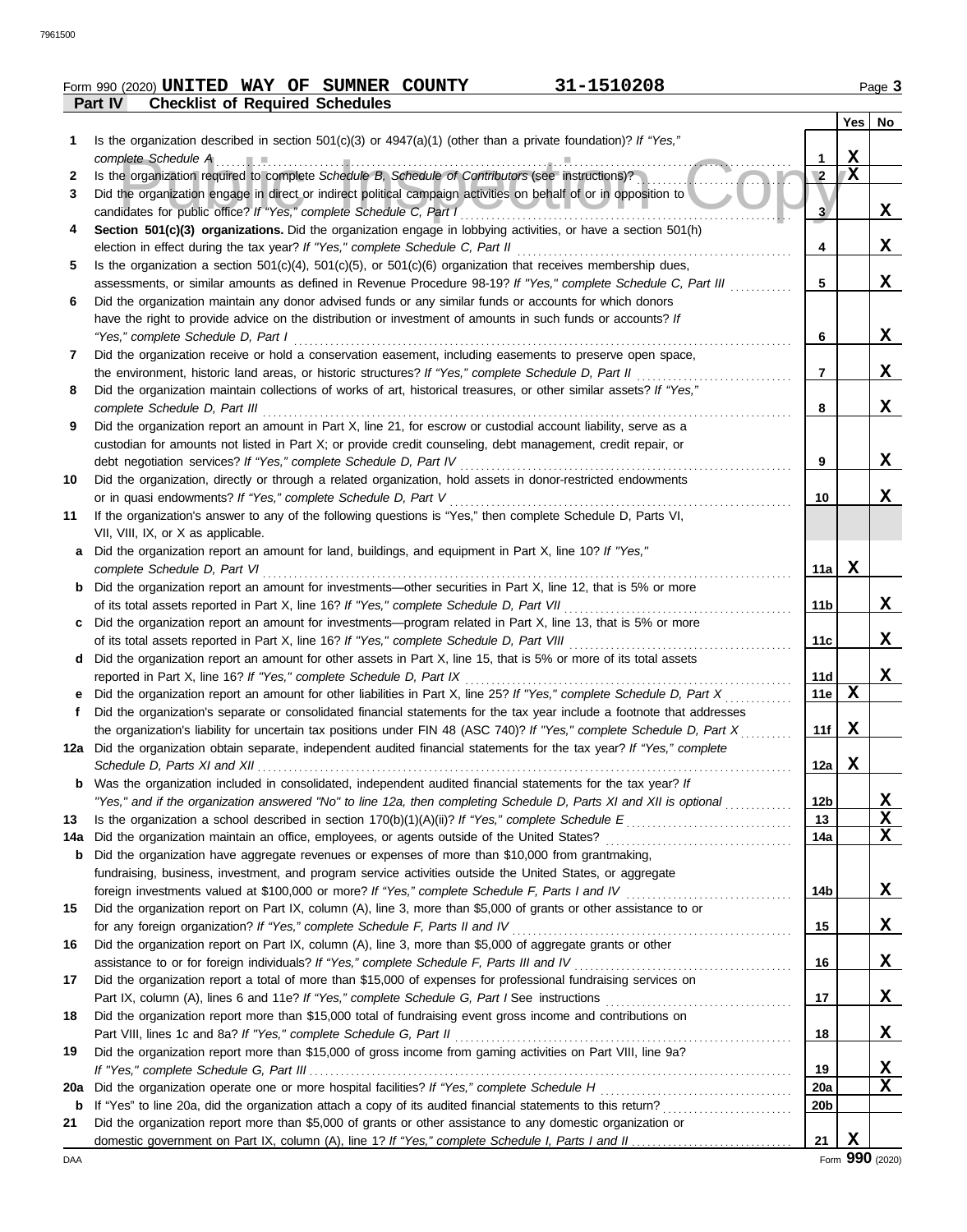#### Form 990 (2020) **UNITED WAY OF SUMNER COUNTY 31-1510208** Page 4 **Part IV Checklist of Required Schedules** *(continued)* **UNITED WAY OF SUMNER COUNTY 31-1510208**

|          | oncentral of negation ocheanes (commerci-                                                                                                                                                                                        |                 |     |                         |
|----------|----------------------------------------------------------------------------------------------------------------------------------------------------------------------------------------------------------------------------------|-----------------|-----|-------------------------|
| 22       | Did the organization report more than \$5,000 of grants or other assistance to or for domestic individuals on                                                                                                                    |                 | Yes | No                      |
|          | Part IX, column (A), line 2? If "Yes," complete Schedule I, Parts I and III                                                                                                                                                      | 22              |     | X                       |
| 23       | Did the organization answer "Yes" to Part VII, Section A, line 3, 4, or 5 about compensation of the                                                                                                                              |                 |     |                         |
|          | organization's current and former officers, directors, trustees, key employees, and highest compensated                                                                                                                          |                 |     |                         |
|          | employees? If "Yes," complete Schedule J                                                                                                                                                                                         | 23              |     | X                       |
|          | 24a Did the organization have a tax-exempt bond issue with an outstanding principal amount of more than<br>\$100,000 as of the last day of the year, that was issued after December 31, 2002? If "Yes," answer lines 24b         |                 |     |                         |
|          | through 24d and complete Schedule K. If "No," go to line 25a                                                                                                                                                                     | 24a             |     | X                       |
| b        | Did the organization invest any proceeds of tax-exempt bonds beyond a temporary period exception?                                                                                                                                | 24b             |     |                         |
| c        | Did the organization maintain an escrow account other than a refunding escrow at any time during the year                                                                                                                        |                 |     |                         |
|          | to defease any tax-exempt bonds?                                                                                                                                                                                                 | 24c             |     |                         |
| d        | Did the organization act as an "on behalf of" issuer for bonds outstanding at any time during the year?                                                                                                                          | 24d             |     |                         |
|          | 25a Section 501(c)(3), 501(c)(4), and 501(c)(29) organizations. Did the organization engage in an excess benefit                                                                                                                 |                 |     |                         |
|          | transaction with a disqualified person during the year? If "Yes," complete Schedule L, Part I<br>Is the organization aware that it engaged in an excess benefit transaction with a disqualified person in a prior                | 25a             |     | X                       |
|          | year, and that the transaction has not been reported on any of the organization's prior Forms 990 or 990-EZ?                                                                                                                     |                 |     |                         |
|          | If "Yes," complete Schedule L, Part I                                                                                                                                                                                            | 25b             |     | X                       |
| 26       | Did the organization report any amount on Part X, line 5 or 22, for receivables from or payables to any current                                                                                                                  |                 |     |                         |
|          | or former officer, director, trustee, key employee, creator or founder, substantial contributor, or 35%                                                                                                                          |                 |     |                         |
|          | controlled entity or family member of any of these persons? If "Yes," complete Schedule L, Part II                                                                                                                               | 26              |     | X                       |
| 27       | Did the organization provide a grant or other assistance to any current or former officer, director, trustee, key                                                                                                                |                 |     |                         |
|          | employee, creator or founder, substantial contributor or employee thereof, a grant selection committee                                                                                                                           |                 |     |                         |
|          | member, or to a 35% controlled entity (including an employee thereof) or family member of any of these                                                                                                                           |                 |     |                         |
|          | persons? If "Yes," complete Schedule L, Part III                                                                                                                                                                                 | 27              |     | X                       |
| 28       | Was the organization a party to a business transaction with one of the following parties (see Schedule L, Part<br>IV instructions, for applicable filing thresholds, conditions, and exceptions):                                |                 |     |                         |
| a        | A current or former officer, director, trustee, key employee, creator or founder, or substantial contributor? If                                                                                                                 |                 |     |                         |
|          | "Yes," complete Schedule L, Part IV                                                                                                                                                                                              | 28a             |     | X                       |
| b        | A family member of any individual described in line 28a? If "Yes," complete Schedule L, Part IV                                                                                                                                  | 28b             |     | X                       |
| c        | A 35% controlled entity of one or more individuals and/or organizations described in lines 28a or 28b? If                                                                                                                        |                 |     |                         |
|          | "Yes," complete Schedule L, Part IV                                                                                                                                                                                              | 28c             |     | X                       |
| 29       | Did the organization receive more than \$25,000 in non-cash contributions? If "Yes," complete Schedule M                                                                                                                         | 29              |     | X                       |
| 30       | Did the organization receive contributions of art, historical treasures, or other similar assets, or qualified                                                                                                                   |                 |     |                         |
|          | conservation contributions? If "Yes," complete Schedule M                                                                                                                                                                        | 30              |     | <u>x</u><br>$\mathbf x$ |
| 31<br>32 | Did the organization liquidate, terminate, or dissolve and cease operations? If "Yes," complete Schedule N, Part I<br>Did the organization sell, exchange, dispose of, or transfer more than 25% of its net assets? If "Yes,"    | 31              |     |                         |
|          | complete Schedule N, Part II                                                                                                                                                                                                     | 32              |     | X                       |
| 33       | Did the organization own 100% of an entity disregarded as separate from the organization under Regulations                                                                                                                       |                 |     |                         |
|          | sections 301.7701-2 and 301.7701-3? If "Yes," complete Schedule R, Part I                                                                                                                                                        | 33              |     | X                       |
| 34       | Was the organization related to any tax-exempt or taxable entity? If "Yes," complete Schedule R, Part II, III,                                                                                                                   |                 |     |                         |
|          | or IV, and Part V, line 1                                                                                                                                                                                                        | 34              |     | X                       |
| 35a      |                                                                                                                                                                                                                                  | 35a             |     | $\mathbf x$             |
| b        | If "Yes" to line 35a, did the organization receive any payment from or engage in any transaction with a                                                                                                                          |                 |     |                         |
| 36       | Section 501(c)(3) organizations. Did the organization make any transfers to an exempt non-charitable                                                                                                                             | 35 <sub>b</sub> |     |                         |
|          | related organization? If "Yes," complete Schedule R, Part V, line 2                                                                                                                                                              | 36              |     | X                       |
| 37       | Did the organization conduct more than 5% of its activities through an entity that is not a related organization                                                                                                                 |                 |     |                         |
|          | and that is treated as a partnership for federal income tax purposes? If "Yes," complete Schedule R, Part VI<br>and a straightful contract and a straight of the straight of the straight of the straight of the straight of the | 37              |     | X                       |
| 38       | Did the organization complete Schedule O and provide explanations in Schedule O for Part VI, lines 11b and                                                                                                                       |                 |     |                         |
|          | 19? Note: All Form 990 filers are required to complete Schedule O.                                                                                                                                                               | 38              | X   |                         |
|          | Statements Regarding Other IRS Filings and Tax Compliance<br>Part V                                                                                                                                                              |                 |     |                         |
|          |                                                                                                                                                                                                                                  |                 |     |                         |
|          |                                                                                                                                                                                                                                  |                 | Yes | No                      |
| 1a<br>b  | 3<br>Enter the number reported in Box 3 of Form 1096. Enter -0- if not applicable<br>1a<br>.<br>$\mathbf 0$<br>1 <sub>b</sub><br>Enter the number of Forms W-2G included in line 1a. Enter -0- if not applicable                 |                 |     |                         |
| c        | Did the organization comply with backup withholding rules for reportable payments to vendors and                                                                                                                                 |                 |     |                         |
|          |                                                                                                                                                                                                                                  | 1c              |     |                         |
|          |                                                                                                                                                                                                                                  |                 |     |                         |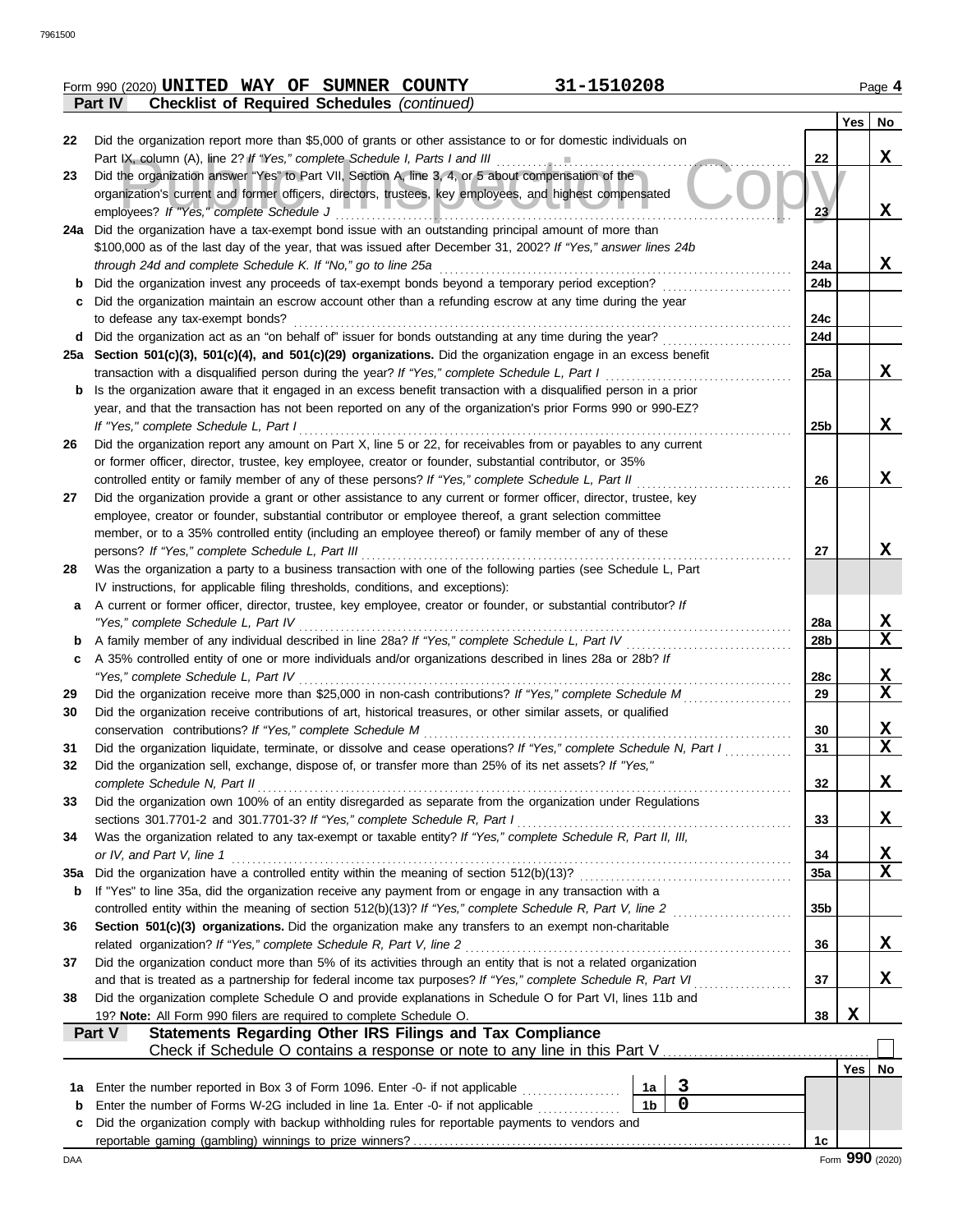|         |                                                                                                                                                              | 31-1510208<br>Form 990 (2020) UNITED WAY OF SUMNER COUNTY<br>Page 5 |    |             |  |  |  |  |  |
|---------|--------------------------------------------------------------------------------------------------------------------------------------------------------------|---------------------------------------------------------------------|----|-------------|--|--|--|--|--|
|         | Statements Regarding Other IRS Filings and Tax Compliance (continued)<br>Part V                                                                              |                                                                     |    |             |  |  |  |  |  |
|         |                                                                                                                                                              |                                                                     |    | Yes No      |  |  |  |  |  |
|         | 2a Enter the number of employees reported on Form W-3, Transmittal of Wage and Tax                                                                           |                                                                     |    |             |  |  |  |  |  |
|         | Statements, filed for the calendar year ending with or within the year covered by this return<br>2a                                                          |                                                                     |    |             |  |  |  |  |  |
| b       | If at least one is reported on line 2a, did the organization file all required federal employment tax returns?                                               | 2 <sub>b</sub>                                                      | 7X |             |  |  |  |  |  |
|         | Note: If the sum of lines 1a and 2a is greater than 250, you may be required to e-file (see instructions)                                                    |                                                                     |    |             |  |  |  |  |  |
| За      | Did the organization have unrelated business gross income of \$1,000 or more during the year?                                                                | 3a                                                                  |    | X           |  |  |  |  |  |
| b       | If "Yes," has it filed a Form 990-T for this year? If "No" to line 3b, provide an explanation on Schedule O                                                  | 3 <sub>b</sub>                                                      |    |             |  |  |  |  |  |
| 4a      | At any time during the calendar year, did the organization have an interest in, or a signature or other authority over,                                      |                                                                     |    |             |  |  |  |  |  |
|         | a financial account in a foreign country (such as a bank account, securities account, or other financial account)?                                           | 4a                                                                  |    | X           |  |  |  |  |  |
| b       | If "Yes," enter the name of the foreign country <b>u</b>                                                                                                     |                                                                     |    |             |  |  |  |  |  |
|         | See instructions for filing requirements for FinCEN Form 114, Report of Foreign Bank and Financial Accounts (FBAR).                                          |                                                                     |    |             |  |  |  |  |  |
| 5а      | Was the organization a party to a prohibited tax shelter transaction at any time during the tax year?                                                        | 5a                                                                  |    | X           |  |  |  |  |  |
| b       | Did any taxable party notify the organization that it was or is a party to a prohibited tax shelter transaction?                                             | 5 <sub>b</sub>                                                      |    | $\mathbf x$ |  |  |  |  |  |
| с       | If "Yes" to line 5a or 5b, did the organization file Form 8886-T?                                                                                            | 5c                                                                  |    |             |  |  |  |  |  |
| 6a      | Does the organization have annual gross receipts that are normally greater than \$100,000, and did the                                                       |                                                                     |    |             |  |  |  |  |  |
|         | organization solicit any contributions that were not tax deductible as charitable contributions?                                                             | 6a                                                                  |    | X           |  |  |  |  |  |
| b       | If "Yes," did the organization include with every solicitation an express statement that such contributions or                                               |                                                                     |    |             |  |  |  |  |  |
|         | gifts were not tax deductible?                                                                                                                               | 6b                                                                  |    |             |  |  |  |  |  |
| 7       | Organizations that may receive deductible contributions under section 170(c).                                                                                |                                                                     |    |             |  |  |  |  |  |
| a       | Did the organization receive a payment in excess of \$75 made partly as a contribution and partly for goods                                                  |                                                                     |    |             |  |  |  |  |  |
|         | and services provided to the payor?                                                                                                                          | 7a                                                                  |    | X           |  |  |  |  |  |
| b       |                                                                                                                                                              | 7b                                                                  |    |             |  |  |  |  |  |
| с       | Did the organization sell, exchange, or otherwise dispose of tangible personal property for which it was                                                     |                                                                     |    |             |  |  |  |  |  |
|         | required to file Form 8282?                                                                                                                                  | 7c                                                                  |    | X           |  |  |  |  |  |
| d       | If "Yes," indicate the number of Forms 8282 filed during the year<br>7d                                                                                      |                                                                     |    |             |  |  |  |  |  |
| е       | Did the organization receive any funds, directly or indirectly, to pay premiums on a personal benefit contract?                                              | 7e                                                                  |    | X           |  |  |  |  |  |
|         | Did the organization, during the year, pay premiums, directly or indirectly, on a personal benefit contract?                                                 | 7f                                                                  |    | $\mathbf X$ |  |  |  |  |  |
| g       | If the organization received a contribution of qualified intellectual property, did the organization file Form 8899 as required?                             | 7g                                                                  |    | $\mathbf X$ |  |  |  |  |  |
| h       | If the organization received a contribution of cars, boats, airplanes, or other vehicles, did the organization file a Form 1098-C?                           | 7h                                                                  |    | X           |  |  |  |  |  |
| 8       | Sponsoring organizations maintaining donor advised funds. Did a donor advised fund maintained by the                                                         |                                                                     |    |             |  |  |  |  |  |
|         | sponsoring organization have excess business holdings at any time during the year?                                                                           | 8                                                                   |    |             |  |  |  |  |  |
| 9       | Sponsoring organizations maintaining donor advised funds.                                                                                                    |                                                                     |    |             |  |  |  |  |  |
| a       | Did the sponsoring organization make any taxable distributions under section 4966?                                                                           | 9a                                                                  |    |             |  |  |  |  |  |
| b       | Did the sponsoring organization make a distribution to a donor, donor advisor, or related person?                                                            | 9b                                                                  |    |             |  |  |  |  |  |
| 10      | Section 501(c)(7) organizations. Enter:                                                                                                                      |                                                                     |    |             |  |  |  |  |  |
|         | 10a                                                                                                                                                          |                                                                     |    |             |  |  |  |  |  |
| b       | 10 <sub>b</sub><br>Gross receipts, included on Form 990, Part VIII, line 12, for public use of club facilities                                               |                                                                     |    |             |  |  |  |  |  |
| 11      | Section 501(c)(12) organizations. Enter:                                                                                                                     |                                                                     |    |             |  |  |  |  |  |
| a       | 11a<br>Gross income from members or shareholders                                                                                                             |                                                                     |    |             |  |  |  |  |  |
| b       | Gross income from other sources (Do not net amounts due or paid to other sources                                                                             |                                                                     |    |             |  |  |  |  |  |
|         | 11 <sub>b</sub><br>against amounts due or received from them.)                                                                                               |                                                                     |    |             |  |  |  |  |  |
| 12a     | Section 4947(a)(1) non-exempt charitable trusts. Is the organization filing Form 990 in lieu of Form 1041?                                                   | 12a                                                                 |    |             |  |  |  |  |  |
| b       | If "Yes," enter the amount of tax-exempt interest received or accrued during the year<br>12 <sub>b</sub>                                                     |                                                                     |    |             |  |  |  |  |  |
| 13      | Section 501(c)(29) qualified nonprofit health insurance issuers.                                                                                             |                                                                     |    |             |  |  |  |  |  |
| a       | Is the organization licensed to issue qualified health plans in more than one state?                                                                         | 13а                                                                 |    |             |  |  |  |  |  |
|         | Note: See the instructions for additional information the organization must report on Schedule O.                                                            |                                                                     |    |             |  |  |  |  |  |
| b       | Enter the amount of reserves the organization is required to maintain by the states in which                                                                 |                                                                     |    |             |  |  |  |  |  |
|         | 13 <sub>b</sub>                                                                                                                                              |                                                                     |    |             |  |  |  |  |  |
| c       | 13 <sub>c</sub><br>Enter the amount of reserves on hand                                                                                                      |                                                                     |    |             |  |  |  |  |  |
| 14a     | Did the organization receive any payments for indoor tanning services during the tax year?                                                                   | 14a                                                                 |    | X           |  |  |  |  |  |
|         | If "Yes," has it filed a Form 720 to report these payments? If "No," provide an explanation on Schedule O                                                    | 14b                                                                 |    |             |  |  |  |  |  |
| b<br>15 | Is the organization subject to the section 4960 tax on payment(s) of more than \$1,000,000 in remuneration or                                                |                                                                     |    |             |  |  |  |  |  |
|         | excess parachute payment(s) during the year?                                                                                                                 | 15                                                                  |    | X           |  |  |  |  |  |
|         | If "Yes," see instructions and file Form 4720, Schedule N.                                                                                                   |                                                                     |    |             |  |  |  |  |  |
| 16      |                                                                                                                                                              | 16                                                                  |    | X           |  |  |  |  |  |
|         | Is the organization an educational institution subject to the section 4968 excise tax on net investment income?<br>If "Yes," complete Form 4720, Schedule O. |                                                                     |    |             |  |  |  |  |  |
|         |                                                                                                                                                              |                                                                     |    |             |  |  |  |  |  |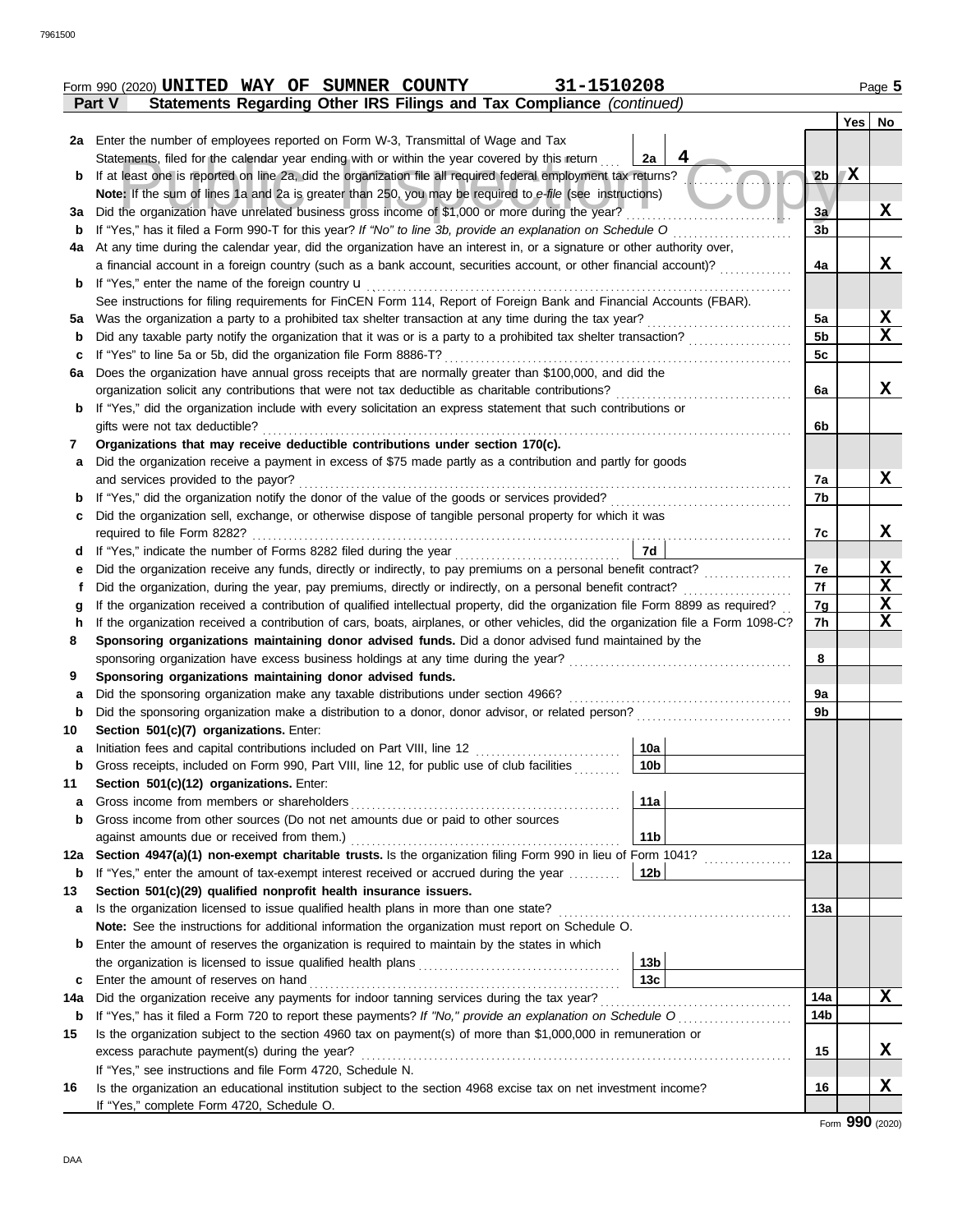|                         | 31-1510208<br>Form 990 (2020) UNITED WAY OF SUMNER COUNTY<br>Governance, Management, and Disclosure For each "Yes" response to lines 2 through 7b below, and for a "No"<br><b>Part VI</b>                                 |                         |                         | Page 6      |
|-------------------------|---------------------------------------------------------------------------------------------------------------------------------------------------------------------------------------------------------------------------|-------------------------|-------------------------|-------------|
|                         | response to line 8a, 8b, or 10b below, describe the circumstances, processes, or changes on Schedule O. See instructions.                                                                                                 |                         |                         |             |
|                         |                                                                                                                                                                                                                           |                         |                         |             |
|                         | Section A. Governing Body and Management                                                                                                                                                                                  |                         |                         |             |
|                         |                                                                                                                                                                                                                           |                         | Yes                     | No.         |
|                         | 24<br>1a<br>1a Enter the number of voting members of the governing body at the end of the tax year                                                                                                                        |                         |                         |             |
|                         | If there are material differences in voting rights among members of the governing body, or                                                                                                                                |                         |                         |             |
|                         | if the governing body delegated broad authority to an executive committee or similar                                                                                                                                      |                         |                         |             |
|                         | committee, explain on Schedule O.                                                                                                                                                                                         |                         |                         |             |
| b                       | 24<br>1b<br>Enter the number of voting members included on line 1a, above, who are independent                                                                                                                            |                         |                         |             |
|                         | Did any officer, director, trustee, or key employee have a family relationship or a business relationship with                                                                                                            |                         |                         |             |
|                         | any other officer, director, trustee, or key employee?                                                                                                                                                                    | 2                       |                         | <u>x</u>    |
|                         | Did the organization delegate control over management duties customarily performed by or under the direct                                                                                                                 |                         |                         |             |
|                         | supervision of officers, directors, trustees, or key employees to a management company or other person?                                                                                                                   | 3                       |                         | X           |
|                         | Did the organization make any significant changes to its governing documents since the prior Form 990 was filed?                                                                                                          | $\overline{\mathbf{4}}$ |                         | $\mathbf x$ |
|                         | Did the organization become aware during the year of a significant diversion of the organization's assets?                                                                                                                | 5                       |                         | X           |
|                         | Did the organization have members or stockholders?                                                                                                                                                                        | 6                       |                         | X           |
| 7a                      | Did the organization have members, stockholders, or other persons who had the power to elect or appoint                                                                                                                   |                         |                         |             |
|                         | one or more members of the governing body?                                                                                                                                                                                | 7a                      |                         | x           |
| b                       | Are any governance decisions of the organization reserved to (or subject to approval by) members,                                                                                                                         |                         |                         |             |
|                         | stockholders, or persons other than the governing body?                                                                                                                                                                   | 7b                      |                         | x           |
|                         | Did the organization contemporaneously document the meetings held or written actions undertaken during the year by the following:                                                                                         |                         | X                       |             |
| a                       | The governing body?                                                                                                                                                                                                       | 8a<br>8b                | $\mathbf X$             |             |
| b                       | Each committee with authority to act on behalf of the governing body?                                                                                                                                                     |                         |                         |             |
|                         | Is there any officer, director, trustee, or key employee listed in Part VII, Section A, who cannot be reached at                                                                                                          |                         |                         | X           |
|                         | Section B. Policies (This Section B requests information about policies not required by the Internal Revenue Code.)                                                                                                       |                         |                         |             |
|                         |                                                                                                                                                                                                                           |                         | Yes                     | No          |
|                         | 10a Did the organization have local chapters, branches, or affiliates?                                                                                                                                                    | 10a                     |                         | X           |
|                         |                                                                                                                                                                                                                           |                         |                         |             |
|                         |                                                                                                                                                                                                                           |                         |                         |             |
| b                       | If "Yes," did the organization have written policies and procedures governing the activities of such chapters,                                                                                                            |                         |                         |             |
|                         | affiliates, and branches to ensure their operations are consistent with the organization's exempt purposes?                                                                                                               | 10b                     |                         |             |
|                         | 11a Has the organization provided a complete copy of this Form 990 to all members of its governing body before filing the form?                                                                                           | 11a                     | х                       |             |
|                         | Describe in Schedule O the process, if any, used by the organization to review this Form 990.                                                                                                                             |                         |                         |             |
|                         | Did the organization have a written conflict of interest policy? If "No," go to line 13                                                                                                                                   | 12a                     | $\overline{\mathbf{X}}$ |             |
|                         | Were officers, directors, or trustees, and key employees required to disclose annually interests that could give rise to conflicts?                                                                                       | 12b                     | X                       |             |
|                         | Did the organization regularly and consistently monitor and enforce compliance with the policy? If "Yes,"                                                                                                                 |                         |                         |             |
|                         | describe in Schedule O how this was done                                                                                                                                                                                  | 12с                     | X                       |             |
|                         | Did the organization have a written whistleblower policy?                                                                                                                                                                 | 13                      | X                       |             |
|                         | Did the organization have a written document retention and destruction policy?                                                                                                                                            | 14                      | X                       |             |
|                         | Did the process for determining compensation of the following persons include a review and approval by                                                                                                                    |                         |                         |             |
|                         | independent persons, comparability data, and contemporaneous substantiation of the deliberation and decision?                                                                                                             |                         |                         |             |
|                         | The organization's CEO, Executive Director, or top management official                                                                                                                                                    | 15a                     | X                       |             |
|                         | Other officers or key employees of the organization                                                                                                                                                                       | 15 <sub>b</sub>         | X                       |             |
| 12a<br>b<br>с<br>a<br>b | If "Yes" to line 15a or 15b, describe the process in Schedule O (see instructions).                                                                                                                                       |                         |                         |             |
| 16а                     | Did the organization invest in, contribute assets to, or participate in a joint venture or similar arrangement                                                                                                            |                         |                         |             |
|                         | with a taxable entity during the year?                                                                                                                                                                                    | 16a                     |                         | x           |
|                         | If "Yes," did the organization follow a written policy or procedure requiring the organization to evaluate its                                                                                                            |                         |                         |             |
|                         | participation in joint venture arrangements under applicable federal tax law, and take steps to safeguard the                                                                                                             |                         |                         |             |
|                         |                                                                                                                                                                                                                           | 16b                     |                         |             |
|                         | <b>Section C. Disclosure</b>                                                                                                                                                                                              |                         |                         |             |
|                         | List the states with which a copy of this Form 990 is required to be filed $\mathbf{u}$ TN                                                                                                                                |                         |                         |             |
|                         | Section 6104 requires an organization to make its Forms 1023 (1024 or 1024-A, if applicable), 990, and 990-T (Section 501(c)                                                                                              |                         |                         |             |
| b                       | (3)s only) available for public inspection. Indicate how you made these available. Check all that apply.<br>Another's website $ \mathbf{X} $ Upon request $\ \cdot\ $ Other (explain on Schedule O)<br>IXI<br>Own website |                         |                         |             |

State the name, address, and telephone number of the person who possesses the organization's books and records  $\bf u$ **DANIELLE ROBINSON, FINANCE MANAGER 1531 HUNT CLUB BLVD #110**

| _____    | _ _ _ _ _ _ | _____ | ____ |  | ---- |       |              |
|----------|-------------|-------|------|--|------|-------|--------------|
| Gallatin |             |       |      |  | TN   | 37066 | 615-461-8371 |
|          |             |       |      |  |      |       |              |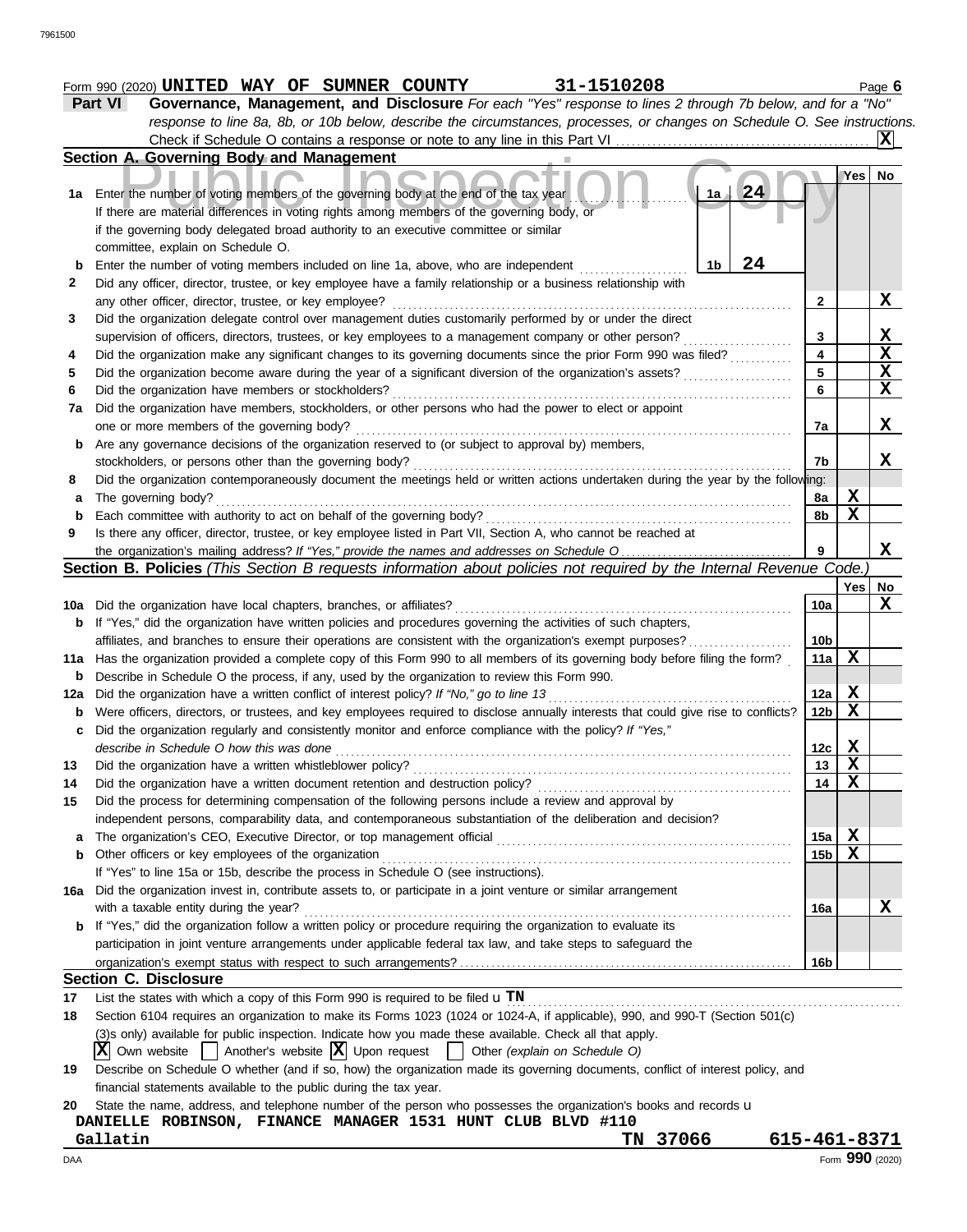# **Form 990 (2020) UNITED WAY OF SUMNER COUNTY 31-1510208** Page 7

## **Independent Contractors Part VII Compensation of Officers, Directors, Trustees, Key Employees, Highest Compensated Employees, and** Check if Schedule O contains a response or note to any line in this Part VII .

| Section A. Officers, Directors, Trustees, Key Employees, and Highest Compensated Employees                                                                                                                                                                                                                                    |                       |                          |              |             |              |                                                              |        |                                 |                                  |                              |
|-------------------------------------------------------------------------------------------------------------------------------------------------------------------------------------------------------------------------------------------------------------------------------------------------------------------------------|-----------------------|--------------------------|--------------|-------------|--------------|--------------------------------------------------------------|--------|---------------------------------|----------------------------------|------------------------------|
| 1a Complete this table for all persons required to be listed. Report compensation for the calendar year ending with or within the<br>organization's tax year.                                                                                                                                                                 |                       |                          |              |             |              |                                                              |        |                                 |                                  |                              |
| • List all of the organization's current officers, directors, trustees (whether individuals or organizations), regardless of amount of                                                                                                                                                                                        |                       |                          |              |             |              |                                                              |        |                                 |                                  |                              |
| compensation. Enter -0- in columns (D), (E), and (F) if no compensation was paid.<br>• List all of the organization's current key employees, if any. See instructions for definition of "key employee."                                                                                                                       |                       |                          |              |             |              |                                                              |        |                                 |                                  |                              |
| • List the organization's five current highest compensated employees (other than an officer, director, trustee, or key employee)                                                                                                                                                                                              |                       |                          |              |             |              |                                                              |        |                                 |                                  |                              |
| who received reportable compensation (Box 5 of Form W-2 and/or Box 7 of Form 1099-MISC) of more than \$100,000 from the<br>organization and any related organizations.                                                                                                                                                        |                       |                          |              |             |              |                                                              |        |                                 |                                  |                              |
| • List all of the organization's former officers, key employees, and highest compensated employees who received more than<br>\$100,000 of reportable compensation from the organization and any related organizations.                                                                                                        |                       |                          |              |             |              |                                                              |        |                                 |                                  |                              |
| • List all of the organization's former directors or trustees that received, in the capacity as a former director or trustee of the<br>organization, more than \$10,000 of reportable compensation from the organization and any related organizations.<br>See instructions for the order in which to list the persons above. |                       |                          |              |             |              |                                                              |        |                                 |                                  |                              |
| Check this box if neither the organization nor any related organization compensated any current officer, director, or trustee.                                                                                                                                                                                                |                       |                          |              |             |              |                                                              |        |                                 |                                  |                              |
| (A)                                                                                                                                                                                                                                                                                                                           | (B)                   |                          |              |             | (C)          |                                                              |        | (D)                             | (E)                              | (F)                          |
| Name and title                                                                                                                                                                                                                                                                                                                | Average               |                          |              |             | Position     |                                                              |        | Reportable                      | Reportable                       | Estimated amount             |
|                                                                                                                                                                                                                                                                                                                               | hours<br>per week     |                          |              |             |              | (do not check more than one<br>box, unless person is both an |        | compensation<br>from the        | compensation<br>from related     | of other<br>compensation     |
|                                                                                                                                                                                                                                                                                                                               | (list any             |                          |              |             |              | officer and a director/trustee)                              |        | organization<br>(W-2/1099-MISC) | organizations<br>(W-2/1099-MISC) | from the<br>organization and |
|                                                                                                                                                                                                                                                                                                                               | hours for<br>related  | Individual<br>Individual |              | Officer     |              |                                                              | Former |                                 |                                  | related organizations        |
|                                                                                                                                                                                                                                                                                                                               | organizations         | director                 | nstitutional |             | Key employee |                                                              |        |                                 |                                  |                              |
|                                                                                                                                                                                                                                                                                                                               | below<br>dotted line) |                          |              |             |              |                                                              |        |                                 |                                  |                              |
|                                                                                                                                                                                                                                                                                                                               |                       | trustee                  | trustee      |             |              | Highest compensated<br>employee                              |        |                                 |                                  |                              |
|                                                                                                                                                                                                                                                                                                                               |                       |                          |              |             |              |                                                              |        |                                 |                                  |                              |
| $(1)$ C. STEVEN DOREMUS                                                                                                                                                                                                                                                                                                       |                       |                          |              |             |              |                                                              |        |                                 |                                  |                              |
|                                                                                                                                                                                                                                                                                                                               | 40.00                 |                          |              |             |              |                                                              |        |                                 |                                  |                              |
| EXECUTIVE DIRECTOR<br><b>ROBINSON</b>                                                                                                                                                                                                                                                                                         | 0.00                  |                          |              | $\mathbf x$ |              |                                                              |        | 65,650                          | 0                                | 7,873                        |
| (2) DANIELLE                                                                                                                                                                                                                                                                                                                  |                       |                          |              |             |              |                                                              |        |                                 |                                  |                              |
|                                                                                                                                                                                                                                                                                                                               | 20.00                 |                          |              |             |              |                                                              |        |                                 |                                  |                              |
| <b>FINANCE MANAGER</b><br>(3) NORMAN RUBIO                                                                                                                                                                                                                                                                                    | 0.00                  |                          |              | $\mathbf x$ |              |                                                              |        | 29,370                          | 0                                | 0                            |
|                                                                                                                                                                                                                                                                                                                               | 1.00                  |                          |              |             |              |                                                              |        |                                 |                                  |                              |
| <b>BOARD CHAIR</b>                                                                                                                                                                                                                                                                                                            | 0.00                  | $\mathbf X$              |              | $\mathbf x$ |              |                                                              |        | 0                               | 0                                | 0                            |
| (4) MICHAEL<br><b>MORRISON</b>                                                                                                                                                                                                                                                                                                |                       |                          |              |             |              |                                                              |        |                                 |                                  |                              |
|                                                                                                                                                                                                                                                                                                                               | 1.00                  |                          |              |             |              |                                                              |        |                                 |                                  |                              |
| BOARD<br><b>TREASURER</b>                                                                                                                                                                                                                                                                                                     | 0.00                  | $\mathbf X$              |              | $\mathbf x$ |              |                                                              |        | 0                               | 0                                | 0                            |
| (5) MICHELE<br><b>OWENS</b>                                                                                                                                                                                                                                                                                                   |                       |                          |              |             |              |                                                              |        |                                 |                                  |                              |
|                                                                                                                                                                                                                                                                                                                               | 1.00                  |                          |              |             |              |                                                              |        |                                 |                                  |                              |
| BOARD<br><b>SECRETARY</b>                                                                                                                                                                                                                                                                                                     | 0.00                  | $\mathbf X$              |              | $\mathbf x$ |              |                                                              |        | 0                               | 0                                | $\mathbf 0$                  |
| (6) BEN DUGGAN                                                                                                                                                                                                                                                                                                                |                       |                          |              |             |              |                                                              |        |                                 |                                  |                              |
|                                                                                                                                                                                                                                                                                                                               | 1.00                  |                          |              |             |              |                                                              |        |                                 |                                  |                              |
| EAC CHAIR                                                                                                                                                                                                                                                                                                                     | 0.00                  | $\mathbf X$              |              | $\mathbf X$ |              |                                                              |        | 0                               | 0                                | 0                            |
| (7) PAT CONNER                                                                                                                                                                                                                                                                                                                |                       |                          |              |             |              |                                                              |        |                                 |                                  |                              |
|                                                                                                                                                                                                                                                                                                                               | 1.00                  |                          |              |             |              |                                                              |        |                                 |                                  |                              |
| <b>BOARD CHAIR-ELECT</b>                                                                                                                                                                                                                                                                                                      | 0.00                  | $\mathbf X$              |              | $\mathbf x$ |              |                                                              |        | 0                               | 0                                | $\mathbf 0$                  |
| (8) LINDY GAUGHAN                                                                                                                                                                                                                                                                                                             |                       |                          |              |             |              |                                                              |        |                                 |                                  |                              |
|                                                                                                                                                                                                                                                                                                                               | 0.50                  |                          |              |             |              |                                                              |        |                                 |                                  |                              |
| <b>IMMEDIATE PAST CHAIR</b>                                                                                                                                                                                                                                                                                                   | 0.00                  | $\mathbf X$              |              |             |              |                                                              |        | 0                               | 0                                | $\mathbf 0$                  |
| (9) STEPHEN BEARDEN                                                                                                                                                                                                                                                                                                           |                       |                          |              |             |              |                                                              |        |                                 |                                  |                              |
|                                                                                                                                                                                                                                                                                                                               | 0.50                  |                          |              |             |              |                                                              |        |                                 |                                  |                              |
| <b>BOARD MEMBER</b>                                                                                                                                                                                                                                                                                                           | 0.00                  | $\mathbf X$              |              |             |              |                                                              |        | 0                               | 0                                | $\mathbf 0$                  |
| (10) KATIE BROWN                                                                                                                                                                                                                                                                                                              |                       |                          |              |             |              |                                                              |        |                                 |                                  |                              |
|                                                                                                                                                                                                                                                                                                                               | 0.50                  |                          |              |             |              |                                                              |        |                                 |                                  |                              |

**0.00 X 0 0 0**

**(11) SCOTT CORLEY**

**BOARD MEMBER**

**BOARD MEMBER**

. . . . . . . . . . . . . . . . . . . . . . . . . . . . . . . . . . . . . . . . . . . . . . . . . . . . . **0.50**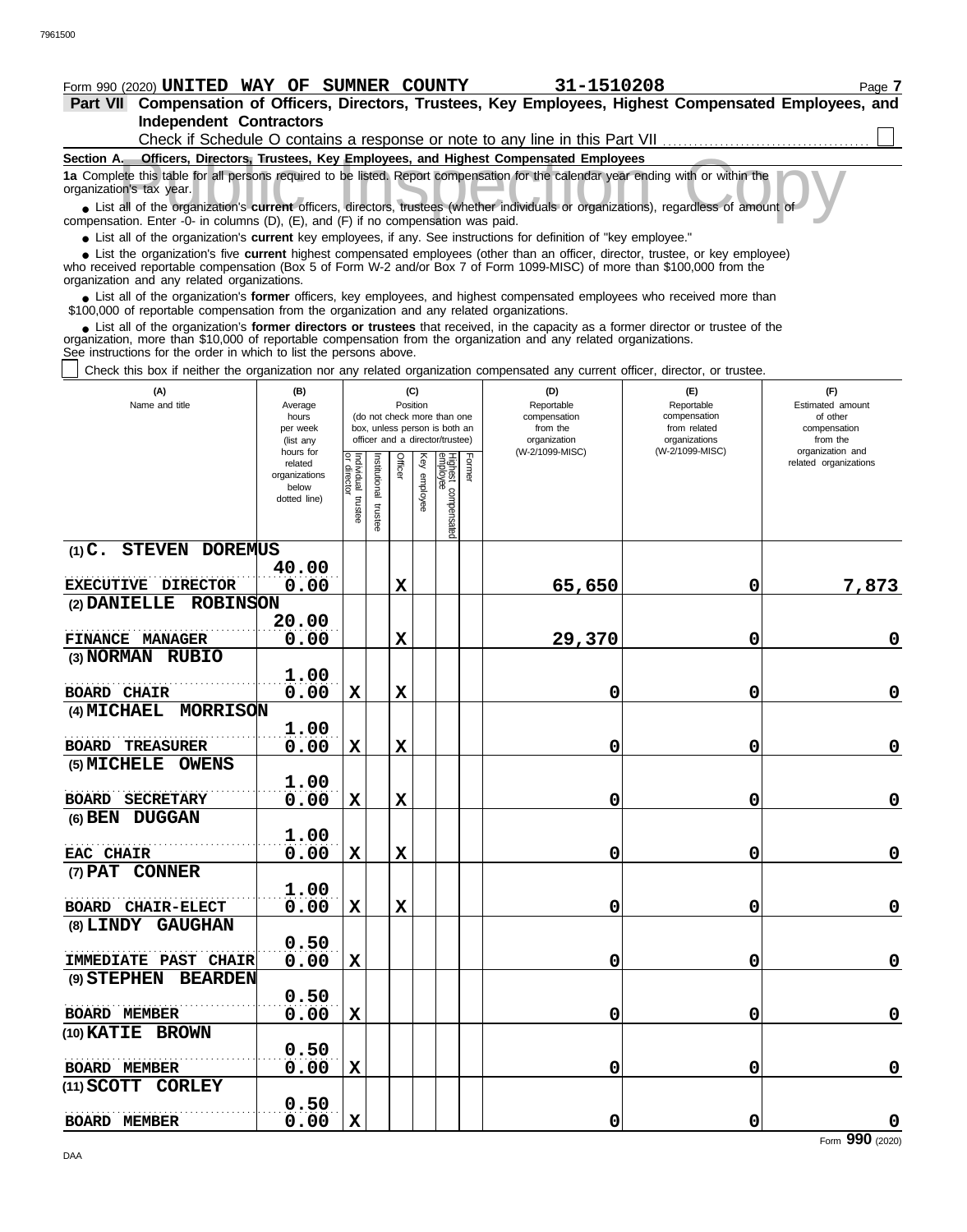| Form 990 (2020) UNITED WAY OF SUMNER COUNTY<br><b>Part VII</b>                                                                                                                                                                                              |                                                                |                                                                                                                    |                          |         |                                                 |        | 31-1510208<br>Section A. Officers, Directors, Trustees, Key Employees, and Highest Compensated Employees (continued) |                                                                    |                                                                 |                     | Page 8       |
|-------------------------------------------------------------------------------------------------------------------------------------------------------------------------------------------------------------------------------------------------------------|----------------------------------------------------------------|--------------------------------------------------------------------------------------------------------------------|--------------------------|---------|-------------------------------------------------|--------|----------------------------------------------------------------------------------------------------------------------|--------------------------------------------------------------------|-----------------------------------------------------------------|---------------------|--------------|
| (A)<br>Name and title                                                                                                                                                                                                                                       | (B)<br>Average<br>hours<br>per week<br>(list any               | (C)<br>Position<br>(do not check more than one<br>box, unless person is both an<br>officer and a director/trustee) |                          |         |                                                 |        | (D)<br>Reportable<br>compensation<br>from the<br>organization                                                        | (E)<br>Reportable<br>compensation<br>from related<br>organizations | (F)<br>Estimated amount<br>of other<br>compensation<br>from the |                     |              |
|                                                                                                                                                                                                                                                             | hours for<br>related<br>organizations<br>below<br>dotted line) | ndividual trustee<br>or director                                                                                   | Institutional<br>trustee | Officer | Key employee<br>Highest compensatec<br>employee | Former | (W-2/1099-MISC)                                                                                                      | (W-2/1099-MISC)                                                    | organization and<br>related organizations                       |                     |              |
| HILGADIACK<br>(12)<br><b>BETTY</b>                                                                                                                                                                                                                          |                                                                |                                                                                                                    |                          |         |                                                 |        |                                                                                                                      |                                                                    |                                                                 |                     |              |
| <b>BOARD MEMBER</b>                                                                                                                                                                                                                                         | 0.50<br>0.00                                                   | X                                                                                                                  |                          |         |                                                 |        | 0                                                                                                                    | 0                                                                  |                                                                 |                     | 0            |
| (13)<br>LYNN JOHNSON                                                                                                                                                                                                                                        |                                                                |                                                                                                                    |                          |         |                                                 |        |                                                                                                                      |                                                                    |                                                                 |                     |              |
|                                                                                                                                                                                                                                                             | 0.50                                                           |                                                                                                                    |                          |         |                                                 |        |                                                                                                                      |                                                                    |                                                                 |                     |              |
| <b>BOARD MEMBER</b><br>(14)<br><b>JIMMY</b><br><b>JOHNSTON</b>                                                                                                                                                                                              | 0.00                                                           | X                                                                                                                  |                          |         |                                                 |        | 0                                                                                                                    | 0                                                                  |                                                                 |                     | 0            |
|                                                                                                                                                                                                                                                             | 0.50                                                           |                                                                                                                    |                          |         |                                                 |        |                                                                                                                      |                                                                    |                                                                 |                     |              |
| <b>BOARD MEMBER</b><br>(15)<br><b>KLEIN</b>                                                                                                                                                                                                                 | 0.00                                                           | X                                                                                                                  |                          |         |                                                 |        | 0                                                                                                                    | 0                                                                  |                                                                 |                     | 0            |
| <b>ROBERT</b>                                                                                                                                                                                                                                               | 0.50                                                           |                                                                                                                    |                          |         |                                                 |        |                                                                                                                      |                                                                    |                                                                 |                     |              |
| <b>BOARD MEMBER</b>                                                                                                                                                                                                                                         | 0.00                                                           | X                                                                                                                  |                          |         |                                                 |        | 0                                                                                                                    | 0                                                                  |                                                                 |                     | 0            |
| WILLIAM<br>(16)                                                                                                                                                                                                                                             | <b>LAMBERTH</b><br>0.50                                        |                                                                                                                    |                          |         |                                                 |        |                                                                                                                      |                                                                    |                                                                 |                     |              |
| <b>BOARD MEMBER</b>                                                                                                                                                                                                                                         | 0.00                                                           | X                                                                                                                  |                          |         |                                                 |        | 0                                                                                                                    | 0                                                                  |                                                                 |                     | 0            |
| (17)<br><b>GRACE</b><br><b>OLIVER</b>                                                                                                                                                                                                                       |                                                                |                                                                                                                    |                          |         |                                                 |        |                                                                                                                      |                                                                    |                                                                 |                     |              |
| <b>BOARD MEMBER</b>                                                                                                                                                                                                                                         | 0.50<br>0.00                                                   | X                                                                                                                  |                          |         |                                                 |        | 0                                                                                                                    | 0                                                                  |                                                                 |                     | 0            |
| (18)<br><b>MARY KATHRYN</b>                                                                                                                                                                                                                                 | <b>OLIVER</b>                                                  |                                                                                                                    |                          |         |                                                 |        |                                                                                                                      |                                                                    |                                                                 |                     |              |
|                                                                                                                                                                                                                                                             | 0.50                                                           |                                                                                                                    |                          |         |                                                 |        |                                                                                                                      |                                                                    |                                                                 |                     |              |
| <b>BOARD MEMBER</b><br>STILLWELL<br>(19)<br><b>MARTY</b>                                                                                                                                                                                                    | 0.00                                                           | $\mathbf x$                                                                                                        |                          |         |                                                 |        | 0                                                                                                                    | 0                                                                  |                                                                 |                     | 0            |
|                                                                                                                                                                                                                                                             | 0.50                                                           |                                                                                                                    |                          |         |                                                 |        |                                                                                                                      |                                                                    |                                                                 |                     |              |
| <b>BOARD MEMBER</b>                                                                                                                                                                                                                                         | 0.00                                                           | X                                                                                                                  |                          |         |                                                 |        | 0<br>95,020                                                                                                          | 0                                                                  |                                                                 | 7,873               |              |
| 1b Subtotal<br>c Total from continuation sheets to Part VII, Section A                                                                                                                                                                                      |                                                                |                                                                                                                    |                          |         |                                                 | u<br>u |                                                                                                                      |                                                                    |                                                                 |                     |              |
| d                                                                                                                                                                                                                                                           |                                                                |                                                                                                                    |                          |         |                                                 | u      | 95,020                                                                                                               |                                                                    |                                                                 |                     | <u>7,873</u> |
| Total number of individuals (including but not limited to those listed above) who received more than \$100,000 of<br>$\mathbf{2}$<br>reportable compensation from the organization $\mathbf{u}$                                                             |                                                                |                                                                                                                    |                          |         |                                                 |        |                                                                                                                      |                                                                    |                                                                 |                     |              |
|                                                                                                                                                                                                                                                             |                                                                |                                                                                                                    |                          |         |                                                 |        |                                                                                                                      |                                                                    |                                                                 | Yes                 | No           |
| Did the organization list any <b>former</b> officer, director, trustee, key employee, or highest compensated<br>3<br>employee on line 1a? If "Yes," complete Schedule J for such individual                                                                 |                                                                |                                                                                                                    |                          |         |                                                 |        |                                                                                                                      |                                                                    | 3                                                               |                     | X            |
| For any individual listed on line 1a, is the sum of reportable compensation and other compensation from the<br>4<br>organization and related organizations greater than \$150,000? If "Yes," complete Schedule J for such                                   |                                                                |                                                                                                                    |                          |         |                                                 |        |                                                                                                                      |                                                                    |                                                                 |                     |              |
| individual                                                                                                                                                                                                                                                  |                                                                |                                                                                                                    |                          |         |                                                 |        |                                                                                                                      |                                                                    | 4                                                               |                     | X            |
| Did any person listed on line 1a receive or accrue compensation from any unrelated organization or individual<br>5                                                                                                                                          |                                                                |                                                                                                                    |                          |         |                                                 |        |                                                                                                                      |                                                                    | 5                                                               |                     | X            |
| Section B. Independent Contractors                                                                                                                                                                                                                          |                                                                |                                                                                                                    |                          |         |                                                 |        |                                                                                                                      |                                                                    |                                                                 |                     |              |
| Complete this table for your five highest compensated independent contractors that received more than \$100,000 of<br>1<br>compensation from the organization. Report compensation for the calendar year ending with or within the organization's tax year. |                                                                |                                                                                                                    |                          |         |                                                 |        |                                                                                                                      |                                                                    |                                                                 |                     |              |
|                                                                                                                                                                                                                                                             | (A)<br>Name and business address                               |                                                                                                                    |                          |         |                                                 |        |                                                                                                                      | (B)<br>Description of services                                     |                                                                 | (C)<br>Compensation |              |
|                                                                                                                                                                                                                                                             |                                                                |                                                                                                                    |                          |         |                                                 |        |                                                                                                                      |                                                                    |                                                                 |                     |              |
|                                                                                                                                                                                                                                                             |                                                                |                                                                                                                    |                          |         |                                                 |        |                                                                                                                      |                                                                    |                                                                 |                     |              |
|                                                                                                                                                                                                                                                             |                                                                |                                                                                                                    |                          |         |                                                 |        |                                                                                                                      |                                                                    |                                                                 |                     |              |
|                                                                                                                                                                                                                                                             |                                                                |                                                                                                                    |                          |         |                                                 |        |                                                                                                                      |                                                                    |                                                                 |                     |              |
|                                                                                                                                                                                                                                                             |                                                                |                                                                                                                    |                          |         |                                                 |        |                                                                                                                      |                                                                    |                                                                 |                     |              |
|                                                                                                                                                                                                                                                             |                                                                |                                                                                                                    |                          |         |                                                 |        |                                                                                                                      |                                                                    |                                                                 |                     |              |
|                                                                                                                                                                                                                                                             |                                                                |                                                                                                                    |                          |         |                                                 |        |                                                                                                                      |                                                                    |                                                                 |                     |              |

| Total number of independent contractors (including but not limited to those listed above) who |
|-----------------------------------------------------------------------------------------------|
| received more than \$100,000 of compensation from the organization $\mathbf u$                |

**0**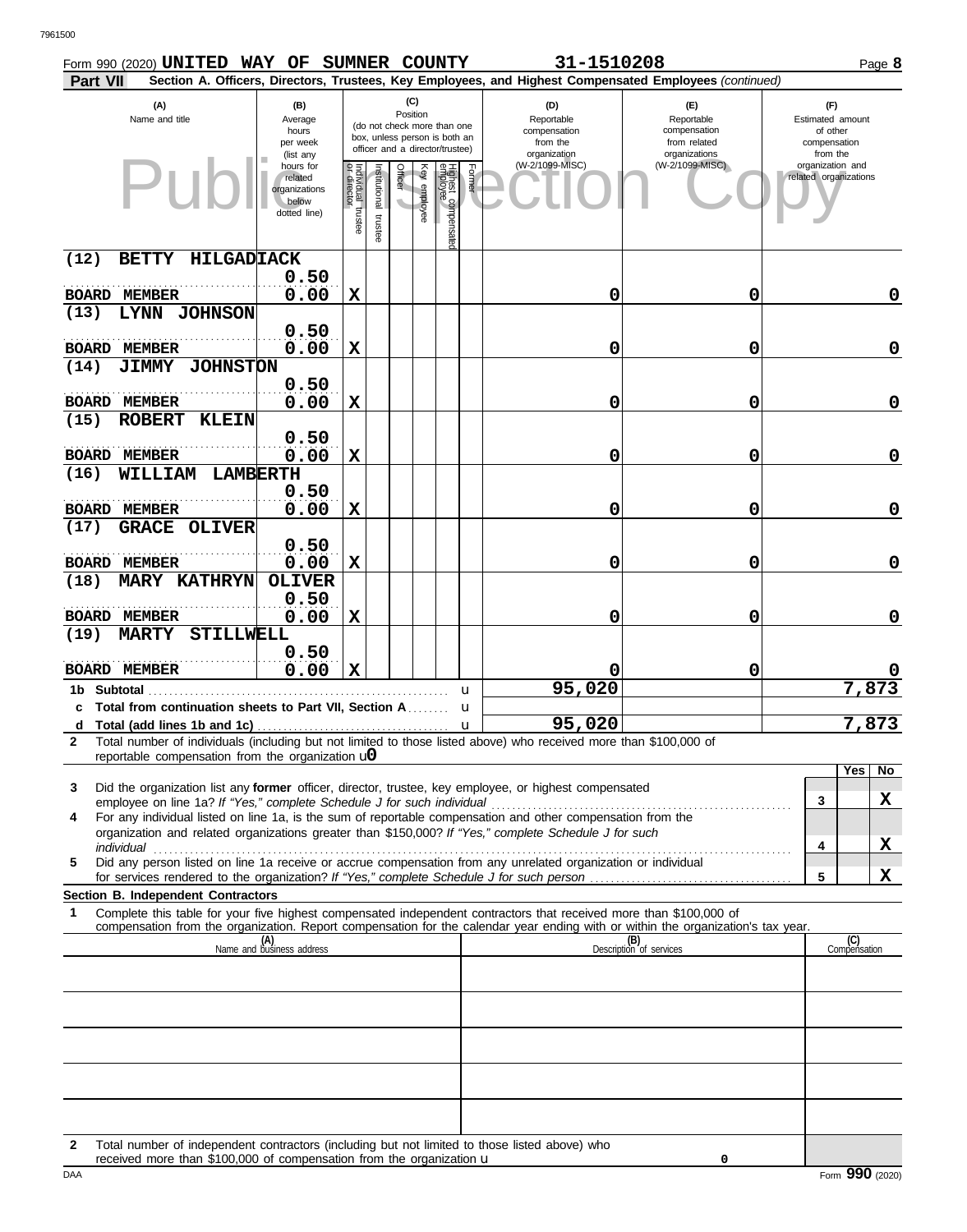|                                                           |                                                    | Form 990 (2020) UNITED WAY OF SUMNER COUNTY             |          |                                                                                                                                                                                                                               |                      |  |                      |                      | 31-1510208               |                  | Page 9                             |
|-----------------------------------------------------------|----------------------------------------------------|---------------------------------------------------------|----------|-------------------------------------------------------------------------------------------------------------------------------------------------------------------------------------------------------------------------------|----------------------|--|----------------------|----------------------|--------------------------|------------------|------------------------------------|
|                                                           | <b>Part VIII</b>                                   |                                                         |          | <b>Statement of Revenue</b>                                                                                                                                                                                                   |                      |  |                      |                      |                          |                  |                                    |
|                                                           |                                                    |                                                         |          |                                                                                                                                                                                                                               |                      |  |                      |                      |                          | (C)              | (D)                                |
|                                                           |                                                    |                                                         |          |                                                                                                                                                                                                                               |                      |  |                      | (A)<br>Total revenue | (B)<br>Related or exempt | Unrelated        | Revenue excluded                   |
|                                                           |                                                    |                                                         |          |                                                                                                                                                                                                                               |                      |  |                      |                      | function revenue         | business revenue | from tax under<br>sections 512-514 |
|                                                           |                                                    |                                                         |          |                                                                                                                                                                                                                               |                      |  | 13,137               |                      |                          |                  |                                    |
|                                                           |                                                    | 1a Federated campaigns                                  |          |                                                                                                                                                                                                                               | 1a<br>1 <sub>b</sub> |  |                      |                      |                          |                  |                                    |
|                                                           |                                                    | <b>b</b> Membership dues                                |          |                                                                                                                                                                                                                               | 1 <sub>c</sub>       |  | 4,7200               |                      |                          |                  |                                    |
| Contributions, Gifts, Grants<br>and Other Similar Amounts |                                                    | c Fundraising events<br>d Related organizations         |          |                                                                                                                                                                                                                               | 1 <sub>d</sub>       |  |                      |                      |                          |                  |                                    |
|                                                           |                                                    | <b>e</b> Government grants (contributions)              |          | and a construction of the construction of the construction of the construction of the construction of the construction of the construction of the construction of the construction of the construction of the construction of | 1e                   |  |                      |                      |                          |                  |                                    |
|                                                           |                                                    | f All other contributions, gifts, grants,               |          |                                                                                                                                                                                                                               |                      |  |                      |                      |                          |                  |                                    |
|                                                           |                                                    | and similar amounts not included above                  |          |                                                                                                                                                                                                                               | 1f                   |  | 663,938              |                      |                          |                  |                                    |
|                                                           |                                                    | <b>g</b> Noncash contributions included in lines 1a-1f. |          |                                                                                                                                                                                                                               | 1g $\sqrt{5}$        |  | 16,088               |                      |                          |                  |                                    |
|                                                           |                                                    |                                                         |          |                                                                                                                                                                                                                               |                      |  |                      | 681,275              |                          |                  |                                    |
|                                                           |                                                    |                                                         |          |                                                                                                                                                                                                                               |                      |  | <b>Business Code</b> |                      |                          |                  |                                    |
|                                                           | 2a                                                 |                                                         |          | SERVICE FEES                                                                                                                                                                                                                  |                      |  |                      | 4,546                | 4,546                    |                  |                                    |
| Program Service<br>Revenue                                | b                                                  |                                                         |          |                                                                                                                                                                                                                               |                      |  |                      |                      |                          |                  |                                    |
|                                                           | c                                                  |                                                         |          |                                                                                                                                                                                                                               |                      |  |                      |                      |                          |                  |                                    |
|                                                           | d                                                  |                                                         |          |                                                                                                                                                                                                                               |                      |  |                      |                      |                          |                  |                                    |
|                                                           |                                                    |                                                         |          |                                                                                                                                                                                                                               |                      |  |                      |                      |                          |                  |                                    |
|                                                           |                                                    | f All other program service revenue                     |          |                                                                                                                                                                                                                               |                      |  |                      |                      |                          |                  |                                    |
|                                                           |                                                    |                                                         |          |                                                                                                                                                                                                                               |                      |  |                      | 4,546                |                          |                  |                                    |
|                                                           | 3                                                  | Investment income (including dividends, interest, and   |          |                                                                                                                                                                                                                               |                      |  |                      |                      |                          |                  |                                    |
|                                                           |                                                    | other similar amounts)                                  |          |                                                                                                                                                                                                                               |                      |  | u                    | 753                  |                          |                  | 753                                |
|                                                           | Income from investment of tax-exempt bond proceeds |                                                         |          |                                                                                                                                                                                                                               |                      |  |                      |                      |                          |                  |                                    |
|                                                           | 5                                                  |                                                         |          |                                                                                                                                                                                                                               |                      |  | u                    |                      |                          |                  |                                    |
|                                                           |                                                    |                                                         |          | (i) Real                                                                                                                                                                                                                      |                      |  | (ii) Personal        |                      |                          |                  |                                    |
|                                                           |                                                    | <b>6a</b> Gross rents                                   | 6a       |                                                                                                                                                                                                                               |                      |  |                      |                      |                          |                  |                                    |
|                                                           |                                                    | <b>b</b> Less: rental expenses                          | 6b       |                                                                                                                                                                                                                               |                      |  |                      |                      |                          |                  |                                    |
|                                                           |                                                    | C Rental inc. or (loss)                                 | 6c       |                                                                                                                                                                                                                               |                      |  |                      |                      |                          |                  |                                    |
|                                                           |                                                    | d Net rental income or (loss)<br>7a Gross amount from   |          |                                                                                                                                                                                                                               |                      |  | u                    |                      |                          |                  |                                    |
|                                                           |                                                    | sales of assets                                         |          | (i) Securities                                                                                                                                                                                                                |                      |  | (ii) Other           |                      |                          |                  |                                    |
|                                                           |                                                    | other than inventory                                    | 7a       |                                                                                                                                                                                                                               |                      |  |                      |                      |                          |                  |                                    |
|                                                           |                                                    | <b>b</b> Less: cost or other                            |          |                                                                                                                                                                                                                               |                      |  |                      |                      |                          |                  |                                    |
| Revenue                                                   |                                                    | basis and sales exps.<br>c Gain or (loss)               | 7b<br>7с |                                                                                                                                                                                                                               |                      |  |                      |                      |                          |                  |                                    |
| پيو                                                       |                                                    | d Net gain or (loss)                                    |          |                                                                                                                                                                                                                               |                      |  |                      |                      |                          |                  |                                    |
| Othe                                                      |                                                    | 8a Gross income from fundraising events                 |          |                                                                                                                                                                                                                               |                      |  |                      |                      |                          |                  |                                    |
|                                                           |                                                    | (not including $$$                                      |          | 4,200                                                                                                                                                                                                                         |                      |  |                      |                      |                          |                  |                                    |
|                                                           |                                                    | of contributions reported on line 1c).                  |          |                                                                                                                                                                                                                               |                      |  |                      |                      |                          |                  |                                    |
|                                                           |                                                    | See Part IV, line 18                                    |          | .                                                                                                                                                                                                                             | 8а                   |  |                      |                      |                          |                  |                                    |
|                                                           |                                                    | <b>b</b> Less: direct expenses                          |          |                                                                                                                                                                                                                               | 8b                   |  |                      |                      |                          |                  |                                    |
|                                                           |                                                    |                                                         |          |                                                                                                                                                                                                                               |                      |  |                      |                      |                          |                  |                                    |
|                                                           |                                                    | 9a Gross income from gaming activities.                 |          |                                                                                                                                                                                                                               |                      |  |                      |                      |                          |                  |                                    |
|                                                           |                                                    | See Part IV, line 19                                    |          |                                                                                                                                                                                                                               | 9a                   |  |                      |                      |                          |                  |                                    |
|                                                           |                                                    | <b>b</b> Less: direct expenses                          |          |                                                                                                                                                                                                                               | 9 <sub>b</sub>       |  |                      |                      |                          |                  |                                    |
|                                                           |                                                    |                                                         |          |                                                                                                                                                                                                                               |                      |  |                      |                      |                          |                  |                                    |
|                                                           |                                                    | 10a Gross sales of inventory, less                      |          |                                                                                                                                                                                                                               |                      |  |                      |                      |                          |                  |                                    |
|                                                           |                                                    | returns and allowances                                  |          |                                                                                                                                                                                                                               | 10a                  |  |                      |                      |                          |                  |                                    |
|                                                           |                                                    | <b>b</b> Less: cost of goods sold                       |          |                                                                                                                                                                                                                               | 10 <sub>b</sub>      |  |                      |                      |                          |                  |                                    |
|                                                           |                                                    | <b>c</b> Net income or (loss) from sales of inventory   |          |                                                                                                                                                                                                                               |                      |  | $\mathbf{u}$         |                      |                          |                  |                                    |
|                                                           |                                                    |                                                         |          |                                                                                                                                                                                                                               |                      |  | <b>Business Code</b> |                      |                          |                  |                                    |
| Miscellaneous<br>Revenue                                  | 11a                                                |                                                         |          |                                                                                                                                                                                                                               |                      |  |                      |                      |                          |                  |                                    |
|                                                           | b                                                  |                                                         |          |                                                                                                                                                                                                                               |                      |  |                      |                      |                          |                  |                                    |
|                                                           |                                                    |                                                         |          |                                                                                                                                                                                                                               |                      |  |                      |                      |                          |                  |                                    |
|                                                           |                                                    |                                                         |          |                                                                                                                                                                                                                               |                      |  |                      |                      |                          |                  |                                    |
|                                                           |                                                    |                                                         |          |                                                                                                                                                                                                                               |                      |  |                      |                      |                          |                  |                                    |
|                                                           |                                                    |                                                         |          |                                                                                                                                                                                                                               |                      |  |                      | 686,574              | 4,546                    | 0                | 753                                |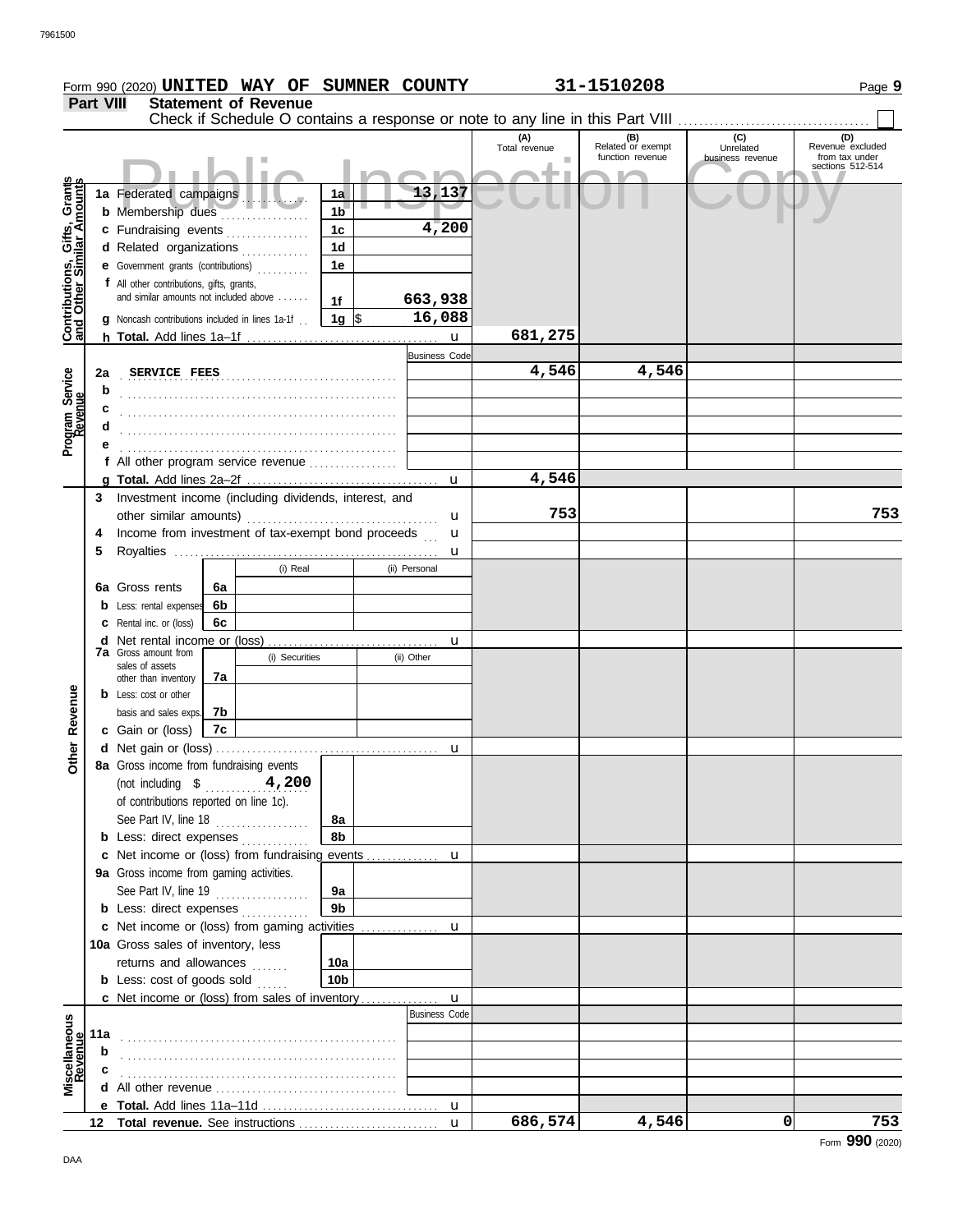# **Form 990 (2020) UNITED WAY OF SUMNER COUNTY 31-1510208** Page 10

### **Part IX Statement of Functional Expenses**

|              | Section 501(c)(3) and 501(c)(4) organizations must complete all columns. All other organizations must complete column (A).<br>Check if Schedule O contains a response or note to any line in this Part IX                                   |                       |                                    |                                    |                         |  |  |  |  |
|--------------|---------------------------------------------------------------------------------------------------------------------------------------------------------------------------------------------------------------------------------------------|-----------------------|------------------------------------|------------------------------------|-------------------------|--|--|--|--|
|              | Do not include amounts reported on lines 6b,<br>7b, 8b, 9b, and 10b of Part VIII.                                                                                                                                                           | (A)<br>Total expenses | (B)<br>Program service<br>expenses | Management and<br>general expenses | Fundraising<br>expenses |  |  |  |  |
| $\mathbf{1}$ | Grants and other assistance to domestic organizations<br>and domestic governments. See Part IV, line 21                                                                                                                                     | 309,291               | 309,291                            |                                    |                         |  |  |  |  |
| $\mathbf{2}$ | Grants and other assistance to domestic<br>individuals. See Part IV, line 22                                                                                                                                                                |                       |                                    |                                    |                         |  |  |  |  |
| 3            | Grants and other assistance to foreign<br>organizations, foreign governments, and foreign<br>individuals. See Part IV, lines 15 and 16                                                                                                      |                       |                                    |                                    |                         |  |  |  |  |
| 4            | Benefits paid to or for members                                                                                                                                                                                                             |                       |                                    |                                    |                         |  |  |  |  |
| 5.           | Compensation of current officers, directors,                                                                                                                                                                                                |                       |                                    |                                    |                         |  |  |  |  |
|              | trustees, and key employees                                                                                                                                                                                                                 | 102,893               | 8,527                              | 75,398                             | 18,968                  |  |  |  |  |
| 6            | Compensation not included above to disqualified                                                                                                                                                                                             |                       |                                    |                                    |                         |  |  |  |  |
|              | persons (as defined under section 4958(f)(1)) and<br>persons described in section 4958(c)(3)(B)                                                                                                                                             |                       |                                    |                                    |                         |  |  |  |  |
| 7            | Other salaries and wages                                                                                                                                                                                                                    | 104,916               | 31,601                             | 35,986                             | 37,329                  |  |  |  |  |
| 8            | Pension plan accruals and contributions (include                                                                                                                                                                                            |                       |                                    |                                    |                         |  |  |  |  |
|              | section 401(k) and 403(b) employer contributions)                                                                                                                                                                                           |                       |                                    |                                    |                         |  |  |  |  |
| 9            | Other employee benefits                                                                                                                                                                                                                     | 10,118                | $\frac{2,991}{3,077}$              | 3,878                              | $\frac{3,249}{4,250}$   |  |  |  |  |
| 10           |                                                                                                                                                                                                                                             | 14,655                |                                    | 7,328                              |                         |  |  |  |  |
| 11           | Fees for services (nonemployees):                                                                                                                                                                                                           |                       |                                    |                                    |                         |  |  |  |  |
|              | a Management                                                                                                                                                                                                                                |                       |                                    |                                    |                         |  |  |  |  |
| b            |                                                                                                                                                                                                                                             |                       |                                    |                                    |                         |  |  |  |  |
| C<br>d       |                                                                                                                                                                                                                                             |                       |                                    |                                    |                         |  |  |  |  |
|              | e Professional fundraising services. See Part IV, line                                                                                                                                                                                      |                       |                                    |                                    |                         |  |  |  |  |
| t.           | Investment management fees                                                                                                                                                                                                                  |                       |                                    |                                    |                         |  |  |  |  |
|              | g Other. (If line 11g amount exceeds 10% of line 25, column                                                                                                                                                                                 |                       |                                    |                                    |                         |  |  |  |  |
|              | (A) amount, list line 11g expenses on Schedule O.)                                                                                                                                                                                          | 13,400                | 2,814                              | 6,700                              | 3,886                   |  |  |  |  |
|              | 12 Advertising and promotion                                                                                                                                                                                                                |                       |                                    |                                    |                         |  |  |  |  |
| 13           |                                                                                                                                                                                                                                             | 27,259                | 4,127                              | 9,621                              | 13,511                  |  |  |  |  |
| 14           | Information technology                                                                                                                                                                                                                      |                       |                                    |                                    |                         |  |  |  |  |
| 15<br>16     |                                                                                                                                                                                                                                             | 24,055                | 5,153                              | 11,724                             | 7,178                   |  |  |  |  |
| 17           |                                                                                                                                                                                                                                             |                       |                                    |                                    |                         |  |  |  |  |
| 18           | Payments of travel or entertainment expenses                                                                                                                                                                                                |                       |                                    |                                    |                         |  |  |  |  |
|              | for any federal, state, or local public officials                                                                                                                                                                                           |                       |                                    |                                    |                         |  |  |  |  |
| 19           | Conferences, conventions, and meetings                                                                                                                                                                                                      | 303                   | 292                                |                                    | 11                      |  |  |  |  |
| 20           | Interest                                                                                                                                                                                                                                    |                       |                                    |                                    |                         |  |  |  |  |
| 21           | Payments to affiliates                                                                                                                                                                                                                      |                       |                                    |                                    |                         |  |  |  |  |
| 22<br>23     | Depreciation, depletion, and amortization                                                                                                                                                                                                   | 1,426<br>5,349        | 299<br>1,124                       | 713<br>2,674                       | 414<br>1,551            |  |  |  |  |
| 24           | Other expenses. Itemize expenses not covered                                                                                                                                                                                                |                       |                                    |                                    |                         |  |  |  |  |
|              | above (List miscellaneous expenses on line 24e. If                                                                                                                                                                                          |                       |                                    |                                    |                         |  |  |  |  |
|              | line 24e amount exceeds 10% of line 25, column                                                                                                                                                                                              |                       |                                    |                                    |                         |  |  |  |  |
|              | (A) amount, list line 24e expenses on Schedule O.)                                                                                                                                                                                          |                       |                                    |                                    |                         |  |  |  |  |
| a            | DAYS OF ACTION                                                                                                                                                                                                                              | 22,580                | 22,580                             |                                    |                         |  |  |  |  |
| b            | DUES PAID TO OTHER ORGS                                                                                                                                                                                                                     | 16,654                | 3,497                              | 8,327                              | 4,830                   |  |  |  |  |
| c            |                                                                                                                                                                                                                                             |                       |                                    |                                    |                         |  |  |  |  |
| d            |                                                                                                                                                                                                                                             |                       |                                    |                                    |                         |  |  |  |  |
| е<br>25      | All other expenses<br>Total functional expenses. Add lines 1 through 24e                                                                                                                                                                    | 652,899               | 395,373                            | 162,349                            | 95,177                  |  |  |  |  |
|              | 26 Joint costs. Complete this line only if the<br>organization reported in column (B) joint costs<br>from a combined educational campaign and<br>fundraising solicitation. Check here $\mathbf{u}$   if<br>following SOP 98-2 (ASC 958-720) |                       |                                    |                                    |                         |  |  |  |  |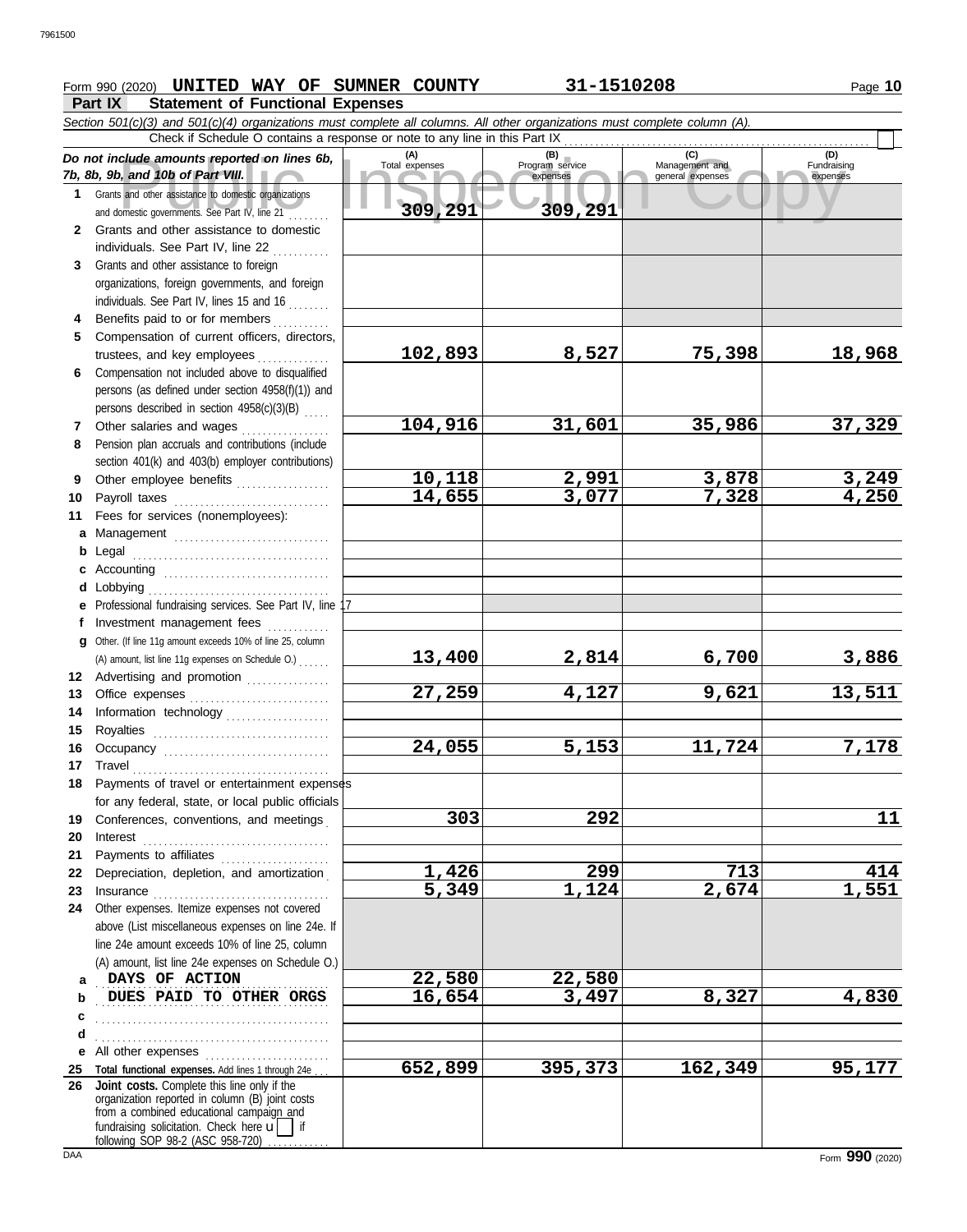|                      |          | Form 990 (2020) UNITED WAY OF SUMNER COUNTY                                  |                                                                         |               | 31-1510208        |                         | Page 11            |  |
|----------------------|----------|------------------------------------------------------------------------------|-------------------------------------------------------------------------|---------------|-------------------|-------------------------|--------------------|--|
|                      | Part X   | <b>Balance Sheet</b>                                                         |                                                                         |               |                   |                         |                    |  |
|                      |          |                                                                              |                                                                         |               |                   |                         |                    |  |
|                      |          |                                                                              |                                                                         |               | (A)               |                         | (B)                |  |
|                      |          |                                                                              |                                                                         |               | Beginning of year |                         | End of year        |  |
|                      | 1        | <u>a Ingnanati</u><br>Cash-non-interest-bearing                              |                                                                         |               | 238,377           | $\sqrt{ }$              | 111,766            |  |
|                      | 2        |                                                                              |                                                                         |               | $178, 341$ 2      |                         | 179,075            |  |
|                      | 3        |                                                                              |                                                                         |               | 275,949           | $\overline{\mathbf{3}}$ | 268,507            |  |
|                      | 4        |                                                                              |                                                                         |               |                   | 4                       |                    |  |
|                      | 5        | Loans and other receivables from any current or former officer, director,    |                                                                         |               |                   |                         |                    |  |
|                      |          | trustee, key employee, creator or founder, substantial contributor, or 35%   |                                                                         |               |                   |                         |                    |  |
|                      |          | controlled entity or family member of any of these persons                   |                                                                         |               |                   | 5                       |                    |  |
|                      | 6        |                                                                              | Loans and other receivables from other disqualified persons (as defined |               |                   |                         |                    |  |
|                      |          | under section 4958(f)(1)), and persons described in section $4958(c)(3)(B)$  |                                                                         |               |                   | 6                       |                    |  |
| ssets                | 7        |                                                                              |                                                                         |               |                   | $\overline{7}$          |                    |  |
| ⋖                    | 8        | Inventories for sale or use                                                  |                                                                         |               |                   | 8                       |                    |  |
|                      | 9        |                                                                              |                                                                         |               | 1,483             | 9                       | $\overline{1,526}$ |  |
|                      |          | 10a Land, buildings, and equipment: cost or other                            |                                                                         |               |                   |                         |                    |  |
|                      |          |                                                                              |                                                                         | <u>33,119</u> |                   |                         |                    |  |
|                      |          |                                                                              | 10b l                                                                   | 28,389        | 4,258             | 10 <sub>c</sub>         | 4,730              |  |
|                      | 11       | Investments-publicly traded securities                                       |                                                                         |               |                   | 11                      |                    |  |
|                      | 12       |                                                                              |                                                                         | 12            |                   |                         |                    |  |
|                      | 13       |                                                                              |                                                                         |               | 13                |                         |                    |  |
|                      | 14       | Intangible assets                                                            |                                                                         | 14            |                   |                         |                    |  |
|                      | 15       | Other assets. See Part IV, line 11                                           | $1,200$ 15                                                              |               | 1,200             |                         |                    |  |
|                      | 16       |                                                                              |                                                                         |               | $699,608$ 16      |                         | 566,804            |  |
|                      | 17       |                                                                              | 8,623                                                                   | 17            | 21,663            |                         |                    |  |
|                      | 18       |                                                                              |                                                                         |               |                   | 18                      |                    |  |
|                      | 19       |                                                                              |                                                                         |               |                   | 19                      |                    |  |
|                      | 20       |                                                                              |                                                                         |               |                   | 20                      |                    |  |
|                      | 21       | Escrow or custodial account liability. Complete Part IV of Schedule D        |                                                                         |               |                   | 21                      |                    |  |
|                      | 22       | Loans and other payables to any current or former officer, director,         |                                                                         |               |                   |                         |                    |  |
|                      |          | trustee, key employee, creator or founder, substantial contributor, or 35%   |                                                                         |               |                   |                         |                    |  |
| Liabilities          |          | controlled entity or family member of any of these persons                   |                                                                         |               |                   | 22                      |                    |  |
|                      | 23       | Secured mortgages and notes payable to unrelated third parties               |                                                                         |               | 35,000            | 23                      |                    |  |
|                      | 24       | Unsecured notes and loans payable to unrelated third parties                 |                                                                         |               |                   | 24                      |                    |  |
|                      | 25       | Other liabilities (including federal income tax, payables to related third   |                                                                         |               |                   |                         |                    |  |
|                      |          | parties, and other liabilities not included on lines 17-24). Complete Part X |                                                                         |               |                   |                         |                    |  |
|                      |          | of Schedule D                                                                |                                                                         |               | 537,585           | 25                      | 393,066            |  |
|                      | 26       |                                                                              |                                                                         |               | $581,208$ 26      |                         | 414,729            |  |
|                      |          | Organizations that follow FASB ASC 958, check here $\boxed{\text{X}}$        |                                                                         |               |                   |                         |                    |  |
|                      |          | and complete lines 27, 28, 32, and 33.                                       |                                                                         |               |                   |                         |                    |  |
|                      | 27       | Net assets without donor restrictions                                        |                                                                         |               | 87,489            | 27                      | 131,705            |  |
|                      | 28       | Net assets with donor restrictions                                           |                                                                         |               | 30,911            | 28                      | 20,370             |  |
| <b>Fund Balances</b> |          | Organizations that do not follow FASB ASC 958, check here u                  |                                                                         |               |                   |                         |                    |  |
|                      |          | and complete lines 29 through 33.                                            |                                                                         |               |                   |                         |                    |  |
|                      | 29       | Capital stock or trust principal, or current funds                           |                                                                         |               |                   | 29                      |                    |  |
| Assets or            | 30       | Paid-in or capital surplus, or land, building, or equipment fund             |                                                                         |               |                   | 30                      |                    |  |
|                      | 31       | Retained earnings, endowment, accumulated income, or other funds             |                                                                         |               | 118,400           | 31<br>32                | <u>152,075</u>     |  |
| <b>Net</b>           | 32<br>33 | Total net assets or fund balances                                            |                                                                         |               | $699,608$ 33      |                         | 566,804            |  |
|                      |          |                                                                              |                                                                         |               |                   |                         |                    |  |

Form **990** (2020)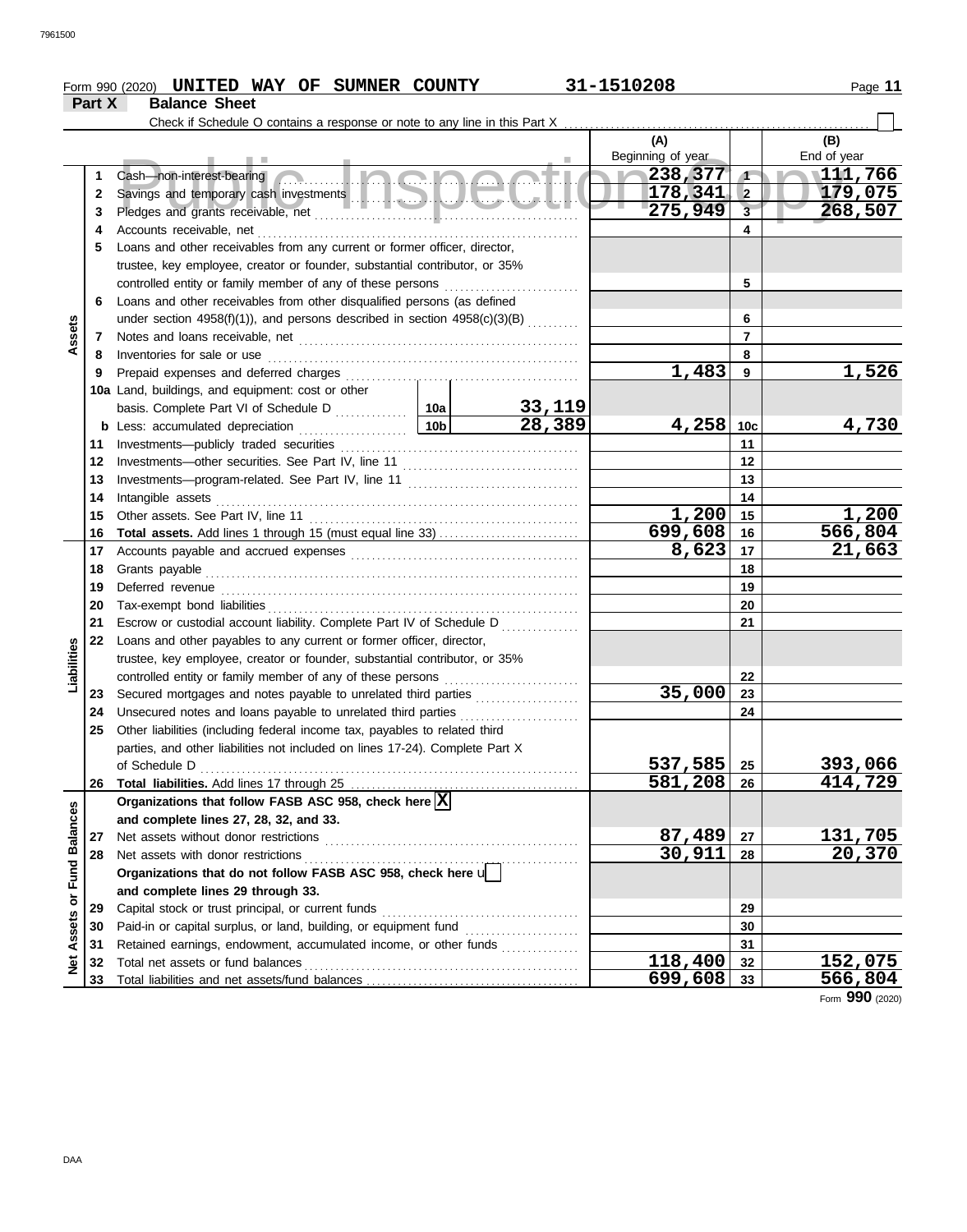| Part XI<br><b>Reconciliation of Net Assets</b><br>686, 574<br>1<br>652,899<br>$\overline{2}$<br>2<br>33,675<br>Revenue less expenses. Subtract line 2 from line 1<br>$3 -$<br>3<br>118,400<br>Net assets or fund balances at beginning of year (must equal Part X, line 32, column (A))<br>4<br>4<br>5<br>6<br>6<br>$\overline{7}$<br>Investment expenses<br>7<br>8<br>Prior period adjustments<br>8<br>Other changes in net assets or fund balances (explain on Schedule O)<br>9<br>9<br>Net assets or fund balances at end of year. Combine lines 3 through 9 (must equal Part X, line<br>10<br>152,075<br>10<br>32, column (B))<br><b>Financial Statements and Reporting</b><br>Part XII<br>Yes  <br>$ \mathbf{X} $ Accrual<br>Accounting method used to prepare the Form 990:    <br>Cash<br>Other<br>1<br>If the organization changed its method of accounting from a prior year or checked "Other," explain in<br>Schedule O.<br>2a Were the organization's financial statements compiled or reviewed by an independent accountant?<br>2a<br>If "Yes," check a box below to indicate whether the financial statements for the year were compiled or<br>reviewed on a separate basis, consolidated basis, or both:<br>  Consolidated basis<br>Separate basis<br>Both consolidated and separate basis<br>$\Box$<br>X<br><b>b</b> Were the organization's financial statements audited by an independent accountant?<br>2b | Page 12 |
|-------------------------------------------------------------------------------------------------------------------------------------------------------------------------------------------------------------------------------------------------------------------------------------------------------------------------------------------------------------------------------------------------------------------------------------------------------------------------------------------------------------------------------------------------------------------------------------------------------------------------------------------------------------------------------------------------------------------------------------------------------------------------------------------------------------------------------------------------------------------------------------------------------------------------------------------------------------------------------------------------------------------------------------------------------------------------------------------------------------------------------------------------------------------------------------------------------------------------------------------------------------------------------------------------------------------------------------------------------------------------------------------------------------------------------|---------|
|                                                                                                                                                                                                                                                                                                                                                                                                                                                                                                                                                                                                                                                                                                                                                                                                                                                                                                                                                                                                                                                                                                                                                                                                                                                                                                                                                                                                                               |         |
|                                                                                                                                                                                                                                                                                                                                                                                                                                                                                                                                                                                                                                                                                                                                                                                                                                                                                                                                                                                                                                                                                                                                                                                                                                                                                                                                                                                                                               |         |
|                                                                                                                                                                                                                                                                                                                                                                                                                                                                                                                                                                                                                                                                                                                                                                                                                                                                                                                                                                                                                                                                                                                                                                                                                                                                                                                                                                                                                               |         |
|                                                                                                                                                                                                                                                                                                                                                                                                                                                                                                                                                                                                                                                                                                                                                                                                                                                                                                                                                                                                                                                                                                                                                                                                                                                                                                                                                                                                                               |         |
|                                                                                                                                                                                                                                                                                                                                                                                                                                                                                                                                                                                                                                                                                                                                                                                                                                                                                                                                                                                                                                                                                                                                                                                                                                                                                                                                                                                                                               |         |
|                                                                                                                                                                                                                                                                                                                                                                                                                                                                                                                                                                                                                                                                                                                                                                                                                                                                                                                                                                                                                                                                                                                                                                                                                                                                                                                                                                                                                               |         |
|                                                                                                                                                                                                                                                                                                                                                                                                                                                                                                                                                                                                                                                                                                                                                                                                                                                                                                                                                                                                                                                                                                                                                                                                                                                                                                                                                                                                                               |         |
|                                                                                                                                                                                                                                                                                                                                                                                                                                                                                                                                                                                                                                                                                                                                                                                                                                                                                                                                                                                                                                                                                                                                                                                                                                                                                                                                                                                                                               |         |
|                                                                                                                                                                                                                                                                                                                                                                                                                                                                                                                                                                                                                                                                                                                                                                                                                                                                                                                                                                                                                                                                                                                                                                                                                                                                                                                                                                                                                               |         |
|                                                                                                                                                                                                                                                                                                                                                                                                                                                                                                                                                                                                                                                                                                                                                                                                                                                                                                                                                                                                                                                                                                                                                                                                                                                                                                                                                                                                                               |         |
|                                                                                                                                                                                                                                                                                                                                                                                                                                                                                                                                                                                                                                                                                                                                                                                                                                                                                                                                                                                                                                                                                                                                                                                                                                                                                                                                                                                                                               |         |
|                                                                                                                                                                                                                                                                                                                                                                                                                                                                                                                                                                                                                                                                                                                                                                                                                                                                                                                                                                                                                                                                                                                                                                                                                                                                                                                                                                                                                               |         |
|                                                                                                                                                                                                                                                                                                                                                                                                                                                                                                                                                                                                                                                                                                                                                                                                                                                                                                                                                                                                                                                                                                                                                                                                                                                                                                                                                                                                                               |         |
|                                                                                                                                                                                                                                                                                                                                                                                                                                                                                                                                                                                                                                                                                                                                                                                                                                                                                                                                                                                                                                                                                                                                                                                                                                                                                                                                                                                                                               |         |
|                                                                                                                                                                                                                                                                                                                                                                                                                                                                                                                                                                                                                                                                                                                                                                                                                                                                                                                                                                                                                                                                                                                                                                                                                                                                                                                                                                                                                               |         |
|                                                                                                                                                                                                                                                                                                                                                                                                                                                                                                                                                                                                                                                                                                                                                                                                                                                                                                                                                                                                                                                                                                                                                                                                                                                                                                                                                                                                                               | No      |
|                                                                                                                                                                                                                                                                                                                                                                                                                                                                                                                                                                                                                                                                                                                                                                                                                                                                                                                                                                                                                                                                                                                                                                                                                                                                                                                                                                                                                               |         |
|                                                                                                                                                                                                                                                                                                                                                                                                                                                                                                                                                                                                                                                                                                                                                                                                                                                                                                                                                                                                                                                                                                                                                                                                                                                                                                                                                                                                                               |         |
|                                                                                                                                                                                                                                                                                                                                                                                                                                                                                                                                                                                                                                                                                                                                                                                                                                                                                                                                                                                                                                                                                                                                                                                                                                                                                                                                                                                                                               | X       |
|                                                                                                                                                                                                                                                                                                                                                                                                                                                                                                                                                                                                                                                                                                                                                                                                                                                                                                                                                                                                                                                                                                                                                                                                                                                                                                                                                                                                                               |         |
|                                                                                                                                                                                                                                                                                                                                                                                                                                                                                                                                                                                                                                                                                                                                                                                                                                                                                                                                                                                                                                                                                                                                                                                                                                                                                                                                                                                                                               |         |
|                                                                                                                                                                                                                                                                                                                                                                                                                                                                                                                                                                                                                                                                                                                                                                                                                                                                                                                                                                                                                                                                                                                                                                                                                                                                                                                                                                                                                               |         |
|                                                                                                                                                                                                                                                                                                                                                                                                                                                                                                                                                                                                                                                                                                                                                                                                                                                                                                                                                                                                                                                                                                                                                                                                                                                                                                                                                                                                                               |         |
| If "Yes," check a box below to indicate whether the financial statements for the year were audited on a                                                                                                                                                                                                                                                                                                                                                                                                                                                                                                                                                                                                                                                                                                                                                                                                                                                                                                                                                                                                                                                                                                                                                                                                                                                                                                                       |         |
| separate basis, consolidated basis, or both:                                                                                                                                                                                                                                                                                                                                                                                                                                                                                                                                                                                                                                                                                                                                                                                                                                                                                                                                                                                                                                                                                                                                                                                                                                                                                                                                                                                  |         |
| $ \mathbf{X} $ Separate basis   $ $ Consolidated basis<br>  Both consolidated and separate basis                                                                                                                                                                                                                                                                                                                                                                                                                                                                                                                                                                                                                                                                                                                                                                                                                                                                                                                                                                                                                                                                                                                                                                                                                                                                                                                              |         |
| c If "Yes" to line 2a or 2b, does the organization have a committee that assumes responsibility for oversight of                                                                                                                                                                                                                                                                                                                                                                                                                                                                                                                                                                                                                                                                                                                                                                                                                                                                                                                                                                                                                                                                                                                                                                                                                                                                                                              |         |
| X<br>the audit, review, or compilation of its financial statements and selection of an independent accountant?<br>2c                                                                                                                                                                                                                                                                                                                                                                                                                                                                                                                                                                                                                                                                                                                                                                                                                                                                                                                                                                                                                                                                                                                                                                                                                                                                                                          |         |
| If the organization changed either its oversight process or selection process during the tax year, explain on                                                                                                                                                                                                                                                                                                                                                                                                                                                                                                                                                                                                                                                                                                                                                                                                                                                                                                                                                                                                                                                                                                                                                                                                                                                                                                                 |         |
| Schedule O.                                                                                                                                                                                                                                                                                                                                                                                                                                                                                                                                                                                                                                                                                                                                                                                                                                                                                                                                                                                                                                                                                                                                                                                                                                                                                                                                                                                                                   |         |
| 3a As a result of a federal award, was the organization required to undergo an audit or audits as set forth in the                                                                                                                                                                                                                                                                                                                                                                                                                                                                                                                                                                                                                                                                                                                                                                                                                                                                                                                                                                                                                                                                                                                                                                                                                                                                                                            |         |
| Single Audit Act and OMB Circular A-133?<br>3a                                                                                                                                                                                                                                                                                                                                                                                                                                                                                                                                                                                                                                                                                                                                                                                                                                                                                                                                                                                                                                                                                                                                                                                                                                                                                                                                                                                | X       |
| <b>b</b> If "Yes," did the organization undergo the required audit or audits? If the organization did not undergo the                                                                                                                                                                                                                                                                                                                                                                                                                                                                                                                                                                                                                                                                                                                                                                                                                                                                                                                                                                                                                                                                                                                                                                                                                                                                                                         |         |
| required audit or audits, explain why on Schedule O and describe any steps taken to undergo such audits<br>3 <sub>b</sub>                                                                                                                                                                                                                                                                                                                                                                                                                                                                                                                                                                                                                                                                                                                                                                                                                                                                                                                                                                                                                                                                                                                                                                                                                                                                                                     |         |

Form **990** (2020)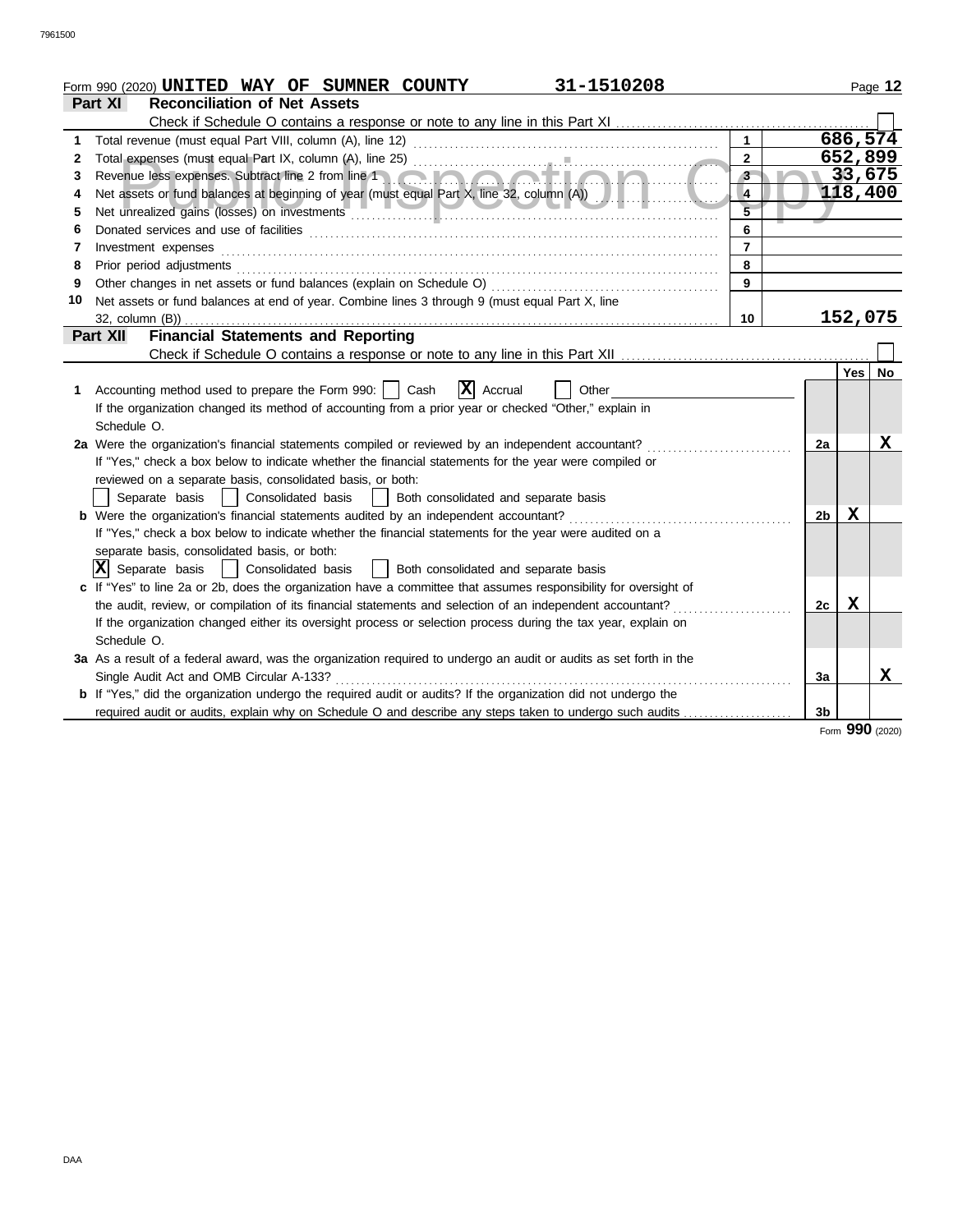| Form 990 (2020) UNITED WAY OF SUMNER COUNTY<br><b>Part VII</b>                                                                                                                                                                                              |                                                                |                                   |                          |                 |              |                                                                                                 |                                | 31-1510208<br>Section A. Officers, Directors, Trustees, Key Employees, and Highest Compensated Employees (continued) |                                                                    |                                                                 | Page 8              |
|-------------------------------------------------------------------------------------------------------------------------------------------------------------------------------------------------------------------------------------------------------------|----------------------------------------------------------------|-----------------------------------|--------------------------|-----------------|--------------|-------------------------------------------------------------------------------------------------|--------------------------------|----------------------------------------------------------------------------------------------------------------------|--------------------------------------------------------------------|-----------------------------------------------------------------|---------------------|
| (A)<br>Name and title                                                                                                                                                                                                                                       | (B)<br>Average<br>hours<br>per week<br>(list any               |                                   |                          | (C)<br>Position |              | (do not check more than one<br>box, unless person is both an<br>officer and a director/trustee) |                                | (D)<br>Reportable<br>compensation<br>from the<br>organization                                                        | (E)<br>Reportable<br>compensation<br>from related<br>organizations | (F)<br>Estimated amount<br>of other<br>compensation<br>from the |                     |
| Pu                                                                                                                                                                                                                                                          | hours for<br>related<br>organizations<br>below<br>dotted line) | Individual trustee<br>or director | Institutional<br>trustee | Officer         | Key employee | Highest compensatec<br>employee                                                                 | Former                         | (W-2/1099-MISC)                                                                                                      | (W-2/1099-MISC)                                                    | organization and<br>related organizations                       |                     |
| CHAD SWAN<br>(20)<br>DR.                                                                                                                                                                                                                                    |                                                                |                                   |                          |                 |              |                                                                                                 |                                |                                                                                                                      |                                                                    |                                                                 |                     |
| <b>BOARD</b><br><b>MEMBER</b>                                                                                                                                                                                                                               | 0.50<br>0.00                                                   | X                                 |                          |                 |              |                                                                                                 |                                | 0                                                                                                                    | 0                                                                  |                                                                 | 0                   |
| (21)<br><b>ALLEN</b><br>REV.<br><b>BOARD MEMBER</b>                                                                                                                                                                                                         | WELLER<br>0.50<br>0.00                                         | $\mathbf x$                       |                          |                 |              |                                                                                                 |                                | 0                                                                                                                    | 0                                                                  |                                                                 | 0                   |
| (22)<br><b>ALANA</b><br><b>HIBLER</b>                                                                                                                                                                                                                       |                                                                |                                   |                          |                 |              |                                                                                                 |                                |                                                                                                                      |                                                                    |                                                                 |                     |
| <b>BOARD</b><br><b>MEMBER</b>                                                                                                                                                                                                                               | 0.50<br>0.00                                                   | $\mathbf x$                       |                          |                 |              |                                                                                                 |                                | 0                                                                                                                    | 0                                                                  |                                                                 | 0                   |
| (23)<br>TIM MANN<br><b>BOARD MEMBER</b>                                                                                                                                                                                                                     | 0.50<br>0.00                                                   | $\mathbf x$                       |                          |                 |              |                                                                                                 |                                | 0                                                                                                                    | 0                                                                  |                                                                 | 0                   |
| (24)<br><b>RACHEL</b><br><b>NICHOLS</b>                                                                                                                                                                                                                     |                                                                |                                   |                          |                 |              |                                                                                                 |                                |                                                                                                                      |                                                                    |                                                                 |                     |
| <b>BOARD MEMBER</b>                                                                                                                                                                                                                                         | 0.50<br>0.00                                                   | $\mathbf x$                       |                          |                 |              |                                                                                                 |                                | 0                                                                                                                    | 0                                                                  |                                                                 | 0                   |
| (25)<br><b>AMY RAY</b>                                                                                                                                                                                                                                      |                                                                |                                   |                          |                 |              |                                                                                                 |                                |                                                                                                                      |                                                                    |                                                                 |                     |
| <b>BOARD MEMBER</b>                                                                                                                                                                                                                                         | 0.50<br>0.00                                                   | $\mathbf x$                       |                          |                 |              |                                                                                                 |                                | 0                                                                                                                    | 0                                                                  |                                                                 | 0                   |
| (26)<br><b>AMY SCOTT</b><br><b>BOARD MEMBER</b>                                                                                                                                                                                                             | 0.50<br>0.00                                                   | $\mathbf x$                       |                          |                 |              |                                                                                                 |                                | 0                                                                                                                    | 0                                                                  |                                                                 | 0                   |
| (27)<br><b>ERIN BIRCH</b>                                                                                                                                                                                                                                   |                                                                |                                   |                          |                 |              |                                                                                                 |                                |                                                                                                                      |                                                                    |                                                                 |                     |
| CEO                                                                                                                                                                                                                                                         | 0.00<br>0.00                                                   |                                   |                          | X               |              |                                                                                                 |                                | 0                                                                                                                    | 0                                                                  |                                                                 | 0                   |
| 1b Subtotal                                                                                                                                                                                                                                                 |                                                                |                                   |                          |                 |              |                                                                                                 | u                              |                                                                                                                      |                                                                    |                                                                 |                     |
| c Total from continuation sheets to Part VII, Section A<br>d                                                                                                                                                                                                |                                                                |                                   |                          |                 |              |                                                                                                 | u                              |                                                                                                                      |                                                                    |                                                                 |                     |
| Total number of individuals (including but not limited to those listed above) who received more than \$100,000 of<br>$\mathbf{2}$                                                                                                                           |                                                                |                                   |                          |                 |              |                                                                                                 | u                              |                                                                                                                      |                                                                    |                                                                 |                     |
| reportable compensation from the organization $\mathbf u$                                                                                                                                                                                                   |                                                                |                                   |                          |                 |              |                                                                                                 |                                |                                                                                                                      |                                                                    |                                                                 | Yes  <br>No         |
| Did the organization list any former officer, director, trustee, key employee, or highest compensated<br>3<br>employee on line 1a? If "Yes," complete Schedule J for such individual                                                                        |                                                                |                                   |                          |                 |              |                                                                                                 |                                |                                                                                                                      |                                                                    | 3                                                               |                     |
| For any individual listed on line 1a, is the sum of reportable compensation and other compensation from the<br>4                                                                                                                                            |                                                                |                                   |                          |                 |              |                                                                                                 |                                |                                                                                                                      |                                                                    |                                                                 |                     |
| organization and related organizations greater than \$150,000? If "Yes," complete Schedule J for such<br>individual                                                                                                                                         |                                                                |                                   |                          |                 |              |                                                                                                 |                                |                                                                                                                      |                                                                    | 4                                                               |                     |
| Did any person listed on line 1a receive or accrue compensation from any unrelated organization or individual<br>5                                                                                                                                          |                                                                |                                   |                          |                 |              |                                                                                                 |                                |                                                                                                                      |                                                                    | 5                                                               |                     |
| <b>Section B. Independent Contractors</b>                                                                                                                                                                                                                   |                                                                |                                   |                          |                 |              |                                                                                                 |                                |                                                                                                                      |                                                                    |                                                                 |                     |
| Complete this table for your five highest compensated independent contractors that received more than \$100,000 of<br>1<br>compensation from the organization. Report compensation for the calendar year ending with or within the organization's tax year. |                                                                |                                   |                          |                 |              |                                                                                                 |                                |                                                                                                                      |                                                                    |                                                                 |                     |
|                                                                                                                                                                                                                                                             | (A)<br>Name and business address                               |                                   |                          |                 |              |                                                                                                 | (B)<br>Description of services |                                                                                                                      |                                                                    |                                                                 | (C)<br>Compensation |
|                                                                                                                                                                                                                                                             |                                                                |                                   |                          |                 |              |                                                                                                 |                                |                                                                                                                      |                                                                    |                                                                 |                     |
|                                                                                                                                                                                                                                                             |                                                                |                                   |                          |                 |              |                                                                                                 |                                |                                                                                                                      |                                                                    |                                                                 |                     |
|                                                                                                                                                                                                                                                             |                                                                |                                   |                          |                 |              |                                                                                                 |                                |                                                                                                                      |                                                                    |                                                                 |                     |
|                                                                                                                                                                                                                                                             |                                                                |                                   |                          |                 |              |                                                                                                 |                                |                                                                                                                      |                                                                    |                                                                 |                     |
|                                                                                                                                                                                                                                                             |                                                                |                                   |                          |                 |              |                                                                                                 |                                |                                                                                                                      |                                                                    |                                                                 |                     |

**2** Total number of independent contractors (including but not limited to those listed above) who received more than \$100,000 of compensation from the organization u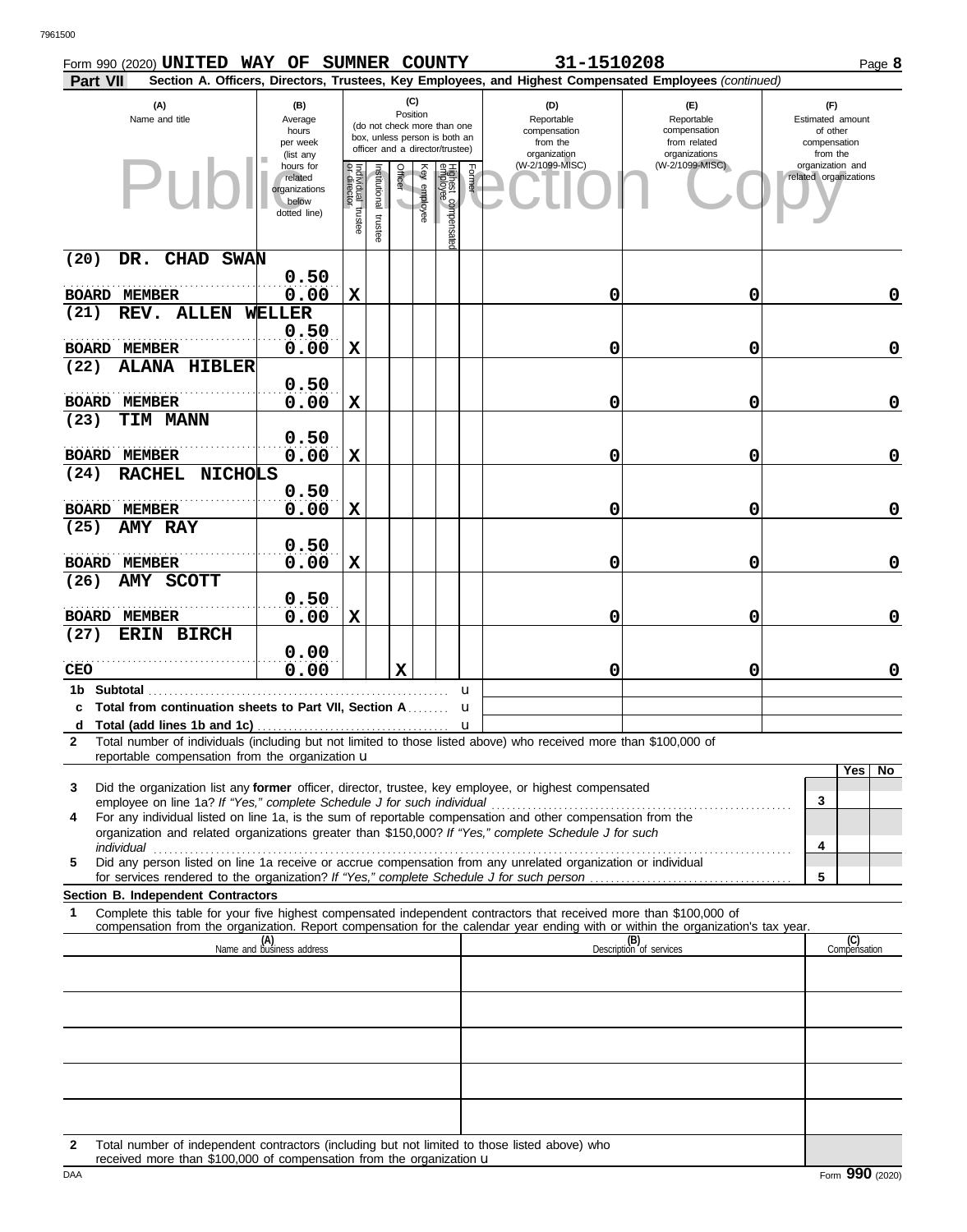7961500

| <b>SCHEDULE A</b><br>(Form 990 or 990-EZ)<br>Department of the Treasury<br>Internal Revenue Service |                                                            | <b>Public Charity Status and Public Support</b><br>Complete if the organization is a section $501(c)(3)$ organization or a section $4947(a)(1)$ nonexempt charitable trust.<br>La Attach to Form 990 or Form 990-EZ.<br><b>u</b> Go to <i>www.irs.gov/Form990</i> for instructions and the latest information. |                                                      |                                        | OMB No. 1545-0047<br>Open to Public<br>Inspection |
|-----------------------------------------------------------------------------------------------------|------------------------------------------------------------|----------------------------------------------------------------------------------------------------------------------------------------------------------------------------------------------------------------------------------------------------------------------------------------------------------------|------------------------------------------------------|----------------------------------------|---------------------------------------------------|
| Name of the organization                                                                            |                                                            |                                                                                                                                                                                                                                                                                                                |                                                      |                                        | Employer identification number                    |
|                                                                                                     |                                                            | UNITED WAY OF SUMNER COUNTY                                                                                                                                                                                                                                                                                    |                                                      | 31-1510208                             |                                                   |
| Part I                                                                                              |                                                            | Reason for Public Charity Status. (All organizations must complete this part.) See instructions.<br>The organization is not a private foundation because it is: (For lines 1 through 12, check only one box.)                                                                                                  |                                                      |                                        |                                                   |
| 1                                                                                                   |                                                            | A church, convention of churches, or association of churches described in section 170(b)(1)(A)(i).                                                                                                                                                                                                             |                                                      |                                        |                                                   |
| 2                                                                                                   |                                                            | A school described in section 170(b)(1)(A)(ii). (Attach Schedule E (Form 990 or 990-EZ).)                                                                                                                                                                                                                      |                                                      |                                        |                                                   |
| 3                                                                                                   |                                                            | A hospital or a cooperative hospital service organization described in section 170(b)(1)(A)(iii).                                                                                                                                                                                                              |                                                      |                                        |                                                   |
| 4                                                                                                   |                                                            | A medical research organization operated in conjunction with a hospital described in section 170(b)(1)(A)(iii). Enter the hospital's name,                                                                                                                                                                     |                                                      |                                        |                                                   |
| city, and state:<br>5                                                                               |                                                            | An organization operated for the benefit of a college or university owned or operated by a governmental unit described in                                                                                                                                                                                      |                                                      |                                        |                                                   |
|                                                                                                     | section 170(b)(1)(A)(iv). (Complete Part II.)              |                                                                                                                                                                                                                                                                                                                |                                                      |                                        |                                                   |
| 6                                                                                                   |                                                            | A federal, state, or local government or governmental unit described in section 170(b)(1)(A)(v).                                                                                                                                                                                                               |                                                      |                                        |                                                   |
| x<br>7                                                                                              | described in section 170(b)(1)(A)(vi). (Complete Part II.) | An organization that normally receives a substantial part of its support from a governmental unit or from the general public                                                                                                                                                                                   |                                                      |                                        |                                                   |
| 8                                                                                                   |                                                            | A community trust described in section 170(b)(1)(A)(vi). (Complete Part II.)                                                                                                                                                                                                                                   |                                                      |                                        |                                                   |
| 9                                                                                                   |                                                            | An agricultural research organization described in section 170(b)(1)(A)(ix) operated in conjunction with a land-grant college                                                                                                                                                                                  |                                                      |                                        |                                                   |
| university:                                                                                         |                                                            | or university or a non-land-grant college of agriculture (see instructions). Enter the name, city, and state of the college or                                                                                                                                                                                 |                                                      |                                        |                                                   |
| 10                                                                                                  |                                                            | An organization that normally receives: (1) more than 33 1/3% of its support from contributions, membership fees, and gross                                                                                                                                                                                    |                                                      |                                        |                                                   |
|                                                                                                     |                                                            | receipts from activities related to its exempt functions, subject to certain exceptions; and (2) no more than 331/3% of its<br>support from gross investment income and unrelated business taxable income (less section 511 tax) from businesses                                                               |                                                      |                                        |                                                   |
|                                                                                                     |                                                            | acquired by the organization after June 30, 1975. See section 509(a)(2). (Complete Part III.)                                                                                                                                                                                                                  |                                                      |                                        |                                                   |
| 11                                                                                                  |                                                            | An organization organized and operated exclusively to test for public safety. See section 509(a)(4).                                                                                                                                                                                                           |                                                      |                                        |                                                   |
| 12                                                                                                  |                                                            | An organization organized and operated exclusively for the benefit of, to perform the functions of, or to carry out the purposes<br>of one or more publicly supported organizations described in section 509(a)(1) or section 509(a)(2). See section 509(a)(3).                                                |                                                      |                                        |                                                   |
|                                                                                                     |                                                            | Check the box in lines 12a through 12d that describes the type of supporting organization and complete lines 12e, 12f, and 12g.                                                                                                                                                                                |                                                      |                                        |                                                   |
| a                                                                                                   |                                                            | Type I. A supporting organization operated, supervised, or controlled by its supported organization(s), typically by giving                                                                                                                                                                                    |                                                      |                                        |                                                   |
|                                                                                                     |                                                            | the supported organization(s) the power to regularly appoint or elect a majority of the directors or trustees of the<br>supporting organization. You must complete Part IV, Sections A and B.                                                                                                                  |                                                      |                                        |                                                   |
| b                                                                                                   |                                                            | Type II. A supporting organization supervised or controlled in connection with its supported organization(s), by having                                                                                                                                                                                        |                                                      |                                        |                                                   |
|                                                                                                     |                                                            | control or management of the supporting organization vested in the same persons that control or manage the supported                                                                                                                                                                                           |                                                      |                                        |                                                   |
| c                                                                                                   |                                                            | organization(s). You must complete Part IV, Sections A and C.<br>Type III functionally integrated. A supporting organization operated in connection with, and functionally integrated with,                                                                                                                    |                                                      |                                        |                                                   |
|                                                                                                     |                                                            | its supported organization(s) (see instructions). You must complete Part IV, Sections A, D, and E.                                                                                                                                                                                                             |                                                      |                                        |                                                   |
| d                                                                                                   |                                                            | Type III non-functionally integrated. A supporting organization operated in connection with its supported organization(s)<br>that is not functionally integrated. The organization generally must satisfy a distribution requirement and an attentiveness                                                      |                                                      |                                        |                                                   |
|                                                                                                     |                                                            | requirement (see instructions). You must complete Part IV, Sections A and D, and Part V.                                                                                                                                                                                                                       |                                                      |                                        |                                                   |
| e                                                                                                   |                                                            | Check this box if the organization received a written determination from the IRS that it is a Type I, Type II, Type III                                                                                                                                                                                        |                                                      |                                        |                                                   |
| f                                                                                                   | Enter the number of supported organizations                | functionally integrated, or Type III non-functionally integrated supporting organization.                                                                                                                                                                                                                      |                                                      |                                        |                                                   |
| g                                                                                                   |                                                            | Provide the following information about the supported organization(s).                                                                                                                                                                                                                                         |                                                      |                                        |                                                   |
| (i) Name of supported<br>organization                                                               | $(ii)$ EIN                                                 | (iii) Type of organization<br>(described on lines 1-10                                                                                                                                                                                                                                                         | (iv) Is the organization<br>listed in your governing | (v) Amount of monetary<br>support (see | (vi) Amount of<br>other support (see              |
|                                                                                                     |                                                            | above (see instructions))                                                                                                                                                                                                                                                                                      | document?                                            | instructions)                          | instructions)                                     |
|                                                                                                     |                                                            |                                                                                                                                                                                                                                                                                                                | Yes<br>No                                            |                                        |                                                   |
| (A)                                                                                                 |                                                            |                                                                                                                                                                                                                                                                                                                |                                                      |                                        |                                                   |
| (B)                                                                                                 |                                                            |                                                                                                                                                                                                                                                                                                                |                                                      |                                        |                                                   |
|                                                                                                     |                                                            |                                                                                                                                                                                                                                                                                                                |                                                      |                                        |                                                   |
| (C)                                                                                                 |                                                            |                                                                                                                                                                                                                                                                                                                |                                                      |                                        |                                                   |
| (D)                                                                                                 |                                                            |                                                                                                                                                                                                                                                                                                                |                                                      |                                        |                                                   |
|                                                                                                     |                                                            |                                                                                                                                                                                                                                                                                                                |                                                      |                                        |                                                   |
| (E)                                                                                                 |                                                            |                                                                                                                                                                                                                                                                                                                |                                                      |                                        |                                                   |
| Total                                                                                               |                                                            |                                                                                                                                                                                                                                                                                                                |                                                      |                                        |                                                   |

**For Paperwork Reduction Act Notice, see the Instructions for Form 990 or 990-EZ.**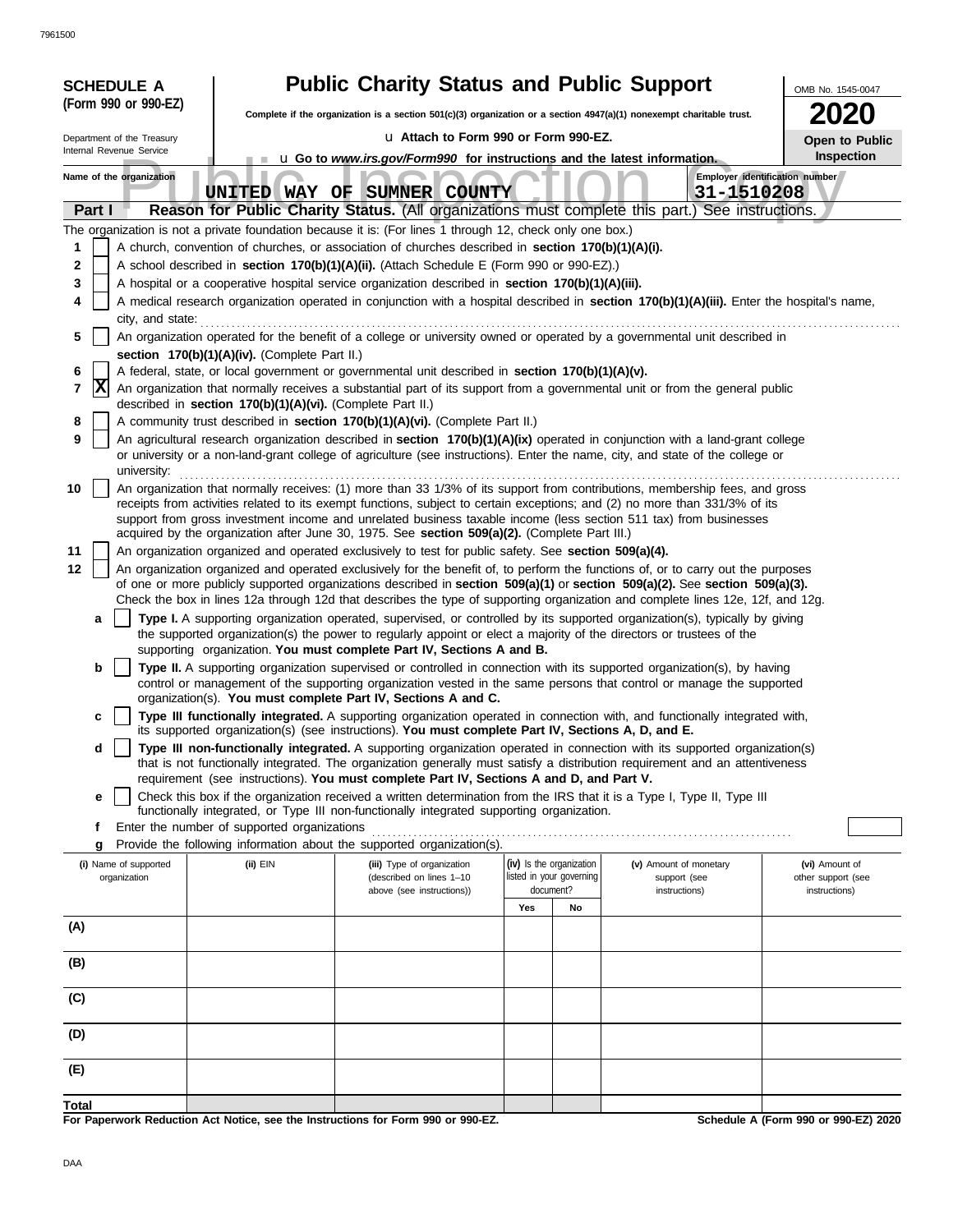|              | Schedule A (Form 990 or 990-EZ) 2020                                                                                                                                                                                                                       | UNITED WAY OF SUMNER COUNTY |          |            |            | 31-1510208 | Page 2               |  |  |
|--------------|------------------------------------------------------------------------------------------------------------------------------------------------------------------------------------------------------------------------------------------------------------|-----------------------------|----------|------------|------------|------------|----------------------|--|--|
|              | Support Schedule for Organizations Described in Sections 170(b)(1)(A)(iv) and 170(b)(1)(A)(vi)<br>Part II                                                                                                                                                  |                             |          |            |            |            |                      |  |  |
|              | (Complete only if you checked the box on line 5, 7, or 8 of Part I or if the organization failed to qualify under                                                                                                                                          |                             |          |            |            |            |                      |  |  |
|              | Part III. If the organization fails to qualify under the tests listed below, please complete Part III.)                                                                                                                                                    |                             |          |            |            |            |                      |  |  |
|              | Section A. Public Support                                                                                                                                                                                                                                  |                             |          |            |            |            |                      |  |  |
|              | Calendar year (or fiscal year beginning in) u                                                                                                                                                                                                              | (a) 2016                    | (b) 2017 | $(c)$ 2018 | $(d)$ 2019 | (e) 2020   | (f) Total            |  |  |
| 1            | Gifts, grants, contributions, and<br>membership fees received. (Do not                                                                                                                                                                                     |                             |          |            |            |            |                      |  |  |
|              | include any "unusual grants.")                                                                                                                                                                                                                             | 922,811                     | 939,006  | 849,750    | 765,270    | 681,275    | 4,158,112            |  |  |
| $\mathbf{2}$ | Tax revenues levied for the<br>organization's benefit and either paid<br>to or expended on its behalf                                                                                                                                                      |                             |          |            |            |            |                      |  |  |
| 3            | The value of services or facilities<br>furnished by a governmental unit to the<br>organization without charge                                                                                                                                              |                             |          |            |            |            |                      |  |  |
| 4            | Total. Add lines 1 through 3                                                                                                                                                                                                                               | 922,811                     | 939,006  | 849,750    | 765,270    | 681,275    | 4,158,112            |  |  |
| 5            | The portion of total contributions by<br>each person (other than a<br>governmental unit or publicly<br>supported organization) included on                                                                                                                 |                             |          |            |            |            |                      |  |  |
|              | line 1 that exceeds 2% of the amount<br>shown on line 11, column (f)                                                                                                                                                                                       |                             |          |            |            |            |                      |  |  |
| 6            | Public support. Subtract line 5 from line 4                                                                                                                                                                                                                |                             |          |            |            |            | 536,553<br>3,621,559 |  |  |
|              | <b>Section B. Total Support</b>                                                                                                                                                                                                                            |                             |          |            |            |            |                      |  |  |
|              | Calendar year (or fiscal year beginning in) $\mathbf u$                                                                                                                                                                                                    | (a) 2016                    | (b) 2017 | $(c)$ 2018 | $(d)$ 2019 | (e) $2020$ | (f) Total            |  |  |
| 7            | Amounts from line 4                                                                                                                                                                                                                                        | 922,811                     | 939,006  | 849,750    | 765,270    | 681,275    | 4,158,112            |  |  |
| 8            | Gross income from interest, dividends,<br>payments received on securities loans,<br>rents, royalties, and income from<br>874<br>802<br>1,580<br>753<br>1,522<br>5,531<br>similar sources                                                                   |                             |          |            |            |            |                      |  |  |
| 9            | Net income from unrelated business<br>activities, whether or not the business<br>is regularly carried on                                                                                                                                                   | 25,031                      | 14,976   | 20,421     | 7,404      |            | 67,832               |  |  |
| 10           | Other income. Do not include gain or<br>loss from the sale of capital assets<br>(Explain in Part VI.) $\ldots$                                                                                                                                             |                             |          |            |            |            |                      |  |  |
| 11           | Total support. Add lines 7 through 10                                                                                                                                                                                                                      |                             |          |            |            |            | 4,231,475            |  |  |
| 12           | Gross receipts from related activities, etc. (see instructions)                                                                                                                                                                                            |                             |          |            |            | 12         | 12,476               |  |  |
| 13           | First 5 years. If the Form 990 is for the organization's first, second, third, fourth, or fifth tax year as a section $501(c)(3)$                                                                                                                          |                             |          |            |            |            |                      |  |  |
|              | organization, check this box and stop here                                                                                                                                                                                                                 |                             |          |            |            |            |                      |  |  |
|              | Section C. Computation of Public Support Percentage                                                                                                                                                                                                        |                             |          |            |            |            |                      |  |  |
| 14           | Public support percentage for 2020 (line 6, column (f) divided by line 11, column (f)) [[[[[[[[[[[[[[[[[[[[[[                                                                                                                                              |                             |          |            |            | 14         | 85.59%               |  |  |
| 15           | 15<br>85.46%                                                                                                                                                                                                                                               |                             |          |            |            |            |                      |  |  |
| 16a          | 33 1/3% support test-2020. If the organization did not check the box on line 13, and line 14 is 33 1/3% or more, check this<br>$\blacktriangleright$ $ \mathrm{X} $                                                                                        |                             |          |            |            |            |                      |  |  |
| b            | box and stop here. The organization qualifies as a publicly supported organization<br>33 1/3% support test-2019. If the organization did not check a box on line 13 or 16a, and line 15 is 33 1/3% or more, check                                          |                             |          |            |            |            |                      |  |  |
|              | this box and stop here. The organization qualifies as a publicly supported organization                                                                                                                                                                    |                             |          |            |            |            |                      |  |  |
|              | 17a 10%-facts-and-circumstances test-2020. If the organization did not check a box on line 13, 16a, or 16b, and line 14 is                                                                                                                                 |                             |          |            |            |            |                      |  |  |
|              | 10% or more, and if the organization meets the "facts-and-circumstances" test, check this box and stop here. Explain in                                                                                                                                    |                             |          |            |            |            |                      |  |  |
|              | Part VI how the organization meets the "facts-and-circumstances" test. The organization qualifies as a publicly supported<br>organization                                                                                                                  |                             |          |            |            |            |                      |  |  |
| b            | 10%-facts-and-circumstances test-2019. If the organization did not check a box on line 13, 16a, 16b, or 17a, and line                                                                                                                                      |                             |          |            |            |            |                      |  |  |
|              | 15 is 10% or more, and if the organization meets the "facts-and-circumstances" test, check this box and stop here. Explain<br>in Part VI how the organization meets the "facts-and-circumstances" test. The organization qualifies as a publicly supported |                             |          |            |            |            |                      |  |  |
|              | organization                                                                                                                                                                                                                                               |                             |          |            |            |            |                      |  |  |
| 18           | Private foundation. If the organization did not check a box on line 13, 16a, 16b, 17a, or 17b, check this box and see                                                                                                                                      |                             |          |            |            |            |                      |  |  |
|              |                                                                                                                                                                                                                                                            |                             |          |            |            |            |                      |  |  |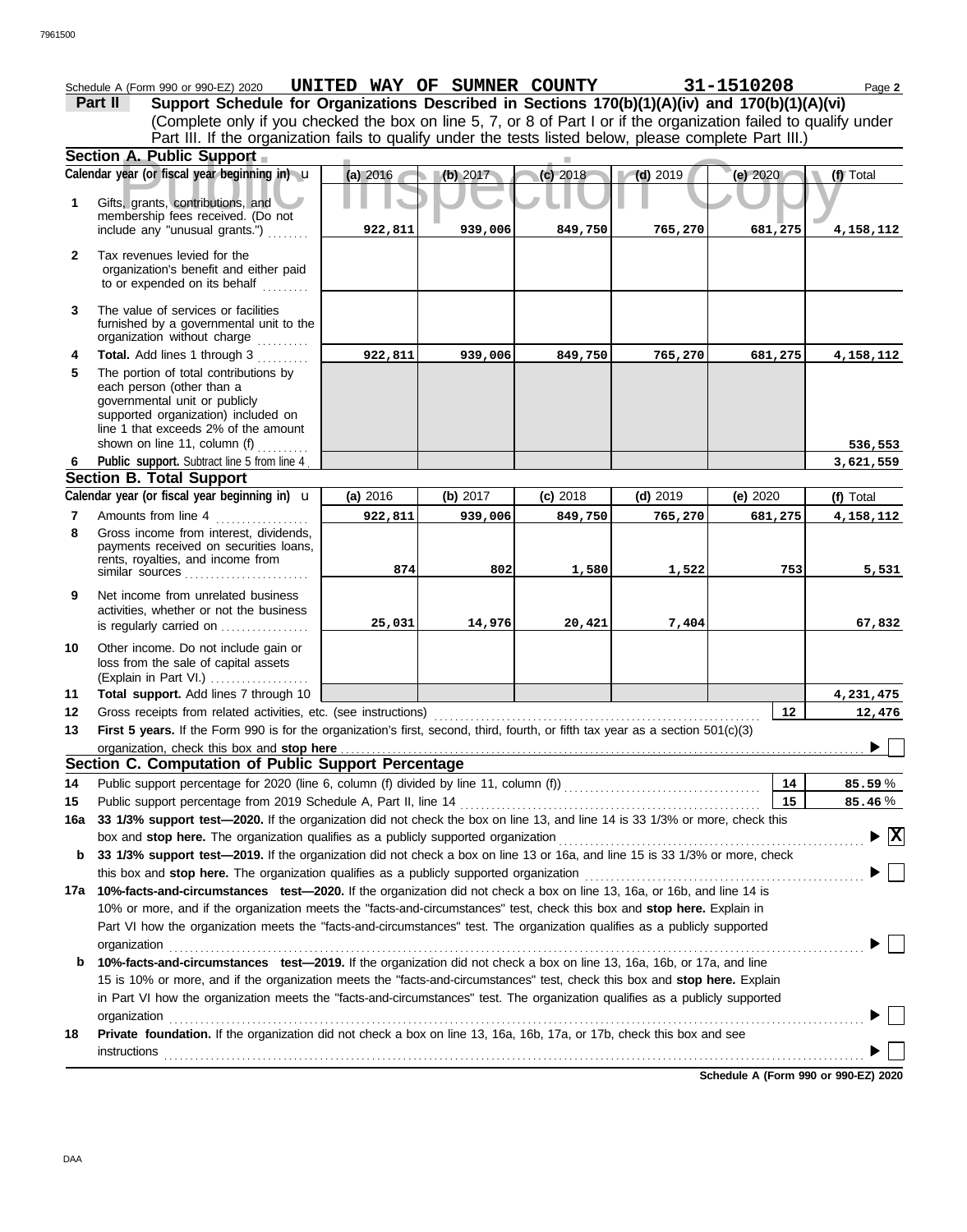|         | Schedule A (Form 990 or 990-EZ) 2020                                                                                                                                                                                                                             |          |  |          | UNITED WAY OF SUMNER COUNTY |            | 31-1510208 |    |           | Page 3 |
|---------|------------------------------------------------------------------------------------------------------------------------------------------------------------------------------------------------------------------------------------------------------------------|----------|--|----------|-----------------------------|------------|------------|----|-----------|--------|
|         | Support Schedule for Organizations Described in Section 509(a)(2)<br>Part III                                                                                                                                                                                    |          |  |          |                             |            |            |    |           |        |
|         | (Complete only if you checked the box on line 10 of Part I or if the organization failed to qualify under Part II.                                                                                                                                               |          |  |          |                             |            |            |    |           |        |
|         | If the organization fails to qualify under the tests listed below, please complete Part II.)                                                                                                                                                                     |          |  |          |                             |            |            |    |           |        |
|         | Section A. Public Support                                                                                                                                                                                                                                        |          |  |          |                             |            |            |    |           |        |
|         | Calendar year (or fiscal year beginning in) u                                                                                                                                                                                                                    | (a) 2016 |  | (b) 2017 | $(c)$ 2018                  | $(d)$ 2019 | (e) 2020   |    | (f) Total |        |
| 1       | Gifts, grants, contributions, and membership fees<br>received. (Do not include any "unusual grants.")                                                                                                                                                            |          |  |          |                             |            |            |    |           |        |
| 2       | Gross receipts from admissions, merchandise<br>sold or services performed, or facilities<br>furnished in any activity that is related to the<br>organization's fax-exempt purpose                                                                                |          |  |          |                             |            |            |    |           |        |
| 3       | Gross receipts from activities that are not an<br>unrelated trade or business under section 513                                                                                                                                                                  |          |  |          |                             |            |            |    |           |        |
| 4       | Tax revenues levied for the<br>organization's benefit and either paid<br>to or expended on its behalf<br>.                                                                                                                                                       |          |  |          |                             |            |            |    |           |        |
| 5       | The value of services or facilities<br>furnished by a governmental unit to the<br>organization without charge                                                                                                                                                    |          |  |          |                             |            |            |    |           |        |
| 6       | Total. Add lines 1 through 5<br>and a state                                                                                                                                                                                                                      |          |  |          |                             |            |            |    |           |        |
|         | 7a Amounts included on lines 1, 2, and 3<br>received from disqualified persons                                                                                                                                                                                   |          |  |          |                             |            |            |    |           |        |
| b       | Amounts included on lines 2 and 3<br>received from other than disqualified<br>persons that exceed the greater of \$5,000<br>or 1% of the amount on line 13 for the year                                                                                          |          |  |          |                             |            |            |    |           |        |
| c       | Add lines 7a and 7b                                                                                                                                                                                                                                              |          |  |          |                             |            |            |    |           |        |
| 8       | Public support. (Subtract line 7c from                                                                                                                                                                                                                           |          |  |          |                             |            |            |    |           |        |
|         | line 6.) $\ldots$ $\ldots$ $\ldots$ $\ldots$ $\ldots$ $\ldots$<br><b>Section B. Total Support</b>                                                                                                                                                                |          |  |          |                             |            |            |    |           |        |
|         | Calendar year (or fiscal year beginning in) <b>u</b>                                                                                                                                                                                                             | (a) 2016 |  | (b) 2017 | $(c)$ 2018                  | $(d)$ 2019 | (e) $2020$ |    | (f) Total |        |
| 9       | Amounts from line 6<br>.                                                                                                                                                                                                                                         |          |  |          |                             |            |            |    |           |        |
| 10a     | Gross income from interest, dividends,<br>payments received on securities loans, rents,<br>royalties, and income from similar sources.                                                                                                                           |          |  |          |                             |            |            |    |           |        |
|         | Unrelated business taxable income (less<br>section 511 taxes) from businesses<br>acquired after June 30, 1975                                                                                                                                                    |          |  |          |                             |            |            |    |           |        |
|         | Add lines 10a and 10b                                                                                                                                                                                                                                            |          |  |          |                             |            |            |    |           |        |
| 11      | Net income from unrelated business<br>activities not included in line 10b, whether<br>or not the business is regularly carried on                                                                                                                                |          |  |          |                             |            |            |    |           |        |
| $12 \,$ | Other income. Do not include gain or<br>loss from the sale of capital assets<br>(Explain in Part VI.)                                                                                                                                                            |          |  |          |                             |            |            |    |           |        |
| 13      | Total support. (Add lines 9, 10c, 11,<br>and $12.$ )                                                                                                                                                                                                             |          |  |          |                             |            |            |    |           |        |
| 14      | .<br>First 5 years. If the Form 990 is for the organization's first, second, third, fourth, or fifth tax year as a section 501(c)(3)                                                                                                                             |          |  |          |                             |            |            |    |           |        |
|         | organization, check this box and stop here                                                                                                                                                                                                                       |          |  |          |                             |            |            |    |           |        |
|         | Section C. Computation of Public Support Percentage                                                                                                                                                                                                              |          |  |          |                             |            |            |    |           |        |
| 15      |                                                                                                                                                                                                                                                                  |          |  |          |                             |            |            | 15 |           | %      |
| 16      |                                                                                                                                                                                                                                                                  |          |  |          |                             |            |            | 16 |           | %      |
|         | Section D. Computation of Investment Income Percentage                                                                                                                                                                                                           |          |  |          |                             |            |            |    |           |        |
| 17      |                                                                                                                                                                                                                                                                  |          |  |          |                             |            |            | 17 |           | %      |
|         | 18 Investment income percentage from 2019 Schedule A, Part III, line 17                                                                                                                                                                                          |          |  |          |                             |            |            | 18 |           | %      |
|         | 19a 33 1/3% support tests—2020. If the organization did not check the box on line 14, and line 15 is more than 33 1/3%, and line                                                                                                                                 |          |  |          |                             |            |            |    |           |        |
| b       | 17 is not more than 33 1/3%, check this box and stop here. The organization qualifies as a publicly supported organization.<br>33 1/3% support tests-2019. If the organization did not check a box on line 14 or line 19a, and line 16 is more than 33 1/3%, and |          |  |          |                             |            |            |    |           |        |
|         | line 18 is not more than 33 1/3%, check this box and stop here. The organization qualifies as a publicly supported organization                                                                                                                                  |          |  |          |                             |            |            |    |           |        |
| 20      |                                                                                                                                                                                                                                                                  |          |  |          |                             |            |            |    |           |        |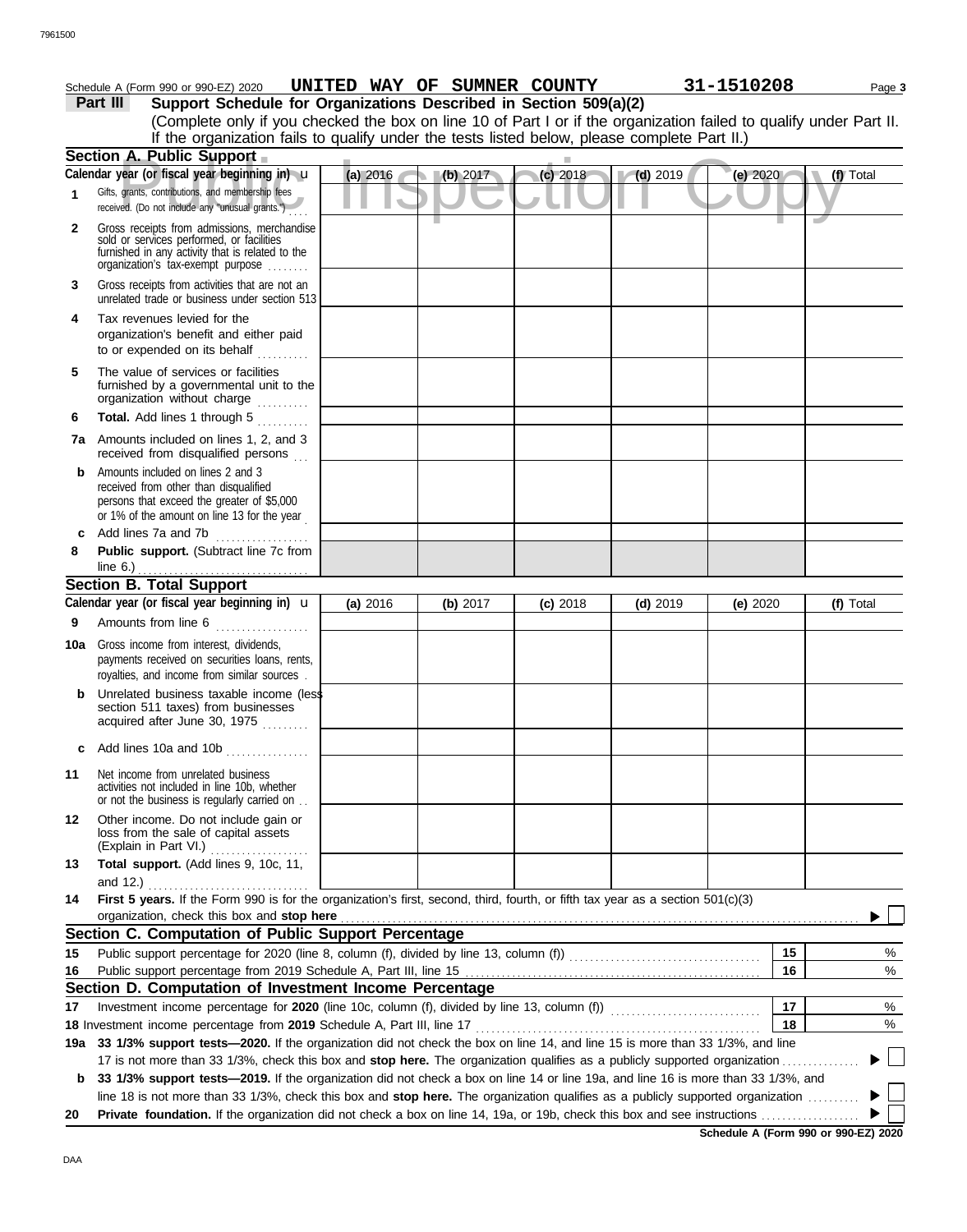|              | 31-1510208<br>UNITED WAY OF SUMNER COUNTY<br>Schedule A (Form 990 or 990-EZ) 2020                                                                           |                |     | Page 4 |
|--------------|-------------------------------------------------------------------------------------------------------------------------------------------------------------|----------------|-----|--------|
|              | <b>Supporting Organizations</b><br><b>Part IV</b>                                                                                                           |                |     |        |
|              | (Complete only if you checked a box in line 12 on Part I. If you checked box 12a, Part I, complete Sections A                                               |                |     |        |
|              | and B. If you checked box 12b, Part I, complete Sections A and C. If you checked box 12c, Part I, complete                                                  |                |     |        |
|              | Sections A, D, and E. If you checked box 12d, Part I, complete Sections A and D, and complete Part V.)                                                      |                |     |        |
|              | Section A. All Supporting Organizations                                                                                                                     |                |     |        |
|              |                                                                                                                                                             |                | Yes | No     |
| 1            | Are all of the organization's supported organizations listed by name in the organization's governing                                                        |                |     |        |
|              | documents? If "No," describe in Part VI how the supported organizations are designated. If designated by                                                    |                |     |        |
|              | class or purpose, describe the designation. If historic and continuing relationship, explain.                                                               | 1              |     |        |
| $\mathbf{2}$ | Did the organization have any supported organization that does not have an IRS determination of status                                                      |                |     |        |
|              | under section 509(a)(1) or (2)? If "Yes," explain in Part VI how the organization determined that the supported                                             |                |     |        |
|              | organization was described in section 509(a)(1) or (2).                                                                                                     | $\mathbf{2}$   |     |        |
| За           | Did the organization have a supported organization described in section 501(c)(4), (5), or (6)? If "Yes," answer                                            |                |     |        |
|              | lines 3b and 3c below.                                                                                                                                      | 3a             |     |        |
| b            | Did the organization confirm that each supported organization qualified under section $501(c)(4)$ , (5), or (6) and                                         |                |     |        |
|              | satisfied the public support tests under section 509(a)(2)? If "Yes," describe in Part VI when and how the                                                  |                |     |        |
|              | organization made the determination.                                                                                                                        | 3b             |     |        |
| c            | Did the organization ensure that all support to such organizations was used exclusively for section $170(c)(2)(B)$                                          |                |     |        |
|              | purposes? If "Yes," explain in Part VI what controls the organization put in place to ensure such use.                                                      | 3 <sub>c</sub> |     |        |
| 4a           | Was any supported organization not organized in the United States ("foreign supported organization")? If                                                    |                |     |        |
|              | "Yes," and if you checked 12a or 12b in Part I, answer (b) and (c) below.                                                                                   | 4a             |     |        |
| b            | Did the organization have ultimate control and discretion in deciding whether to make grants to the foreign                                                 |                |     |        |
|              | supported organization? If "Yes," describe in Part VI how the organization had such control and discretion                                                  |                |     |        |
|              | despite being controlled or supervised by or in connection with its supported organizations.                                                                | 4b             |     |        |
| c            | Did the organization support any foreign supported organization that does not have an IRS determination                                                     |                |     |        |
|              | under sections $501(c)(3)$ and $509(a)(1)$ or (2)? If "Yes," explain in Part VI what controls the organization used                                         |                |     |        |
|              | to ensure that all support to the foreign supported organization was used exclusively for section $170(c)(2)(B)$                                            |                |     |        |
|              | purposes.                                                                                                                                                   | 4c             |     |        |
| 5a           | Did the organization add, substitute, or remove any supported organizations during the tax year? If "Yes,"                                                  |                |     |        |
|              | answer lines 5b and 5c below (if applicable). Also, provide detail in Part VI, including (i) the names and EIN                                              |                |     |        |
|              | numbers of the supported organizations added, substituted, or removed; (ii) the reasons for each such action;                                               |                |     |        |
|              | (iii) the authority under the organization's organizing document authorizing such action; and (iv) how the action                                           |                |     |        |
|              | was accomplished (such as by amendment to the organizing document).                                                                                         | 5a             |     |        |
| b            | Type I or Type II only. Was any added or substituted supported organization part of a class already                                                         |                |     |        |
|              | designated in the organization's organizing document?<br>Substitutions only. Was the substitution the result of an event beyond the organization's control? | 5b<br>5c       |     |        |
|              | Did the organization provide support (whether in the form of grants or the provision of services or facilities) to                                          |                |     |        |
| 6            | anyone other than (i) its supported organizations, (ii) individuals that are part of the charitable class benefited                                         |                |     |        |
|              | by one or more of its supported organizations, or (iii) other supporting organizations that also support or                                                 |                |     |        |
|              | benefit one or more of the filing organization's supported organizations? If "Yes," provide detail in Part VI.                                              | 6              |     |        |
| 7            | Did the organization provide a grant, loan, compensation, or other similar payment to a substantial contributor                                             |                |     |        |
|              | (as defined in section $4958(c)(3)(C)$ ), a family member of a substantial contributor, or a 35% controlled entity                                          |                |     |        |
|              | with regard to a substantial contributor? If "Yes," complete Part I of Schedule L (Form 990 or 990-EZ).                                                     | 7              |     |        |
| 8            | Did the organization make a loan to a disqualified person (as defined in section 4958) not described in line 7?                                             |                |     |        |
|              | If "Yes," complete Part I of Schedule L (Form 990 or 990-EZ).                                                                                               | 8              |     |        |
| 9a           | Was the organization controlled directly or indirectly at any time during the tax year by one or more                                                       |                |     |        |
|              | disqualified persons, as defined in section 4946 (other than foundation managers and organizations                                                          |                |     |        |
|              | described in section 509(a)(1) or (2))? If "Yes," provide detail in Part VI.                                                                                | 9а             |     |        |
| b            | Did one or more disqualified persons (as defined in line 9a) hold a controlling interest in any entity in which                                             |                |     |        |
|              | the supporting organization had an interest? If "Yes," provide detail in Part VI.                                                                           | 9b             |     |        |
| c            | Did a disqualified person (as defined in line 9a) have an ownership interest in, or derive any personal benefit                                             |                |     |        |
|              | from, assets in which the supporting organization also had an interest? If "Yes," provide detail in Part VI.                                                | 9c             |     |        |
| 10a          | Was the organization subject to the excess business holdings rules of section 4943 because of section                                                       |                |     |        |
|              | 4943(f) (regarding certain Type II supporting organizations, and all Type III non-functionally integrated                                                   |                |     |        |
|              | supporting organizations)? If "Yes," answer line 10b below.                                                                                                 | 10a            |     |        |
| b            | Did the organization have any excess business holdings in the tax year? (Use Schedule C, Form 4720, to                                                      |                |     |        |
|              | determine whether the organization had excess business holdings.)                                                                                           | 10b            |     |        |
|              | Schedule A (Form 990 or 990-EZ) 2020                                                                                                                        |                |     |        |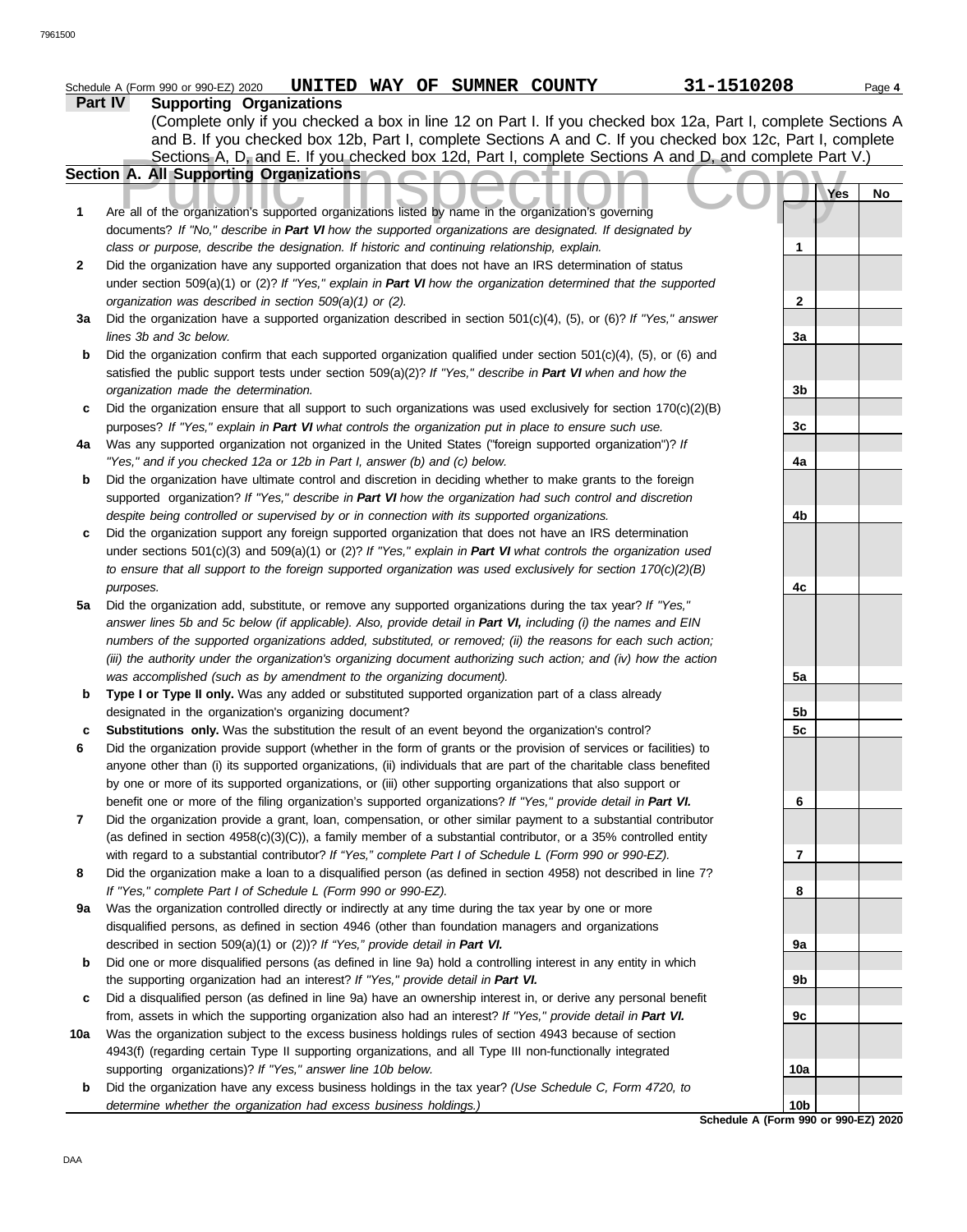|        | 31-1510208<br>UNITED<br>WAY OF<br>SUMNER<br><b>COUNTY</b><br>Schedule A (Form 990 or 990-EZ) 2020                                                                                                                                               |                 |     | Page 5 |
|--------|-------------------------------------------------------------------------------------------------------------------------------------------------------------------------------------------------------------------------------------------------|-----------------|-----|--------|
|        | Part IV<br><b>Supporting Organizations (continued)</b>                                                                                                                                                                                          |                 |     |        |
| 11     | Has the organization accepted a gift or contribution from any of the following persons?                                                                                                                                                         |                 | Yes | No     |
| a      | A person who directly or indirectly controls, either alone or together with persons described in lines 11b and                                                                                                                                  |                 |     |        |
|        | 11c below, the governing body of a supported organization?                                                                                                                                                                                      | 11a             |     |        |
| b      | A family member of a person described in line 11a above?                                                                                                                                                                                        | 11 <sub>b</sub> |     |        |
|        | c A 35% controlled entity of a person described in line 11a or 11b above? If "Yes" to line 11a, 11b, or 11c, provide                                                                                                                            |                 |     |        |
|        | detail in Part VI.<br><b>Section B. Type I Supporting Organizations</b>                                                                                                                                                                         | 11c             |     |        |
|        |                                                                                                                                                                                                                                                 |                 | Yes | No     |
| 1      | Did the governing body, members of the governing body, officers acting in their official capacity, or membership of one or                                                                                                                      |                 |     |        |
|        | more supported organizations have the power to regularly appoint or elect at least a majority of the organization's officers,                                                                                                                   |                 |     |        |
|        | directors, or trustees at all times during the tax year? If "No," describe in Part VI how the supported organization(s)                                                                                                                         |                 |     |        |
|        | effectively operated, supervised, or controlled the organization's activities. If the organization had more than one supported                                                                                                                  |                 |     |        |
|        | organization, describe how the powers to appoint and/or remove officers, directors, or trustees were allocated among the                                                                                                                        |                 |     |        |
|        | supported organizations and what conditions or restrictions, if any, applied to such powers during the tax year.                                                                                                                                | 1               |     |        |
| 2      | Did the organization operate for the benefit of any supported organization other than the supported                                                                                                                                             |                 |     |        |
|        | organization(s) that operated, supervised, or controlled the supporting organization? If "Yes," explain in Part                                                                                                                                 |                 |     |        |
|        | VI how providing such benefit carried out the purposes of the supported organization(s) that operated,                                                                                                                                          | $\mathbf{2}$    |     |        |
|        | supervised, or controlled the supporting organization.<br>Section C. Type II Supporting Organizations                                                                                                                                           |                 |     |        |
|        |                                                                                                                                                                                                                                                 |                 | Yes | No     |
| 1      | Were a majority of the organization's directors or trustees during the tax year also a majority of the directors                                                                                                                                |                 |     |        |
|        | or trustees of each of the organization's supported organization(s)? If "No," describe in Part VI how control                                                                                                                                   |                 |     |        |
|        | or management of the supporting organization was vested in the same persons that controlled or managed                                                                                                                                          |                 |     |        |
|        | the supported organization(s).                                                                                                                                                                                                                  | 1               |     |        |
|        | Section D. All Type III Supporting Organizations                                                                                                                                                                                                |                 |     |        |
|        |                                                                                                                                                                                                                                                 |                 | Yes | No     |
| 1      | Did the organization provide to each of its supported organizations, by the last day of the fifth month of the                                                                                                                                  |                 |     |        |
|        | organization's tax year, (i) a written notice describing the type and amount of support provided during the prior tax<br>year, (ii) a copy of the Form 990 that was most recently filed as of the date of notification, and (iii) copies of the |                 |     |        |
|        | organization's governing documents in effect on the date of notification, to the extent not previously provided?                                                                                                                                | 1               |     |        |
| 2      | Were any of the organization's officers, directors, or trustees either (i) appointed or elected by the supported                                                                                                                                |                 |     |        |
|        | organization(s) or (ii) serving on the governing body of a supported organization? If "No," explain in Part VI how                                                                                                                              |                 |     |        |
|        | the organization maintained a close and continuous working relationship with the supported organization(s).                                                                                                                                     | 2               |     |        |
|        | By reason of the relationship described in line 2, above, did the organization's supported organizations have                                                                                                                                   |                 |     |        |
|        | a significant voice in the organization's investment policies and in directing the use of the organization's                                                                                                                                    |                 |     |        |
|        | income or assets at all times during the tax year? If "Yes," describe in Part VI the role the organization's                                                                                                                                    |                 |     |        |
|        | supported organizations played in this regard.                                                                                                                                                                                                  | 3               |     |        |
|        | Section E. Type III Functionally-Integrated Supporting Organizations                                                                                                                                                                            |                 |     |        |
| 1      | Check the box next to the method that the organization used to satisfy the Integral Part Test during the year (see instructions).                                                                                                               |                 |     |        |
| а<br>b | The organization satisfied the Activities Test. Complete line 2 below.<br>The organization is the parent of each of its supported organizations. Complete line 3 below.                                                                         |                 |     |        |
| c      | The organization supported a governmental entity. Describe in Part VI how you supported a governmental entity (see instructions).                                                                                                               |                 |     |        |
| 2      | Activities Test. Answer lines 2a and 2b below.                                                                                                                                                                                                  |                 | Yes | No     |
| a      | Did substantially all of the organization's activities during the tax year directly further the exempt purposes of                                                                                                                              |                 |     |        |
|        | the supported organization(s) to which the organization was responsive? If "Yes," then in Part VI identify                                                                                                                                      |                 |     |        |
|        | those supported organizations and explain how these activities directly furthered their exempt purposes,                                                                                                                                        |                 |     |        |
|        | how the organization was responsive to those supported organizations, and how the organization determined                                                                                                                                       |                 |     |        |
|        | that these activities constituted substantially all of its activities.                                                                                                                                                                          | 2a              |     |        |
| b      | Did the activities described in line 2a, above, constitute activities that, but for the organization's involvement,                                                                                                                             |                 |     |        |
|        | one or more of the organization's supported organization(s) would have been engaged in? If "Yes," explain in                                                                                                                                    |                 |     |        |
|        | Part VI the reasons for the organization's position that its supported organization(s) would have engaged in                                                                                                                                    |                 |     |        |
|        | these activities but for the organization's involvement.                                                                                                                                                                                        | 2b              |     |        |
| 3<br>a | Parent of Supported Organizations. Answer lines 3a and 3b below.<br>Did the organization have the power to regularly appoint or elect a majority of the officers, directors, or                                                                 |                 |     |        |
|        | trustees of each of the supported organizations? If "Yes" or "No," provide details in Part VI.                                                                                                                                                  | 3a              |     |        |

**b** Did the organization exercise a substantial degree of direction over the policies, programs, and activities of each of its supported organizations? *If "Yes," describe in Part VI the role played by the organization in this regard.* **3b**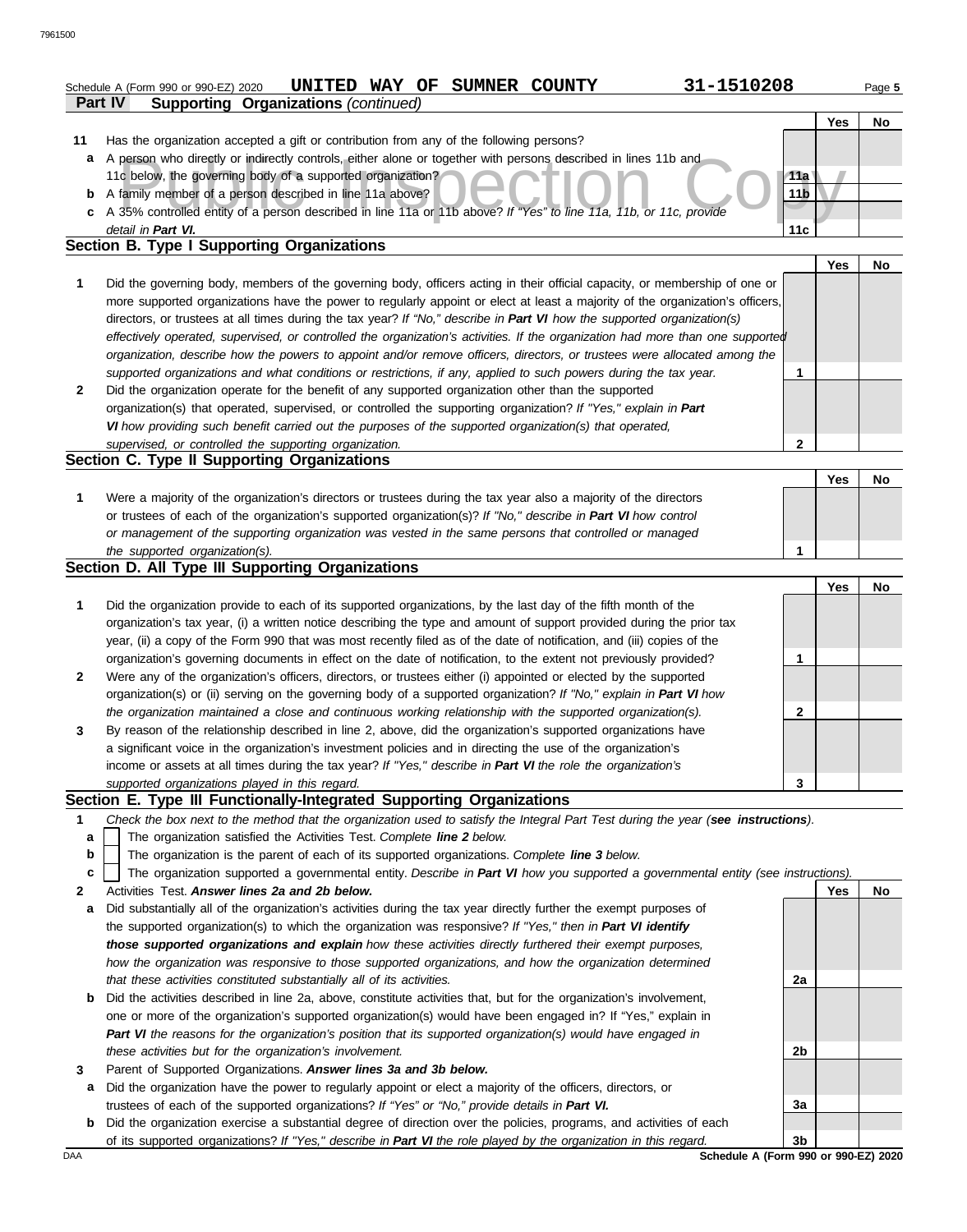| Schedule A (Form 990 or 990-EZ) 2020 | UNITED WAY OF SUMNER COUNTY                                                                                                      |                | 31-1510208     | Page 6                         |
|--------------------------------------|----------------------------------------------------------------------------------------------------------------------------------|----------------|----------------|--------------------------------|
| <b>Part V</b>                        | Type III Non-Functionally Integrated 509(a)(3) Supporting Organizations                                                          |                |                |                                |
| 1                                    | Check here if the organization satisfied the Integral Part Test as a qualifying trust on Nov. 20, 1970 (explain in Part VI). See |                |                |                                |
|                                      | instructions. All other Type III non-functionally integrated supporting organizations must complete Sections A through E.        |                |                |                                |
|                                      | Section A - Adjusted Net Income                                                                                                  |                | (A) Prior Year | (B) Current Year<br>(optional) |
| 1.                                   | Net short-term capital gain                                                                                                      | 1              |                |                                |
| $\mathbf{2}$                         | Recoveries of prior-year distributions                                                                                           | $\overline{2}$ |                |                                |
| 3                                    | Other gross income (see instructions)                                                                                            | 3              |                |                                |
| Add lines 1 through 3.<br>4          |                                                                                                                                  | 4              |                |                                |
| 5                                    | Depreciation and depletion                                                                                                       | 5              |                |                                |
| 6                                    | Portion of operating expenses paid or incurred for production or collection of                                                   |                |                |                                |
|                                      | gross income or for management, conservation, or maintenance of property                                                         |                |                |                                |
|                                      | held for production of income (see instructions)                                                                                 | 6              |                |                                |
| 7                                    | Other expenses (see instructions)                                                                                                | $\overline{7}$ |                |                                |
| 8                                    | Adjusted Net Income (subtract lines 5, 6, and 7 from line 4)                                                                     | 8              |                |                                |
|                                      | Section B - Minimum Asset Amount                                                                                                 |                | (A) Prior Year | (B) Current Year<br>(optional) |
| 1.                                   | Aggregate fair market value of all non-exempt-use assets (see                                                                    |                |                |                                |
|                                      | instructions for short tax year or assets held for part of year):                                                                |                |                |                                |
|                                      | a Average monthly value of securities                                                                                            | 1a             |                |                                |
|                                      | <b>b</b> Average monthly cash balances                                                                                           | 1b             |                |                                |
|                                      | c Fair market value of other non-exempt-use assets                                                                               | 1 <sub>c</sub> |                |                                |
|                                      | <b>d Total</b> (add lines 1a, 1b, and 1c)                                                                                        | 1d             |                |                                |
|                                      | e Discount claimed for blockage or other factors                                                                                 |                |                |                                |
|                                      | (explain in detail in Part VI):                                                                                                  |                |                |                                |
| $\mathbf{2}$                         | Acquisition indebtedness applicable to non-exempt-use assets                                                                     | $\mathbf{2}$   |                |                                |
| 3                                    | Subtract line 2 from line 1d.                                                                                                    | 3              |                |                                |
| 4                                    | Cash deemed held for exempt use. Enter 0.015 of line 3 (for greater amount,                                                      |                |                |                                |
| see instructions).                   |                                                                                                                                  | 4              |                |                                |
| 5.                                   | Net value of non-exempt-use assets (subtract line 4 from line 3)                                                                 | 5              |                |                                |
| 6                                    | Multiply line 5 by 0.035.                                                                                                        | 6              |                |                                |
| 7                                    | Recoveries of prior-year distributions                                                                                           | $\overline{7}$ |                |                                |
| 8                                    | Minimum Asset Amount (add line 7 to line 6)                                                                                      | 8              |                |                                |
|                                      | Section C - Distributable Amount                                                                                                 |                |                | <b>Current Year</b>            |
| 1.                                   | Adjusted net income for prior year (from Section A, line 8, column A)                                                            | 1              |                |                                |
| Enter 0.85 of line 1.<br>2           |                                                                                                                                  | 2              |                |                                |
| 3                                    | Minimum asset amount for prior year (from Section B, line 8, column A)                                                           | 3              |                |                                |
| 4                                    | Enter greater of line 2 or line 3.                                                                                               | 4              |                |                                |
| 5                                    | Income tax imposed in prior year                                                                                                 | 5              |                |                                |
| 6                                    | Distributable Amount. Subtract line 5 from line 4, unless subject to                                                             |                |                |                                |
|                                      | emergency temporary reduction (see instructions).                                                                                | 6              |                |                                |
| $\overline{7}$                       | Check here if the current year is the organization's first as a non-functionally integrated Type III supporting organization     |                |                |                                |
|                                      | (see instructions).                                                                                                              |                |                |                                |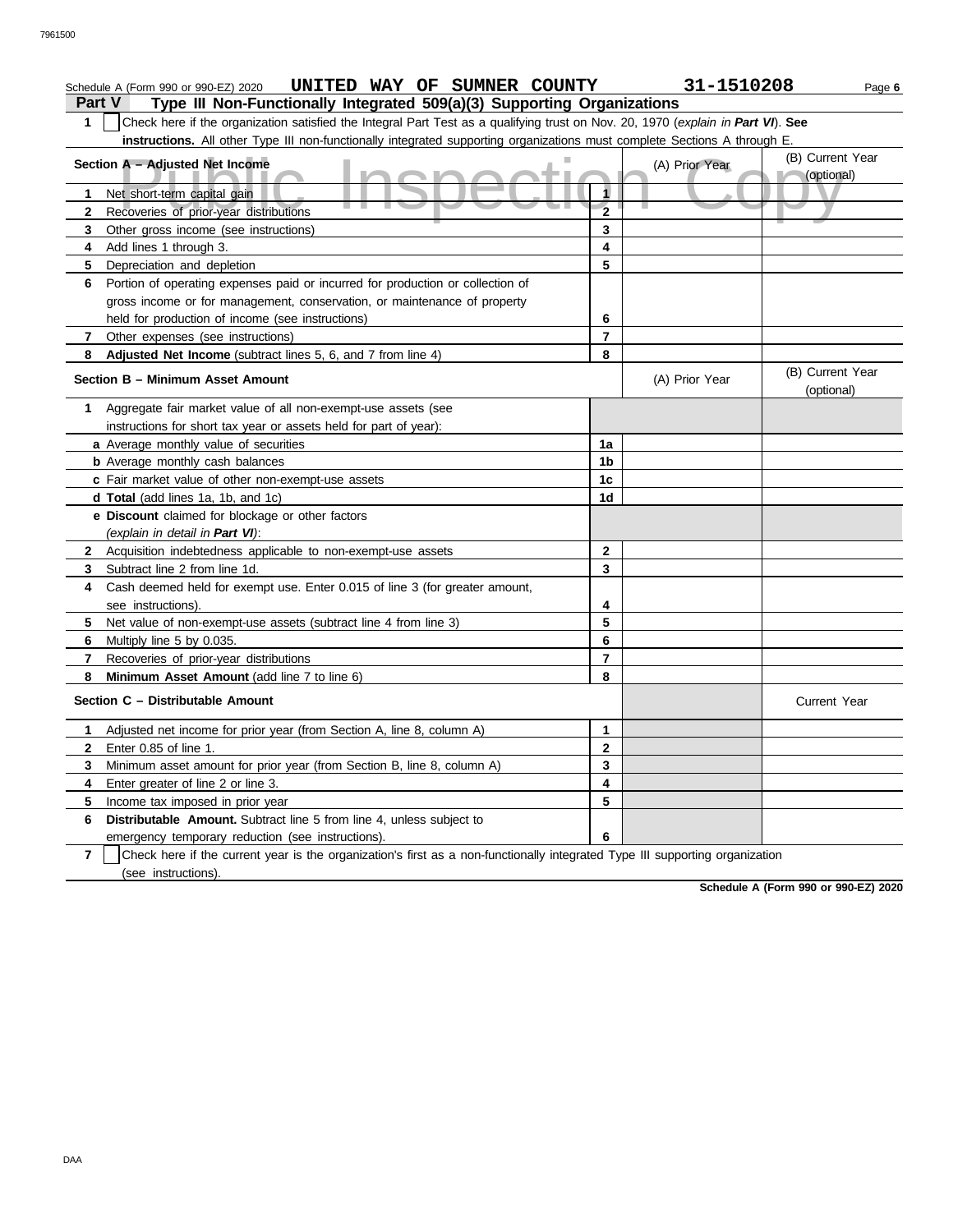|                                                                                                                                                          | UNITED WAY OF SUMNER COUNTY<br>Schedule A (Form 990 or 990-EZ) 2020                           |                                    | 31-1510208                                           | Page 7                                           |  |  |  |  |  |
|----------------------------------------------------------------------------------------------------------------------------------------------------------|-----------------------------------------------------------------------------------------------|------------------------------------|------------------------------------------------------|--------------------------------------------------|--|--|--|--|--|
|                                                                                                                                                          | Type III Non-Functionally Integrated 509(a)(3) Supporting Organizations (continued)<br>Part V |                                    |                                                      |                                                  |  |  |  |  |  |
|                                                                                                                                                          | Section D - Distributions                                                                     |                                    |                                                      | <b>Current Year</b>                              |  |  |  |  |  |
| Amounts paid to supported organizations to accomplish exempt purposes<br>1                                                                               |                                                                                               |                                    |                                                      |                                                  |  |  |  |  |  |
| $\mathbf{2}$<br>Amounts paid to perform activity that directly furthers exempt purposes of supported<br>organizations, in excess of income from activity |                                                                                               |                                    |                                                      |                                                  |  |  |  |  |  |
| Administrative expenses paid to accomplish exempt purposes of supported organizations<br>3                                                               |                                                                                               |                                    |                                                      |                                                  |  |  |  |  |  |
| 4<br>Amounts paid to acquire exempt-use assets                                                                                                           |                                                                                               |                                    |                                                      |                                                  |  |  |  |  |  |
| 5<br>Qualified set-aside amounts (prior IRS approval required— <i>provide details in Part VI</i> )                                                       |                                                                                               |                                    |                                                      |                                                  |  |  |  |  |  |
| 6<br>Other distributions (describe in Part VI). See instructions.                                                                                        |                                                                                               |                                    |                                                      |                                                  |  |  |  |  |  |
| Total annual distributions. Add lines 1 through 6.<br>7                                                                                                  |                                                                                               |                                    |                                                      |                                                  |  |  |  |  |  |
| 8                                                                                                                                                        | Distributions to attentive supported organizations to which the organization is responsive    |                                    |                                                      |                                                  |  |  |  |  |  |
|                                                                                                                                                          | (provide details in Part VI). See instructions.                                               |                                    |                                                      |                                                  |  |  |  |  |  |
| 9                                                                                                                                                        | Distributable amount for 2020 from Section C, line 6                                          |                                    |                                                      |                                                  |  |  |  |  |  |
| 10                                                                                                                                                       | Line 8 amount divided by line 9 amount                                                        |                                    |                                                      |                                                  |  |  |  |  |  |
|                                                                                                                                                          | <b>Section E - Distribution Allocations (see instructions)</b>                                | (i)<br><b>Excess Distributions</b> | (ii)<br><b>Underdistributions</b><br><b>Pre-2020</b> | (iii)<br><b>Distributable</b><br>Amount for 2020 |  |  |  |  |  |
| 1                                                                                                                                                        | Distributable amount for 2020 from Section C, line 6                                          |                                    |                                                      |                                                  |  |  |  |  |  |
| 2                                                                                                                                                        | Underdistributions, if any, for years prior to 2020                                           |                                    |                                                      |                                                  |  |  |  |  |  |
|                                                                                                                                                          | (reasonable cause required-explain in Part VI). See                                           |                                    |                                                      |                                                  |  |  |  |  |  |
|                                                                                                                                                          | instructions.                                                                                 |                                    |                                                      |                                                  |  |  |  |  |  |
| 3                                                                                                                                                        | Excess distributions carryover, if any, to 2020                                               |                                    |                                                      |                                                  |  |  |  |  |  |
|                                                                                                                                                          |                                                                                               |                                    |                                                      |                                                  |  |  |  |  |  |
|                                                                                                                                                          | c From 2017                                                                                   |                                    |                                                      |                                                  |  |  |  |  |  |
|                                                                                                                                                          |                                                                                               |                                    |                                                      |                                                  |  |  |  |  |  |
|                                                                                                                                                          |                                                                                               |                                    |                                                      |                                                  |  |  |  |  |  |
| f Total of lines 3a through 3e                                                                                                                           |                                                                                               |                                    |                                                      |                                                  |  |  |  |  |  |
|                                                                                                                                                          | g Applied to underdistributions of prior years                                                |                                    |                                                      |                                                  |  |  |  |  |  |
|                                                                                                                                                          | h Applied to 2020 distributable amount                                                        |                                    |                                                      |                                                  |  |  |  |  |  |
|                                                                                                                                                          | <i>i</i> Carryover from 2015 not applied (see instructions)                                   |                                    |                                                      |                                                  |  |  |  |  |  |
|                                                                                                                                                          | Remainder. Subtract lines 3q, 3h, and 3i from line 3f.                                        |                                    |                                                      |                                                  |  |  |  |  |  |
| 4                                                                                                                                                        | Distributions for 2020 from                                                                   |                                    |                                                      |                                                  |  |  |  |  |  |
|                                                                                                                                                          | \$<br>Section D, line 7:                                                                      |                                    |                                                      |                                                  |  |  |  |  |  |
|                                                                                                                                                          | a Applied to underdistributions of prior years                                                |                                    |                                                      |                                                  |  |  |  |  |  |
|                                                                                                                                                          | <b>b</b> Applied to 2020 distributable amount                                                 |                                    |                                                      |                                                  |  |  |  |  |  |
|                                                                                                                                                          | c Remainder. Subtract lines 4a and 4b from line 4.                                            |                                    |                                                      |                                                  |  |  |  |  |  |
| 5                                                                                                                                                        | Remaining underdistributions for years prior to 2020, if                                      |                                    |                                                      |                                                  |  |  |  |  |  |
|                                                                                                                                                          | any. Subtract lines 3g and 4a from line 2. For result                                         |                                    |                                                      |                                                  |  |  |  |  |  |
|                                                                                                                                                          | greater than zero, explain in Part VI. See instructions.                                      |                                    |                                                      |                                                  |  |  |  |  |  |
| 6                                                                                                                                                        | Remaining underdistributions for 2020 Subtract lines 3h                                       |                                    |                                                      |                                                  |  |  |  |  |  |
|                                                                                                                                                          | and 4b from line 1. For result greater than zero, explain in                                  |                                    |                                                      |                                                  |  |  |  |  |  |
|                                                                                                                                                          | Part VI. See instructions.                                                                    |                                    |                                                      |                                                  |  |  |  |  |  |
| 7                                                                                                                                                        | Excess distributions carryover to 2021. Add lines 3j                                          |                                    |                                                      |                                                  |  |  |  |  |  |
|                                                                                                                                                          | and 4c.                                                                                       |                                    |                                                      |                                                  |  |  |  |  |  |
| 8                                                                                                                                                        | Breakdown of line 7:                                                                          |                                    |                                                      |                                                  |  |  |  |  |  |
|                                                                                                                                                          |                                                                                               |                                    |                                                      |                                                  |  |  |  |  |  |
|                                                                                                                                                          |                                                                                               |                                    |                                                      |                                                  |  |  |  |  |  |
|                                                                                                                                                          |                                                                                               |                                    |                                                      |                                                  |  |  |  |  |  |
|                                                                                                                                                          |                                                                                               |                                    |                                                      |                                                  |  |  |  |  |  |
|                                                                                                                                                          | e Excess from 2020                                                                            |                                    |                                                      |                                                  |  |  |  |  |  |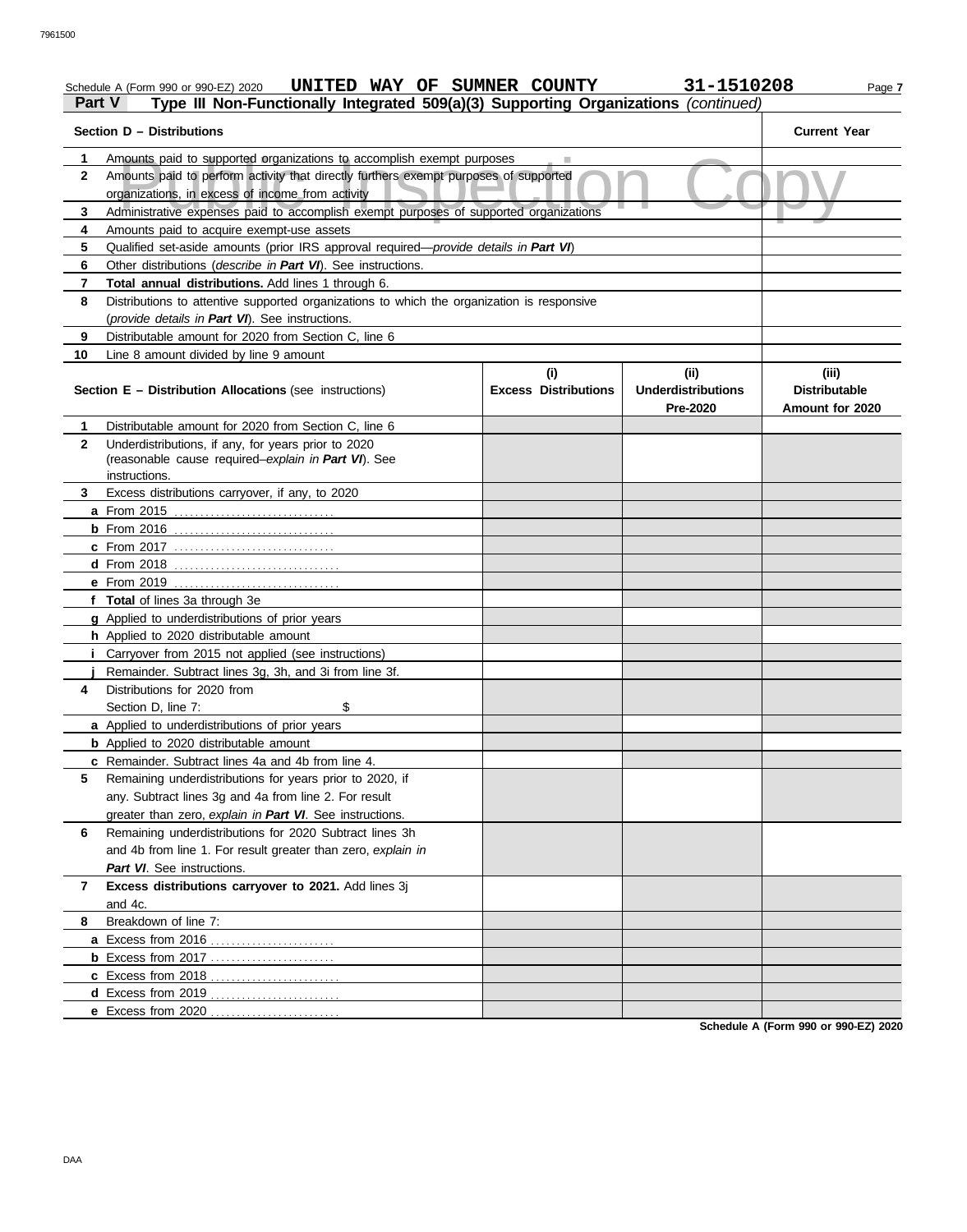|         | Schedule A (Form 990 or 990-EZ) 2020 |  | UNITED WAY OF SUMNER COUNTY | 31-1510208                                                                                                                                                                                                             | Page 8 |
|---------|--------------------------------------|--|-----------------------------|------------------------------------------------------------------------------------------------------------------------------------------------------------------------------------------------------------------------|--------|
| Part VI |                                      |  |                             | Supplemental Information. Provide the explanations required by Part II, line 10; Part II, line 17a or 17b; Part                                                                                                        |        |
|         |                                      |  |                             | III, line 12; Part IV, Section A, lines 1, 2, 3b, 3c, 4b, 4c, 5a, 6, 9a, 9b, 9c, 11a, 11b, and 11c; Part IV, Section                                                                                                   |        |
|         |                                      |  |                             | B, lines 1 and 2; Part IV, Section C, line 1; Part IV, Section D, lines 2 and 3; Part IV, Section E, lines 1c, 2a, 2b,                                                                                                 |        |
|         |                                      |  |                             | 3a, and 3b; Part V, line 1; Part V, Section B, line 1e; Part V, Section D, lines 5, 6, and 8; and Part V, Section E,<br>lines 2, 5, and 6. Also complete this part for any additional information. (See instructions.) |        |
|         |                                      |  |                             |                                                                                                                                                                                                                        |        |
|         |                                      |  |                             |                                                                                                                                                                                                                        |        |
|         |                                      |  |                             |                                                                                                                                                                                                                        |        |
|         |                                      |  |                             |                                                                                                                                                                                                                        |        |
|         |                                      |  |                             |                                                                                                                                                                                                                        |        |
|         |                                      |  |                             |                                                                                                                                                                                                                        |        |
|         |                                      |  |                             |                                                                                                                                                                                                                        |        |
|         |                                      |  |                             |                                                                                                                                                                                                                        |        |
|         |                                      |  |                             |                                                                                                                                                                                                                        |        |
|         |                                      |  |                             |                                                                                                                                                                                                                        |        |
|         |                                      |  |                             |                                                                                                                                                                                                                        |        |
|         |                                      |  |                             |                                                                                                                                                                                                                        |        |
|         |                                      |  |                             |                                                                                                                                                                                                                        |        |
|         |                                      |  |                             |                                                                                                                                                                                                                        |        |
|         |                                      |  |                             |                                                                                                                                                                                                                        |        |
|         |                                      |  |                             |                                                                                                                                                                                                                        |        |
|         |                                      |  |                             |                                                                                                                                                                                                                        |        |
|         |                                      |  |                             |                                                                                                                                                                                                                        |        |
|         |                                      |  |                             |                                                                                                                                                                                                                        |        |
|         |                                      |  |                             |                                                                                                                                                                                                                        |        |
|         |                                      |  |                             |                                                                                                                                                                                                                        |        |
|         |                                      |  |                             |                                                                                                                                                                                                                        |        |
|         |                                      |  |                             |                                                                                                                                                                                                                        |        |
|         |                                      |  |                             |                                                                                                                                                                                                                        |        |
|         |                                      |  |                             |                                                                                                                                                                                                                        |        |
|         |                                      |  |                             |                                                                                                                                                                                                                        |        |
|         |                                      |  |                             |                                                                                                                                                                                                                        |        |
|         |                                      |  |                             |                                                                                                                                                                                                                        |        |
|         |                                      |  |                             |                                                                                                                                                                                                                        |        |
|         |                                      |  |                             |                                                                                                                                                                                                                        |        |
|         |                                      |  |                             |                                                                                                                                                                                                                        |        |
|         |                                      |  |                             |                                                                                                                                                                                                                        |        |
|         |                                      |  |                             |                                                                                                                                                                                                                        |        |
|         |                                      |  |                             |                                                                                                                                                                                                                        |        |
|         |                                      |  |                             |                                                                                                                                                                                                                        |        |
|         |                                      |  |                             |                                                                                                                                                                                                                        |        |
|         |                                      |  |                             |                                                                                                                                                                                                                        |        |
|         |                                      |  |                             |                                                                                                                                                                                                                        |        |
|         |                                      |  |                             |                                                                                                                                                                                                                        |        |
|         |                                      |  |                             |                                                                                                                                                                                                                        |        |
|         |                                      |  |                             |                                                                                                                                                                                                                        |        |
|         |                                      |  |                             |                                                                                                                                                                                                                        |        |
|         |                                      |  |                             |                                                                                                                                                                                                                        |        |
|         |                                      |  |                             |                                                                                                                                                                                                                        |        |
|         |                                      |  |                             |                                                                                                                                                                                                                        |        |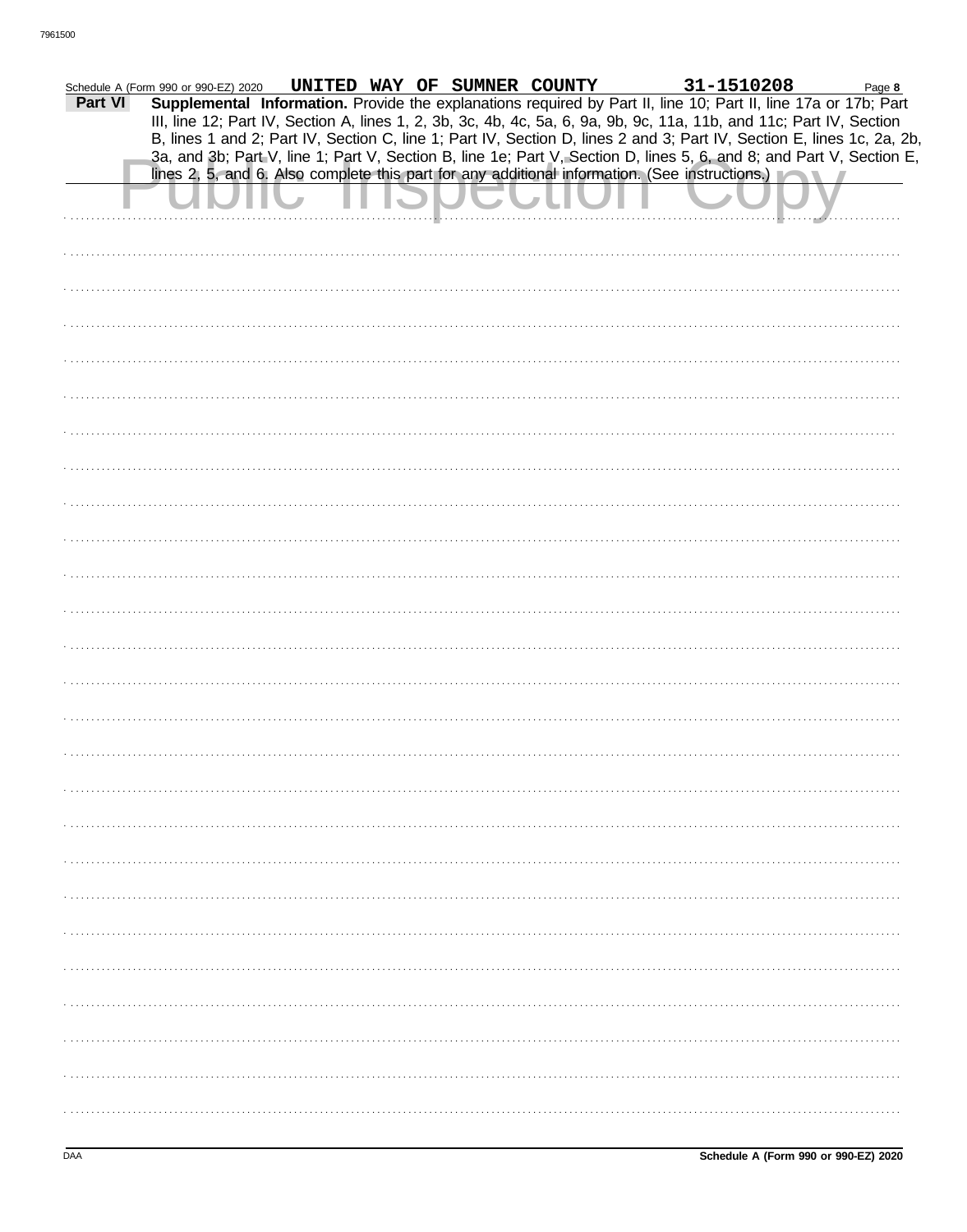#### 7961500

| <b>Schedule B</b><br>(Form 990, 990-EZ,<br>or 990-PF)<br>Department of the Treasury<br>Internal Revenue Service<br>Name of the organization<br><b>WAY</b><br>UNITED<br>OF<br>Organization type (check one): | <b>Schedule of Contributors</b><br>u Attach to Form 990, Form 990-EZ, or Form 990-PF.<br>u Go to www.irs.gov/Form990 for the latest information.<br><b>COUNTY</b><br><b>SUMNER</b> | OMB No. 1545-0047<br>2020<br><b>Employer identification number</b><br>31-1510208 |
|-------------------------------------------------------------------------------------------------------------------------------------------------------------------------------------------------------------|------------------------------------------------------------------------------------------------------------------------------------------------------------------------------------|----------------------------------------------------------------------------------|
| Filers of:                                                                                                                                                                                                  | Section:                                                                                                                                                                           |                                                                                  |
| Form 990 or 990-EZ                                                                                                                                                                                          | $ \mathbf{X} $ 501(c)(<br>3 ) (enter number) organization                                                                                                                          |                                                                                  |
|                                                                                                                                                                                                             | $4947(a)(1)$ nonexempt charitable trust not treated as a private foundation                                                                                                        |                                                                                  |
|                                                                                                                                                                                                             | 527 political organization                                                                                                                                                         |                                                                                  |
| Form 990-PF                                                                                                                                                                                                 | 501(c)(3) exempt private foundation                                                                                                                                                |                                                                                  |
|                                                                                                                                                                                                             | $4947(a)(1)$ nonexempt charitable trust treated as a private foundation                                                                                                            |                                                                                  |
|                                                                                                                                                                                                             | 501(c)(3) taxable private foundation                                                                                                                                               |                                                                                  |
|                                                                                                                                                                                                             | Check if your organization is covered by the General Rule or a Special Rule.                                                                                                       |                                                                                  |

**Note:** Only a section 501(c)(7), (8), or (10) organization can check boxes for both the General Rule and a Special Rule. See instructions.

### **General Rule**

For an organization filing Form 990, 990-EZ, or 990-PF that received, during the year, contributions totaling \$5,000 or more (in money or property) from any one contributor. Complete Parts I and II. See instructions for determining a contributor's total contributions.

### **Special Rules**

 $\overline{X}$  For an organization described in section 501(c)(3) filing Form 990 or 990-EZ that met the 33<sup>1</sup>/3% support test of the regulations under sections 509(a)(1) and 170(b)(1)(A)(vi), that checked Schedule A (Form 990 or 990-EZ), Part II, line 13, 16a, or 16b, and that received from any one contributor, during the year, total contributions of the greater of **(1)** \$5,000; or **(2)** 2% of the amount on (i) Form 990, Part VIII, line 1h; or (ii) Form 990-EZ, line 1. Complete Parts I and II.

literary, or educational purposes, or for the prevention of cruelty to children or animals. Complete Parts I (entering For an organization described in section 501(c)(7), (8), or (10) filing Form 990 or 990-EZ that received from any one contributor, during the year, total contributions of more than \$1,000 *exclusively* for religious, charitable, scientific, "N/A" in column (b) instead of the contributor name and address), II, and III.

For an organization described in section  $501(c)(7)$ ,  $(8)$ , or  $(10)$  filing Form 990 or 990-EZ that received from any one contributor, during the year, contributions *exclusively* for religious, charitable, etc., purposes, but no such contributions totaled more than \$1,000. If this box is checked, enter here the total contributions that were received during the year for an *exclusively* religious, charitable, etc., purpose. Don't complete any of the parts unless the **General Rule** applies to this organization because it received *nonexclusively* religious, charitable, etc., contributions totaling \$5,000 or more during the year . . . . . . . . . . . . . . . . . . . . . . . . . . . . . . . . . . . . . . . . . . . . . . . . . . . . . . . . . . . . . . . . . . . . . . . . . . . .  $\triangleright$  \$

990-EZ, or 990-PF), but it **must** answer "No" on Part IV, line 2, of its Form 990; or check the box on line H of its Form 990-EZ or on its Form 990-PF, Part I, line 2, to certify that it doesn't meet the filing requirements of Schedule B (Form 990, 990-EZ, or 990-PF). **Caution:** An organization that isn't covered by the General Rule and/or the Special Rules doesn't file Schedule B (Form 990,

**For Paperwork Reduction Act Notice, see the instructions for Form 990, 990-EZ, or 990-PF.**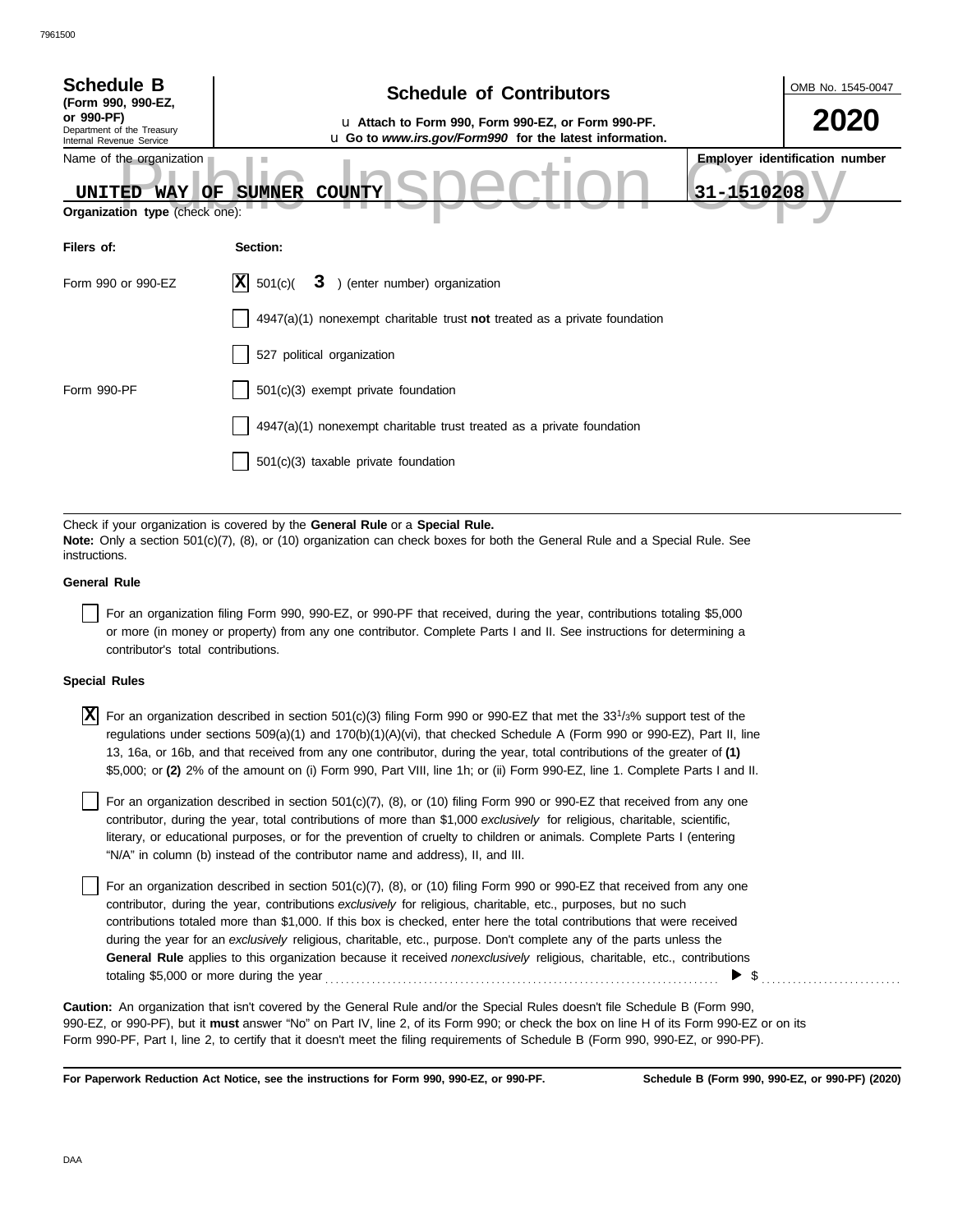|                | Schedule B (Form 990, 990-EZ, or 990-PF) (2020)                                                |                                   | Page 1 of 1<br>Page 2                                                                                              |
|----------------|------------------------------------------------------------------------------------------------|-----------------------------------|--------------------------------------------------------------------------------------------------------------------|
|                | Name of organization<br>UNITED WAY OF<br>SUMNER COUNTY                                         |                                   | Employer identification number<br>31-1510208                                                                       |
| Part I         | Contributors (see instructions). Use duplicate copies of Part I if additional space is needed. |                                   |                                                                                                                    |
| (a)<br>No.     | (b)<br>Name, address, and ZIP + 4                                                              | (c)<br><b>Total contributions</b> | (d)<br>Type of contribution                                                                                        |
| $\mathbf{1}$   |                                                                                                | $$$ 27,972                        | $\overline{\mathbf{x}}$<br>Person<br>Payroll<br><b>Noncash</b><br>(Complete Part II for<br>noncash contributions.) |
| (a)<br>No.     | (b)<br>Name, address, and ZIP + 4                                                              | (c)<br><b>Total contributions</b> | (d)<br>Type of contribution                                                                                        |
| $2_{\ldots}$   |                                                                                                | 15,602<br>$\frac{1}{2}$           | Χ<br>Person<br>Payroll<br><b>Noncash</b><br>(Complete Part II for<br>noncash contributions.)                       |
| (a)<br>No.     | (b)<br>Name, address, and ZIP + 4                                                              | (c)<br><b>Total contributions</b> | (d)<br>Type of contribution                                                                                        |
| 3 <sub>1</sub> |                                                                                                | 54,422<br>$\mathsf{S}$            | Χ<br>Person<br>Payroll<br><b>Noncash</b><br>(Complete Part II for<br>noncash contributions.)                       |
| (a)<br>No.     | (b)<br>Name, address, and ZIP + 4                                                              | (c)<br><b>Total contributions</b> | (d)<br>Type of contribution                                                                                        |
|                |                                                                                                | \$                                | Person<br>Payroll<br><b>Noncash</b><br>(Complete Part II for<br>noncash contributions.)                            |
| (a)<br>No.     | (b)<br>Name, address, and ZIP + 4                                                              | (c)<br><b>Total contributions</b> | (d)<br>Type of contribution                                                                                        |
|                |                                                                                                | \$                                | Person<br>Payroll<br>Noncash<br>(Complete Part II for<br>noncash contributions.)                                   |
| (a)<br>No.     | (b)<br>Name, address, and ZIP + 4                                                              | (c)<br><b>Total contributions</b> | (d)<br>Type of contribution                                                                                        |
|                |                                                                                                | \$                                | Person<br>Payroll<br>Noncash<br>(Complete Part II for<br>noncash contributions.)                                   |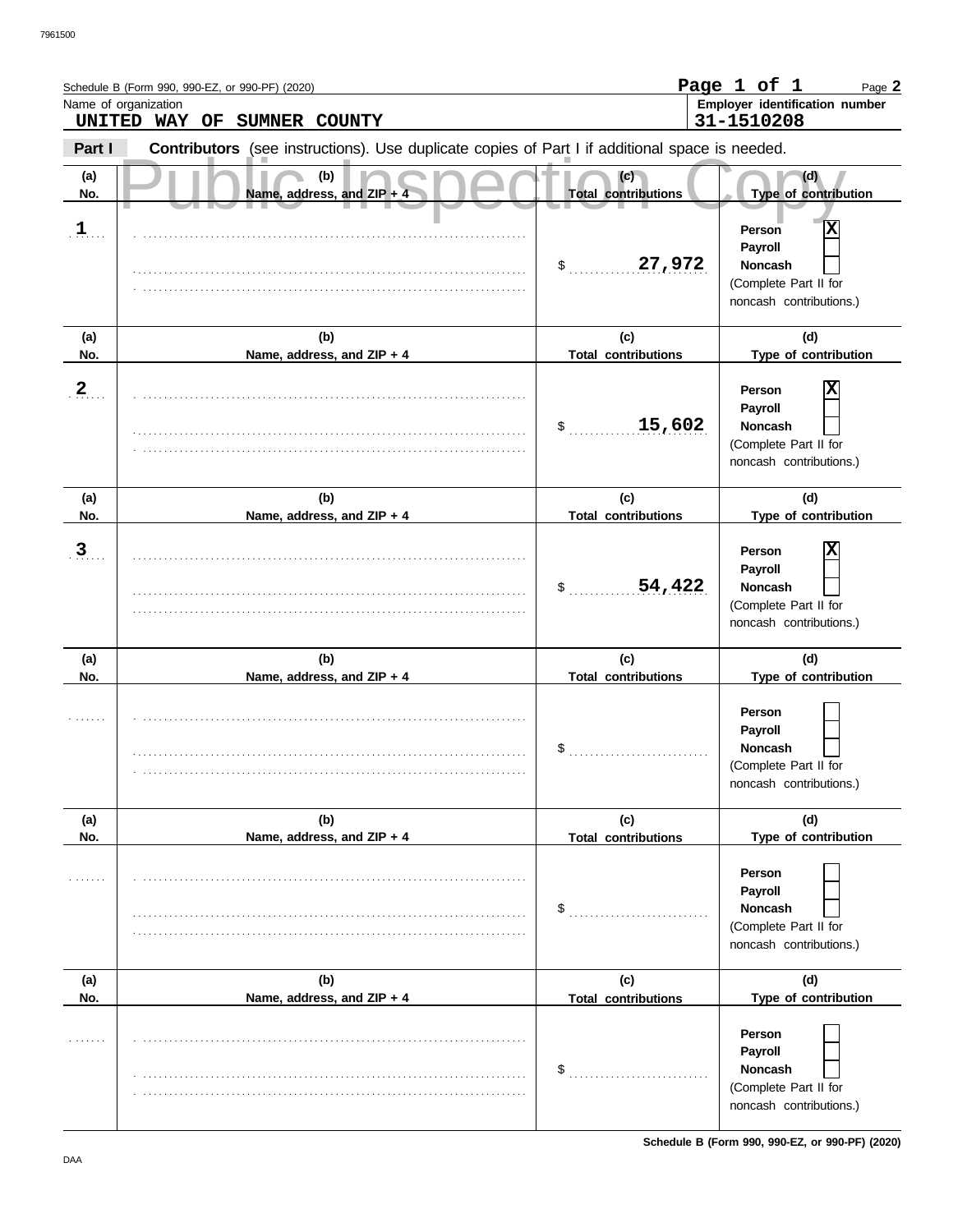| ำทำ | 15<br>c |
|-----|---------|

|              | <b>SCHEDULE D</b>                         | Supplemental Financial Statements                                                                                                         |                       |                                                          |                                       | OMB No. 1545-0047 |                                 |
|--------------|-------------------------------------------|-------------------------------------------------------------------------------------------------------------------------------------------|-----------------------|----------------------------------------------------------|---------------------------------------|-------------------|---------------------------------|
|              | (Form 990)                                | u Complete if the organization answered "Yes" on Form 990,<br>Part IV, line 6, 7, 8, 9, 10, 11a, 11b, 11c, 11d, 11e, 11f, 12a, or 12b.    |                       |                                                          |                                       |                   |                                 |
|              | Department of the Treasury                |                                                                                                                                           | u Attach to Form 990. |                                                          |                                       |                   | <b>Open to Public</b>           |
|              | Internal Revenue Service                  | <b>u</b> Go to <i>www.irs.gov/Form990</i> for instructions and the latest information.                                                    |                       |                                                          |                                       | <b>Inspection</b> |                                 |
|              | Name of the organization                  |                                                                                                                                           |                       |                                                          | <b>Employer identification number</b> |                   |                                 |
|              |                                           | WAY OF SUMNER COUNTY                                                                                                                      |                       |                                                          | 31-1510208                            |                   |                                 |
|              | UNITED<br>Part I                          | Organizations Maintaining Donor Advised Funds or Other Similar Funds or Accounts.                                                         |                       |                                                          |                                       |                   |                                 |
|              |                                           | Complete if the organization answered "Yes" on Form 990, Part IV, line 6.                                                                 |                       |                                                          |                                       |                   |                                 |
|              |                                           |                                                                                                                                           |                       | (a) Donor advised funds                                  | (b) Funds and other accounts          |                   |                                 |
| 1            |                                           |                                                                                                                                           |                       |                                                          |                                       |                   |                                 |
| 2            |                                           | Aggregate value of contributions to (during year)                                                                                         |                       | <u> 1980 - Jan Stein, amerikansk politiker (d. 1980)</u> |                                       |                   |                                 |
| 3            |                                           | Aggregate value of grants from (during year)                                                                                              |                       |                                                          |                                       |                   |                                 |
| 4            |                                           |                                                                                                                                           |                       |                                                          |                                       |                   |                                 |
| 5            |                                           | Did the organization inform all donors and donor advisors in writing that the assets held in donor advised                                |                       |                                                          |                                       |                   |                                 |
|              |                                           |                                                                                                                                           |                       |                                                          |                                       | Yes               | No                              |
| 6            |                                           | Did the organization inform all grantees, donors, and donor advisors in writing that grant funds can be used                              |                       |                                                          |                                       |                   |                                 |
|              |                                           | only for charitable purposes and not for the benefit of the donor or donor advisor, or for any other purpose                              |                       |                                                          |                                       |                   |                                 |
|              | conferring impermissible private benefit? |                                                                                                                                           |                       |                                                          |                                       | <b>Yes</b>        | No.                             |
|              | Part II                                   | <b>Conservation Easements.</b>                                                                                                            |                       |                                                          |                                       |                   |                                 |
|              |                                           | Complete if the organization answered "Yes" on Form 990, Part IV, line 7.                                                                 |                       |                                                          |                                       |                   |                                 |
| 1            |                                           | Purpose(s) of conservation easements held by the organization (check all that apply).                                                     |                       |                                                          |                                       |                   |                                 |
|              |                                           | Preservation of land for public use (for example, recreation or education                                                                 |                       | Preservation of a historically important land area       |                                       |                   |                                 |
|              | Protection of natural habitat             |                                                                                                                                           |                       | Preservation of a certified historic structure           |                                       |                   |                                 |
|              | Preservation of open space                |                                                                                                                                           |                       |                                                          |                                       |                   |                                 |
| $\mathbf{2}$ |                                           | Complete lines 2a through 2d if the organization held a qualified conservation contribution in the form of a conservation                 |                       |                                                          |                                       |                   |                                 |
|              | easement on the last day of the tax year. |                                                                                                                                           |                       |                                                          |                                       |                   | Held at the End of the Tax Year |
| a            |                                           |                                                                                                                                           |                       |                                                          | 2a                                    |                   |                                 |
|              |                                           |                                                                                                                                           |                       |                                                          | 2 <sub>b</sub>                        |                   |                                 |
|              |                                           | c Number of conservation easements on a certified historic structure included in (a) <i>minimimimimimimimimimimim</i>                     |                       |                                                          | 2c                                    |                   |                                 |
|              |                                           | d Number of conservation easements included in (c) acquired after 7/25/06, and not on a                                                   |                       |                                                          |                                       |                   |                                 |
|              |                                           |                                                                                                                                           |                       |                                                          | 2d                                    |                   |                                 |
| 3            |                                           | Number of conservation easements modified, transferred, released, extinguished, or terminated by the organization during the              |                       |                                                          |                                       |                   |                                 |
|              | tax year $\mathbf{u}$                     |                                                                                                                                           |                       |                                                          |                                       |                   |                                 |
|              |                                           | Number of states where property subject to conservation easement is located u                                                             |                       |                                                          |                                       |                   |                                 |
| 5            |                                           | Does the organization have a written policy regarding the periodic monitoring, inspection, handling of                                    |                       |                                                          |                                       |                   |                                 |
|              |                                           |                                                                                                                                           |                       |                                                          |                                       |                   | Yes     No                      |
|              |                                           | Staff and volunteer hours devoted to monitoring, inspecting, handling of violations, and enforcing conservation easements during the year |                       |                                                          |                                       |                   |                                 |
|              | u <sub></sub>                             |                                                                                                                                           |                       |                                                          |                                       |                   |                                 |
| 7            |                                           | Amount of expenses incurred in monitoring, inspecting, handling of violations, and enforcing conservation easements during the year       |                       |                                                          |                                       |                   |                                 |
|              | u \$                                      | Does each conservation easement reported on line 2(d) above satisfy the requirements of section 170(h)(4)(B)(i)                           |                       |                                                          |                                       |                   |                                 |
| 8            |                                           |                                                                                                                                           |                       |                                                          |                                       | <b>Yes</b>        | No                              |
| 9            |                                           | In Part XIII, describe how the organization reports conservation easements in its revenue and expense statement and                       |                       |                                                          |                                       |                   |                                 |
|              |                                           | balance sheet, and include, if applicable, the text of the footnote to the organization's financial statements that describes the         |                       |                                                          |                                       |                   |                                 |
|              |                                           | organization's accounting for conservation easements.                                                                                     |                       |                                                          |                                       |                   |                                 |
|              | Part III                                  | Organizations Maintaining Collections of Art, Historical Treasures, or Other Similar Assets.                                              |                       |                                                          |                                       |                   |                                 |
|              |                                           | Complete if the organization answered "Yes" on Form 990, Part IV, line 8.                                                                 |                       |                                                          |                                       |                   |                                 |
|              |                                           | 1a If the organization elected, as permitted under FASB ASC 958, not to report in its revenue statement and balance sheet works           |                       |                                                          |                                       |                   |                                 |
|              |                                           | of art, historical treasures, or other similar assets held for public exhibition, education, or research in furtherance of public         |                       |                                                          |                                       |                   |                                 |
|              |                                           | service, provide in Part XIII the text of the footnote to its financial statements that describes these items.                            |                       |                                                          |                                       |                   |                                 |
|              |                                           | <b>b</b> If the organization elected, as permitted under FASB ASC 958, to report in its revenue statement and balance sheet works of      |                       |                                                          |                                       |                   |                                 |
|              |                                           | art, historical treasures, or other similar assets held for public exhibition, education, or research in furtherance of public service,   |                       |                                                          |                                       |                   |                                 |
|              |                                           | provide the following amounts relating to these items:                                                                                    |                       |                                                          |                                       |                   |                                 |
|              |                                           |                                                                                                                                           |                       |                                                          |                                       |                   |                                 |
|              |                                           |                                                                                                                                           |                       |                                                          |                                       |                   |                                 |
| 2            |                                           | If the organization received or held works of art, historical treasures, or other similar assets for financial gain, provide the          |                       |                                                          |                                       |                   |                                 |
|              |                                           | following amounts required to be reported under FASB ASC 958 relating to these items:                                                     |                       |                                                          |                                       |                   |                                 |
| a            |                                           |                                                                                                                                           |                       |                                                          |                                       |                   |                                 |
|              |                                           |                                                                                                                                           |                       |                                                          |                                       |                   |                                 |
|              |                                           |                                                                                                                                           |                       |                                                          |                                       |                   |                                 |

**For Paperwork Reduction Act Notice, see the Instructions for Form 990.**<br><sub>DAA</sub>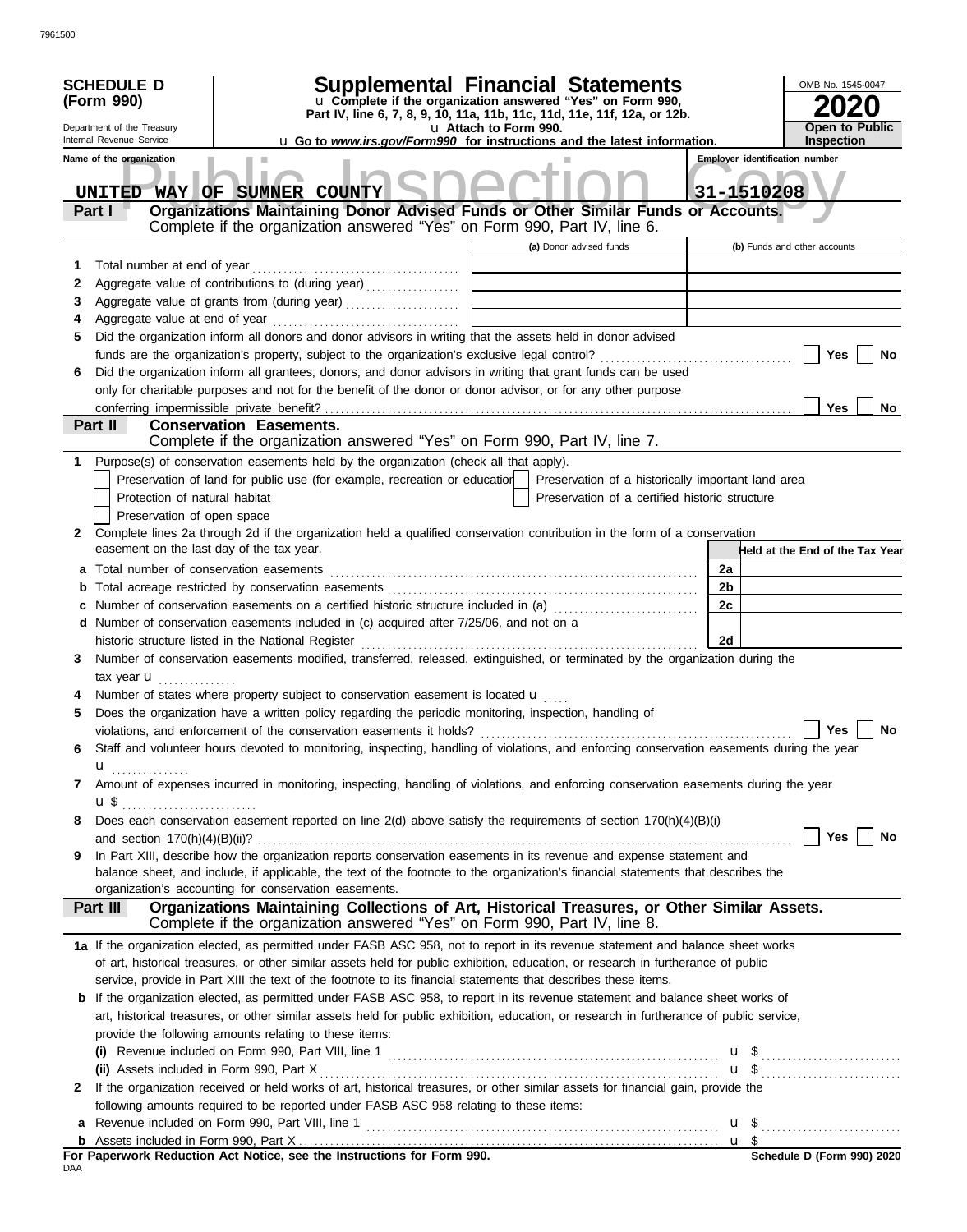|                  | Schedule D (Form 990) 2020 UNITED WAY OF SUMNER COUNTY<br>Organizations Maintaining Collections of Art, Historical Treasures, or Other Similar Assets (continued)<br>Part III                                                                                                                                                                  |                         |                                                                      |                    | 31-1510208           | Page 2              |
|------------------|------------------------------------------------------------------------------------------------------------------------------------------------------------------------------------------------------------------------------------------------------------------------------------------------------------------------------------------------|-------------------------|----------------------------------------------------------------------|--------------------|----------------------|---------------------|
| 3                | Using the organization's acquisition, accession, and other records, check any of the following that make significant use of its<br>collection items (check all that apply):                                                                                                                                                                    |                         |                                                                      |                    |                      |                     |
| a<br>b<br>c<br>5 | Public exhibition<br>Scholarly research<br>Preservation for future generations<br>Provide a description of the organization's collections and explain how they further the organization's exempt purpose in Part<br>XIII.<br>During the year, did the organization solicit or receive donations of art, historical treasures, or other similar |                         | Loan or exchange program<br>Other <b>Communication Communication</b> |                    |                      |                     |
|                  | assets to be sold to raise funds rather than to be maintained as part of the organization's collection?                                                                                                                                                                                                                                        |                         |                                                                      |                    |                      | Yes<br>No           |
|                  | <b>Escrow and Custodial Arrangements.</b><br><b>Part IV</b>                                                                                                                                                                                                                                                                                    |                         |                                                                      |                    |                      |                     |
|                  | Complete if the organization answered "Yes" on Form 990, Part IV, line 9, or reported an amount on Form<br>990, Part X, line 21.                                                                                                                                                                                                               |                         |                                                                      |                    |                      |                     |
|                  | 1a Is the organization an agent, trustee, custodian or other intermediary for contributions or other assets not<br>included on Form 990, Part X?                                                                                                                                                                                               |                         |                                                                      |                    |                      | Yes<br>No           |
|                  | <b>b</b> If "Yes," explain the arrangement in Part XIII and complete the following table:                                                                                                                                                                                                                                                      |                         |                                                                      |                    |                      |                     |
|                  |                                                                                                                                                                                                                                                                                                                                                |                         |                                                                      |                    |                      | Amount              |
|                  | c Beginning balance                                                                                                                                                                                                                                                                                                                            |                         |                                                                      |                    | 1c                   |                     |
|                  |                                                                                                                                                                                                                                                                                                                                                |                         |                                                                      |                    | 1d                   |                     |
|                  | e Distributions during the year manufactured and contact the year manufactured was determined and the vector of                                                                                                                                                                                                                                |                         |                                                                      |                    | 1е                   |                     |
|                  |                                                                                                                                                                                                                                                                                                                                                |                         |                                                                      |                    | 1f                   |                     |
|                  | 2a Did the organization include an amount on Form 990, Part X, line 21, for escrow or custodial account liability?                                                                                                                                                                                                                             |                         |                                                                      |                    |                      | <b>Yes</b><br>No    |
|                  | <b>Endowment Funds.</b><br><b>Part V</b>                                                                                                                                                                                                                                                                                                       |                         |                                                                      |                    |                      |                     |
|                  | Complete if the organization answered "Yes" on Form 990, Part IV, line 10.                                                                                                                                                                                                                                                                     |                         |                                                                      |                    |                      |                     |
|                  |                                                                                                                                                                                                                                                                                                                                                | (a) Current year        | (b) Prior year                                                       | (c) Two years back | (d) Three years back | (e) Four years back |
|                  | 1a Beginning of year balance                                                                                                                                                                                                                                                                                                                   |                         |                                                                      |                    |                      |                     |
|                  |                                                                                                                                                                                                                                                                                                                                                |                         |                                                                      |                    |                      |                     |
|                  | c Net investment earnings, gains, and                                                                                                                                                                                                                                                                                                          |                         |                                                                      |                    |                      |                     |
|                  | d Grants or scholarships                                                                                                                                                                                                                                                                                                                       |                         |                                                                      |                    |                      |                     |
|                  | e Other expenditures for facilities and                                                                                                                                                                                                                                                                                                        |                         |                                                                      |                    |                      |                     |
|                  | programs                                                                                                                                                                                                                                                                                                                                       |                         |                                                                      |                    |                      |                     |
|                  | f Administrative expenses                                                                                                                                                                                                                                                                                                                      |                         |                                                                      |                    |                      |                     |
|                  | g End of year balance                                                                                                                                                                                                                                                                                                                          |                         |                                                                      |                    |                      |                     |
|                  | 2 Provide the estimated percentage of the current year end balance (line 1g, column (a)) held as:                                                                                                                                                                                                                                              |                         |                                                                      |                    |                      |                     |
|                  | a Board designated or quasi-endowment u                                                                                                                                                                                                                                                                                                        |                         |                                                                      |                    |                      |                     |
|                  | <b>b</b> Permanent endowment <b>u</b> %                                                                                                                                                                                                                                                                                                        |                         |                                                                      |                    |                      |                     |
|                  | c Term endowment <b>u</b> %                                                                                                                                                                                                                                                                                                                    |                         |                                                                      |                    |                      |                     |
|                  | The percentages on lines 2a, 2b, and 2c should equal 100%.                                                                                                                                                                                                                                                                                     |                         |                                                                      |                    |                      |                     |
|                  | 3a Are there endowment funds not in the possession of the organization that are held and administered for the                                                                                                                                                                                                                                  |                         |                                                                      |                    |                      |                     |
|                  | organization by:                                                                                                                                                                                                                                                                                                                               |                         |                                                                      |                    |                      | Yes  <br>No         |
|                  |                                                                                                                                                                                                                                                                                                                                                |                         |                                                                      |                    |                      | 3a(i)<br>3a(ii)     |
|                  |                                                                                                                                                                                                                                                                                                                                                |                         |                                                                      |                    |                      | 3b                  |
|                  | Describe in Part XIII the intended uses of the organization's endowment funds.                                                                                                                                                                                                                                                                 |                         |                                                                      |                    |                      |                     |
|                  | Land, Buildings, and Equipment.<br><b>Part VI</b>                                                                                                                                                                                                                                                                                              |                         |                                                                      |                    |                      |                     |
|                  | Complete if the organization answered "Yes" on Form 990, Part IV, line 11a. See Form 990, Part X, line 10.                                                                                                                                                                                                                                     |                         |                                                                      |                    |                      |                     |
|                  | Description of property                                                                                                                                                                                                                                                                                                                        | (a) Cost or other basis | (b) Cost or other basis                                              |                    | (c) Accumulated      | (d) Book value      |
|                  |                                                                                                                                                                                                                                                                                                                                                | (investment)            | (other)                                                              |                    | depreciation         |                     |
|                  |                                                                                                                                                                                                                                                                                                                                                |                         |                                                                      |                    |                      |                     |
|                  |                                                                                                                                                                                                                                                                                                                                                |                         |                                                                      | 4,138              | 3,547                | 591                 |
|                  | c Leasehold improvements                                                                                                                                                                                                                                                                                                                       |                         |                                                                      | 28,981             | 24,842               | 4,139               |
|                  | e Other                                                                                                                                                                                                                                                                                                                                        |                         |                                                                      |                    |                      |                     |
|                  |                                                                                                                                                                                                                                                                                                                                                |                         |                                                                      |                    | $\mathbf u$          | 4,730               |

**Schedule D (Form 990) 2020**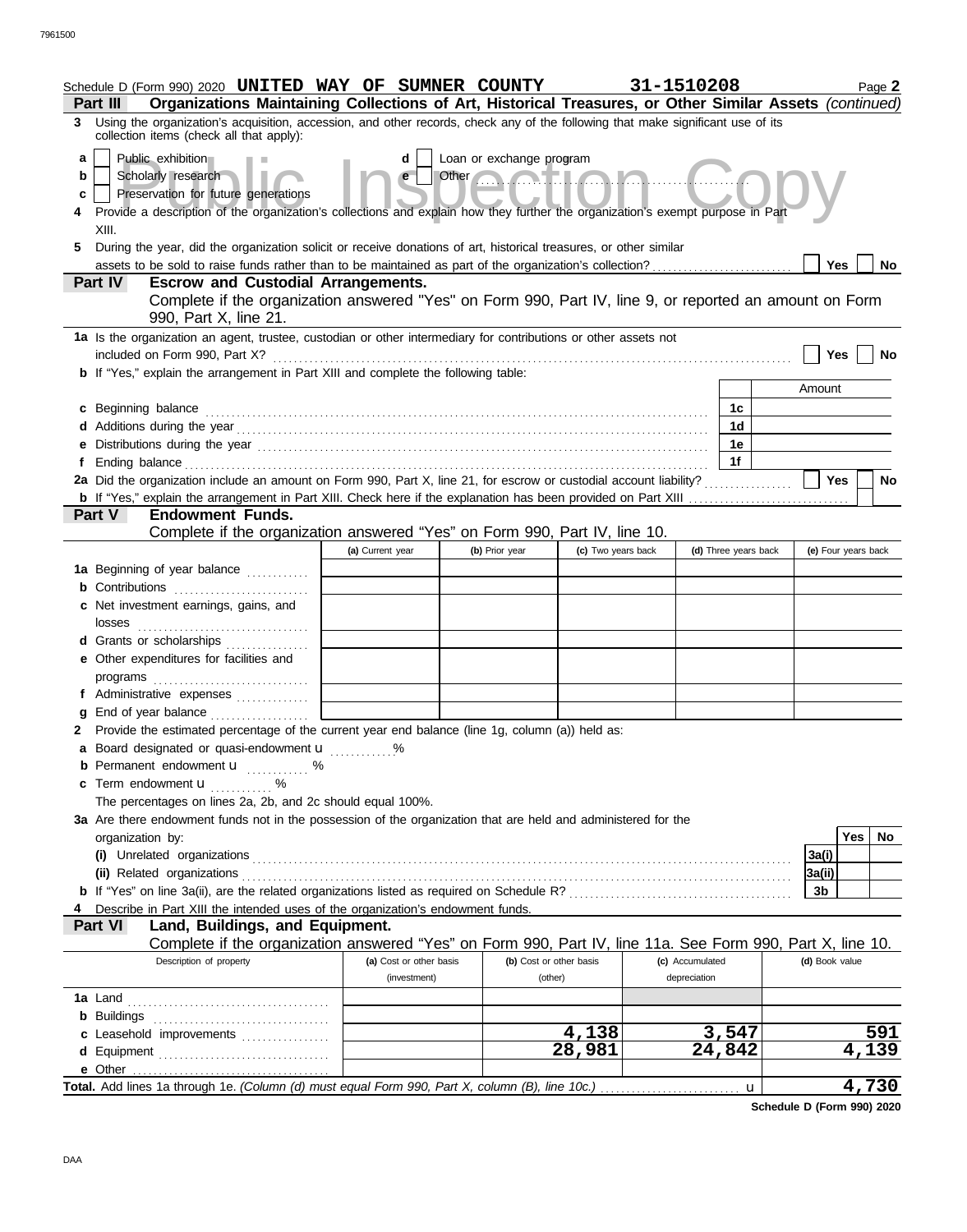|                                        | WAY<br>OF.<br>Schedule D (Form 990) 2020 UNITED                                                                                                      | SUMNER COUNTY  | 31-1510208                       | Page 3         |
|----------------------------------------|------------------------------------------------------------------------------------------------------------------------------------------------------|----------------|----------------------------------|----------------|
| <b>Part VII</b>                        | <b>Investments - Other Securities.</b>                                                                                                               |                |                                  |                |
|                                        | Complete if the organization answered "Yes" on Form 990, Part IV, line 11b. See Form 990, Part X, line 12.                                           |                |                                  |                |
|                                        | (a) Description of security or category                                                                                                              | (b) Book value | (c) Method of valuation:         |                |
|                                        | (including name of security)                                                                                                                         |                | Cost or end-of-year market value |                |
| (1) Financial derivatives<br>(3) Other | (2) Closely held equity interests                                                                                                                    |                |                                  |                |
| (A)<br>(B)                             |                                                                                                                                                      |                |                                  |                |
| (C)<br>(D)                             |                                                                                                                                                      |                |                                  |                |
| (E)                                    |                                                                                                                                                      |                |                                  |                |
| (F)<br>(G)                             |                                                                                                                                                      |                |                                  |                |
| (H)                                    | Total. (Column (b) must equal Form 990, Part X, col. (B) line 12.)                                                                                   |                |                                  |                |
| <b>Part VIII</b>                       | u<br>Investments - Program Related.                                                                                                                  |                |                                  |                |
|                                        | Complete if the organization answered "Yes" on Form 990, Part IV, line 11c. See Form 990, Part X, line 13.                                           |                |                                  |                |
|                                        | (a) Description of investment                                                                                                                        | (b) Book value | (c) Method of valuation:         |                |
|                                        |                                                                                                                                                      |                | Cost or end-of-year market value |                |
| (1)                                    |                                                                                                                                                      |                |                                  |                |
| (2)                                    |                                                                                                                                                      |                |                                  |                |
| (3)                                    |                                                                                                                                                      |                |                                  |                |
| (4)                                    |                                                                                                                                                      |                |                                  |                |
| (5)                                    |                                                                                                                                                      |                |                                  |                |
| (6)                                    |                                                                                                                                                      |                |                                  |                |
| (7)                                    |                                                                                                                                                      |                |                                  |                |
| (8)                                    |                                                                                                                                                      |                |                                  |                |
| (9)                                    |                                                                                                                                                      |                |                                  |                |
|                                        | Total. (Column (b) must equal Form 990, Part X, col. (B) line 13.)<br>u                                                                              |                |                                  |                |
| Part IX                                | <b>Other Assets.</b>                                                                                                                                 |                |                                  |                |
|                                        | Complete if the organization answered "Yes" on Form 990, Part IV, line 11d. See Form 990, Part X, line 15.<br>(a) Description                        |                |                                  | (b) Book value |
|                                        |                                                                                                                                                      |                |                                  |                |
| (1)<br>(2)                             |                                                                                                                                                      |                |                                  |                |
| (3)                                    |                                                                                                                                                      |                |                                  |                |
| <u>(4)</u>                             |                                                                                                                                                      |                |                                  |                |
| (5)                                    |                                                                                                                                                      |                |                                  |                |
| (6)                                    |                                                                                                                                                      |                |                                  |                |
| (7)                                    |                                                                                                                                                      |                |                                  |                |
| (8)                                    |                                                                                                                                                      |                |                                  |                |
| (9)                                    |                                                                                                                                                      |                |                                  |                |
|                                        | Total. (Column (b) must equal Form 990, Part X, col. (B) line 15.)                                                                                   |                | u                                |                |
| Part X                                 | Other Liabilities.                                                                                                                                   |                |                                  |                |
|                                        | Complete if the organization answered "Yes" on Form 990, Part IV, line 11e or 11f. See Form 990, Part X,<br>line $25$ .                              |                |                                  |                |
| 1.                                     | (a) Description of liability                                                                                                                         |                |                                  | (b) Book value |
| (1)                                    | Federal income taxes                                                                                                                                 |                |                                  |                |
| (2)                                    | <b>ALLOCATION</b><br>TO<br><b>AGENCIES</b>                                                                                                           |                |                                  | 393,066        |
| (3)                                    |                                                                                                                                                      |                |                                  |                |
| (4)                                    |                                                                                                                                                      |                |                                  |                |
| (5)                                    |                                                                                                                                                      |                |                                  |                |
| (6)                                    |                                                                                                                                                      |                |                                  |                |
| (7)                                    |                                                                                                                                                      |                |                                  |                |
| (8)                                    |                                                                                                                                                      |                |                                  |                |
| (9)                                    |                                                                                                                                                      |                |                                  |                |
|                                        | Total. (Column (b) must equal Form 990, Part X, col. (B) line 25.)                                                                                   |                | u                                | 393,066        |
|                                        | 2. Liability for uncertain tax positions. In Part XIII, provide the text of the footnote to the organization's financial statements that reports the |                |                                  |                |
|                                        | organization's liability for uncertain tax positions under FASB ASC 740. Check here if the text of the footnote has been provided in Part XIII       |                |                                  | $ \mathbf{x} $ |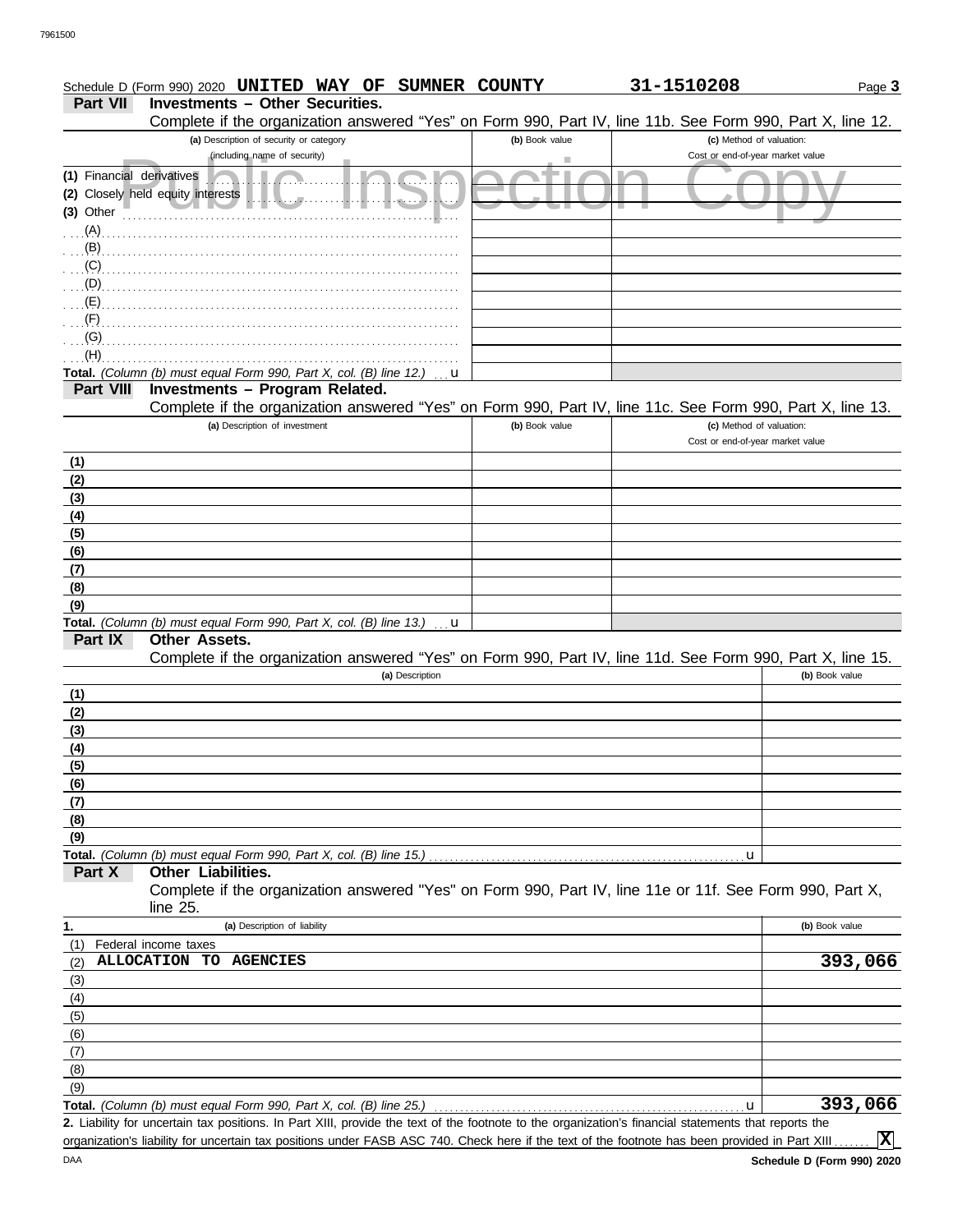|         | Schedule D (Form 990) 2020 UNITED WAY OF SUMNER COUNTY                                                                                                                                                                         |                | 31-1510208    |              | Page 4  |
|---------|--------------------------------------------------------------------------------------------------------------------------------------------------------------------------------------------------------------------------------|----------------|---------------|--------------|---------|
| Part XI | Reconciliation of Revenue per Audited Financial Statements With Revenue per Return.                                                                                                                                            |                |               |              |         |
|         | Complete if the organization answered "Yes" on Form 990, Part IV, line 12a.<br>Total revenue, gains, and other support per audited financial statements                                                                        |                |               | $\mathbf 1$  | 696,684 |
| 1.<br>2 | Amounts included on line 1 but not on Form 990, Part VIII, line 12:                                                                                                                                                            |                |               |              |         |
|         | a Net unrealized gains (losses) on investments <b>and a strategie of the strategy of the strategy of the strategy</b>                                                                                                          | 2a             |               |              |         |
|         |                                                                                                                                                                                                                                | 2 <sub>b</sub> | 10,110        |              |         |
| c       |                                                                                                                                                                                                                                | 2c             |               |              |         |
| d       |                                                                                                                                                                                                                                | 2d             |               |              |         |
| е       | Add lines 2a through 2d [11] And The Contract of the Capital Lines 2a through 2d [11] Add lines 2a through 2d                                                                                                                  |                |               | 2e           | 10,110  |
| 3       |                                                                                                                                                                                                                                |                |               | $\mathbf{3}$ | 686,574 |
| 4       | Amounts included on Form 990, Part VIII, line 12, but not on line 1:                                                                                                                                                           |                |               |              |         |
| a       | Investment expenses not included on Form 990, Part VIII, line 7b                                                                                                                                                               | 4a             |               |              |         |
| b       |                                                                                                                                                                                                                                | 4 <sub>b</sub> |               |              |         |
| c       | Add lines 4a and 4b                                                                                                                                                                                                            |                |               | 4c           |         |
| 5       |                                                                                                                                                                                                                                |                |               | 5            | 686,574 |
|         | Part XII Reconciliation of Expenses per Audited Financial Statements With Expenses per Return.                                                                                                                                 |                |               |              |         |
|         | Complete if the organization answered "Yes" on Form 990, Part IV, line 12a.                                                                                                                                                    |                |               |              |         |
|         | 1 Total expenses and losses per audited financial statements<br>Amounts included on line 1 but not on Form 990, Part IX, line 25:                                                                                              |                |               | 1            | 663,009 |
| 2       |                                                                                                                                                                                                                                | 2a             | <u>10,110</u> |              |         |
| a       | Donated services and use of facilities [11] contained and service in the service of facilities [11] contained and service in the service of the service of the service of the service of the service of the service of the ser | 2 <sub>b</sub> |               |              |         |
| b<br>c  |                                                                                                                                                                                                                                | 2c             |               |              |         |
| d       |                                                                                                                                                                                                                                | 2d             |               |              |         |
| е       |                                                                                                                                                                                                                                |                |               | <b>2e</b>    | 10,110  |
| 3       |                                                                                                                                                                                                                                |                |               | 3            | 652,899 |
| 4       | Amounts included on Form 990, Part IX, line 25, but not on line 1:                                                                                                                                                             |                |               |              |         |
|         | a Investment expenses not included on Form 990, Part VIII, line 7b                                                                                                                                                             | 4a             |               |              |         |
| b       |                                                                                                                                                                                                                                | 4 <sub>b</sub> |               |              |         |
|         | c Add lines 4a and 4b                                                                                                                                                                                                          |                |               | 4c           |         |
|         |                                                                                                                                                                                                                                |                |               | 5            | 652,899 |
|         | Part XIII Supplemental Information.                                                                                                                                                                                            |                |               |              |         |
|         | Provide the descriptions required for Part II, lines 3, 5, and 9; Part III, lines 1a and 4; Part IV, lines 1b and 2b; Part V, line 4; Part X, line                                                                             |                |               |              |         |
|         | 2; Part XI, lines 2d and 4b; and Part XII, lines 2d and 4b. Also complete this part to provide any additional information.                                                                                                     |                |               |              |         |
|         | Part X - FIN 48 Footnote                                                                                                                                                                                                       |                |               |              |         |
|         | The Organization qualifies as a not-for-profit organization exempt from                                                                                                                                                        |                |               |              |         |
|         |                                                                                                                                                                                                                                |                |               |              |         |
|         | federal income taxes under Section $501(c)(3)$ of the Internal Revenue Code.                                                                                                                                                   |                |               |              |         |
|         |                                                                                                                                                                                                                                |                |               |              |         |
|         | Accordingly, income taxes are not provided. The Organization files a                                                                                                                                                           |                |               |              |         |
|         |                                                                                                                                                                                                                                |                |               |              |         |
|         | US federal Form 990 for organizations exempt from income tax.                                                                                                                                                                  |                |               |              |         |
|         |                                                                                                                                                                                                                                |                |               |              |         |
|         |                                                                                                                                                                                                                                |                |               |              |         |
|         |                                                                                                                                                                                                                                |                |               |              |         |
|         | Management performs an evaluation of all income tax positions taken or                                                                                                                                                         |                |               |              |         |
|         |                                                                                                                                                                                                                                |                |               |              |         |
|         | expected to be taken or expected to be taken in the course of preparing the                                                                                                                                                    |                |               |              |         |
|         |                                                                                                                                                                                                                                |                |               |              |         |
|         | Organization's income tax return to determine whether the income tax                                                                                                                                                           |                |               |              |         |
|         | positions meet a "more likely than not" standard of being sustained under                                                                                                                                                      |                |               |              |         |
|         | examination by the applicable taxing authorities. Management has performed                                                                                                                                                     |                |               |              |         |
|         |                                                                                                                                                                                                                                |                |               |              |         |
|         | its evaluation of all income tax positions taken on all open income tax                                                                                                                                                        |                |               |              |         |
|         |                                                                                                                                                                                                                                |                |               |              |         |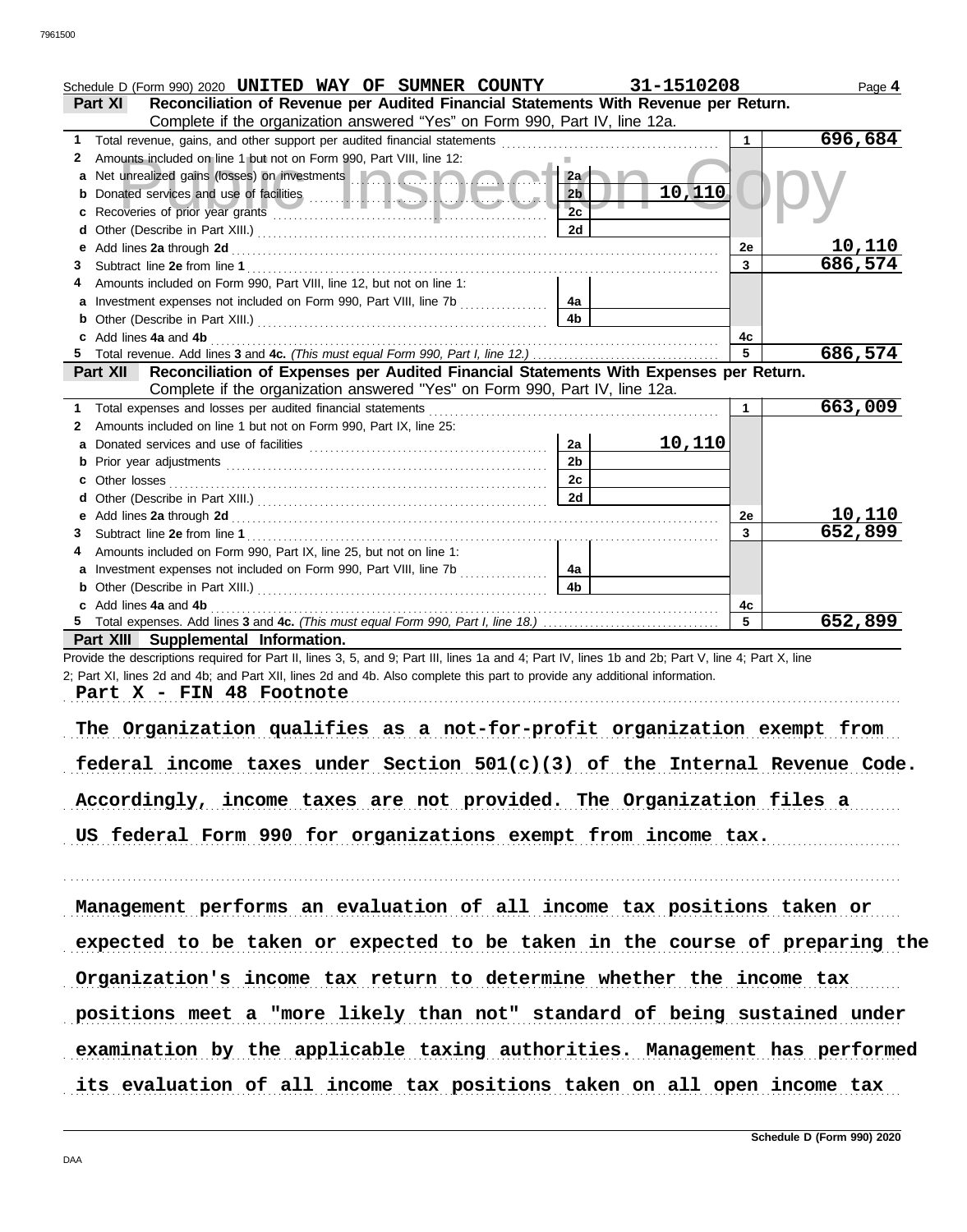| Schedule D (Form 990) 2020 UNITED WAY OF SUMNER COUNTY<br>Part XIII Supplemental Information (continued)                                         | 31-1510208 | Page 5 |
|--------------------------------------------------------------------------------------------------------------------------------------------------|------------|--------|
| returns and has determined that there were no positions taken that do not                                                                        |            |        |
| meet the "more likely than not" standard. Accordingly, there were no<br>provisions for income taxes, penalties or interest receivable or payable |            |        |
| relating to uncertain income tax positions in the accompanying financial                                                                         |            |        |
| statements.                                                                                                                                      |            |        |
|                                                                                                                                                  |            |        |
|                                                                                                                                                  |            |        |
|                                                                                                                                                  |            |        |
|                                                                                                                                                  |            |        |
|                                                                                                                                                  |            |        |
|                                                                                                                                                  |            |        |
|                                                                                                                                                  |            |        |
|                                                                                                                                                  |            |        |
|                                                                                                                                                  |            |        |
|                                                                                                                                                  |            |        |
|                                                                                                                                                  |            |        |
|                                                                                                                                                  |            |        |
|                                                                                                                                                  |            |        |
|                                                                                                                                                  |            |        |
|                                                                                                                                                  |            |        |
|                                                                                                                                                  |            |        |
|                                                                                                                                                  |            |        |
|                                                                                                                                                  |            |        |
|                                                                                                                                                  |            |        |
|                                                                                                                                                  |            |        |
|                                                                                                                                                  |            |        |
|                                                                                                                                                  |            |        |
|                                                                                                                                                  |            |        |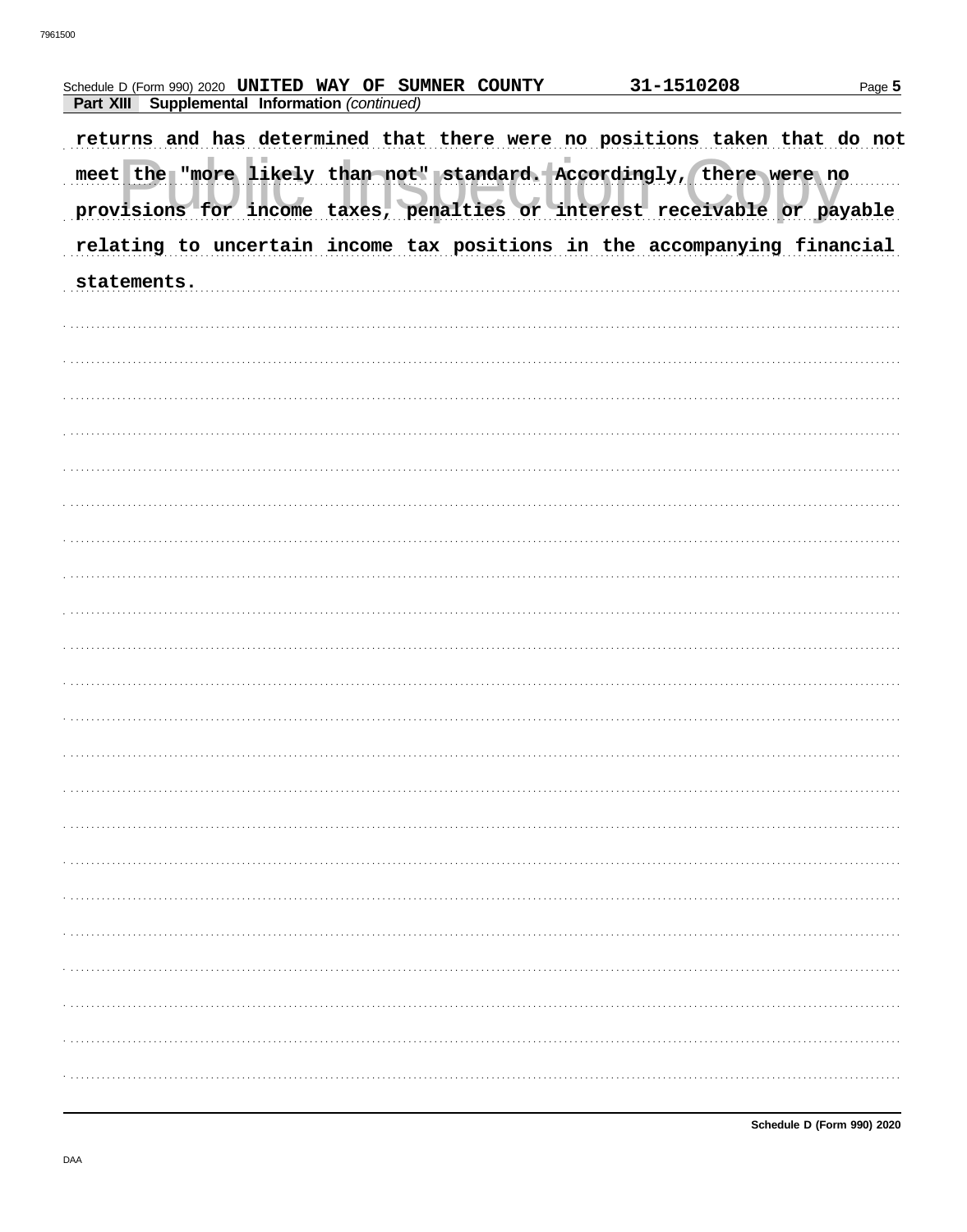| <b>SCHEDULE I</b>                                                                                                                                                                                                                                                                    |                    |                                       | Grants and Other Assistance to Organizations,                                                                                         |                                       |                                                             |                                          |                                              | OMB No. 1545-0047                     |
|--------------------------------------------------------------------------------------------------------------------------------------------------------------------------------------------------------------------------------------------------------------------------------------|--------------------|---------------------------------------|---------------------------------------------------------------------------------------------------------------------------------------|---------------------------------------|-------------------------------------------------------------|------------------------------------------|----------------------------------------------|---------------------------------------|
| (Form 990)                                                                                                                                                                                                                                                                           |                    |                                       | Governments, and Individuals in the United States<br>Complete if the organization answered "Yes" on Form 990, Part IV, line 21 or 22. |                                       |                                                             |                                          |                                              |                                       |
| Department of the Treasury<br>Internal Revenue Service                                                                                                                                                                                                                               |                    |                                       | u Attach to Form 990.<br>u Go to www.irs.gov/Form990 for the latest information.                                                      |                                       |                                                             |                                          |                                              | <b>Open to Public</b><br>Inspection   |
| Name of the organization<br>UNITED WAY OF                                                                                                                                                                                                                                            | SUMNER COUNTY      |                                       |                                                                                                                                       |                                       |                                                             |                                          | Employer identification number<br>31-1510208 |                                       |
| <b>General Information on Grants and Assistance</b><br>Part I                                                                                                                                                                                                                        |                    |                                       |                                                                                                                                       |                                       |                                                             |                                          |                                              |                                       |
| Does the organization maintain records to substantiate the amount of the grants or assistance, the grantees' eligibility for the grants or assistance, and<br>1<br>2 Describe in Part IV the organization's procedures for monitoring the use of grant funds in the United States.   |                    |                                       |                                                                                                                                       |                                       |                                                             |                                          | $ \mathbf{X} $ Yes                           | No                                    |
| Grants and Other Assistance to Domestic Organizations and Domestic Governments. Complete if the organization answered "Yes" on Form 990,<br>Part II<br>Part IV, line 21, for any recipient that received more than \$5,000. Part II can be duplicated if additional space is needed. |                    |                                       |                                                                                                                                       |                                       |                                                             |                                          |                                              |                                       |
| (a) Name and address of organization<br>or government                                                                                                                                                                                                                                | $(b)$ EIN          | (c) IRC<br>section<br>(if applicable) | (d) Amount of cash<br>grant                                                                                                           | (e) Amount of non-<br>cash assistance | (f) Method of valuation<br>(book, FMV, appraisal,<br>other) | (g) Description of<br>noncash assistance |                                              | (h) Purpose of grant<br>or assistance |
| (1) ASHLEY'S PLACE<br>315 W. SMITH STREET<br><b>GALLATIN</b><br>TN 37066                                                                                                                                                                                                             | 62–1793484  3      |                                       | 11,630                                                                                                                                |                                       | <b>CASH</b>                                                 |                                          | REBUILDING LIVES                             |                                       |
| (2) COMMUNITY CHILD CARE<br>182 EXECUTIVE PARK DRIVE<br>TN 37075<br><b>HENDERSONVILLE</b>                                                                                                                                                                                            | 58-1788663  3      |                                       | 13,114                                                                                                                                |                                       | <b>CASH</b>                                                 |                                          | <b>EDUCATION</b>                             |                                       |
| (3) CUMBERLAND CRISIS PREGANCY CENTER<br>PO BOX 1037<br>TN 37075<br><b>HENDERSONVILLE</b>                                                                                                                                                                                            | 58-1705496 3       |                                       | 17,739                                                                                                                                |                                       | <b>CASH</b>                                                 |                                          | <b>REBUILDING LIVES</b>                      |                                       |
| (4) GALLATIN CARES<br>330 N DURHAM AVE<br>TN 37066<br><b>GALLATIN</b>                                                                                                                                                                                                                | 62–1179969  3      |                                       | 7,847                                                                                                                                 |                                       | <b>CASH</b>                                                 |                                          |                                              | FINANCIAL STABILITY                   |
| (5) GALLATIN DAY CARE<br>108 SOUTHPARK CIRCLE<br>TN 37066<br><b>GALLATIN</b>                                                                                                                                                                                                         | 62-6085831         | 3                                     | 38,180                                                                                                                                |                                       | <b>CASH</b>                                                 |                                          | <b>EDUCATION</b>                             |                                       |
| (6) GALLATIN SENIOR CENTER<br>200 EAST FRANKLIN STREET<br><b>GALLATIN</b><br>TN 37076                                                                                                                                                                                                | 62-1012538 3       |                                       | 6,472                                                                                                                                 |                                       | <b>CASH</b>                                                 |                                          | <b>HEALTH FOCUS</b>                          |                                       |
| (7) GRACE PLACE<br>PO BOX 1771<br>TN 37077<br><b>HENDERSONVILLE</b>                                                                                                                                                                                                                  | 47-2033381         | 3                                     | 12,903                                                                                                                                |                                       | <b>CASH</b>                                                 |                                          |                                              | FINANCIAL STABILITY                   |
| (8) HATS (RAINBOW EARLY INTERVENTION)<br>545 AIRPORT ROAD<br><b>GALLATIN</b><br>TN 37066                                                                                                                                                                                             | $ 62 - 1047136 $ 3 |                                       | 5,825                                                                                                                                 |                                       | CASH                                                        |                                          | <b>EDUCATION</b>                             |                                       |
| (9) LITERACY COUNCIL OF MIDDLE TN<br>108 NOKES DRIVE<br>TN 37075<br><b>HENDERSONVILLE</b>                                                                                                                                                                                            | 58-1559444 3       |                                       | 5,714                                                                                                                                 |                                       | CASH                                                        |                                          | <b>EDUCATION</b>                             |                                       |
| 2 Enter total number of section 501(c)(3) and government organizations listed in the line 1 table<br>3 Enter total number of other organizations listed in the line 1 table <b>conserved to the conserved in the line 1</b>                                                          |                    |                                       |                                                                                                                                       |                                       |                                                             |                                          | u 30                                         |                                       |

**For Paperwork Reduction Act Notice, see the Instructions for Form 990. Schedule I (Form 990) (2020)** DAA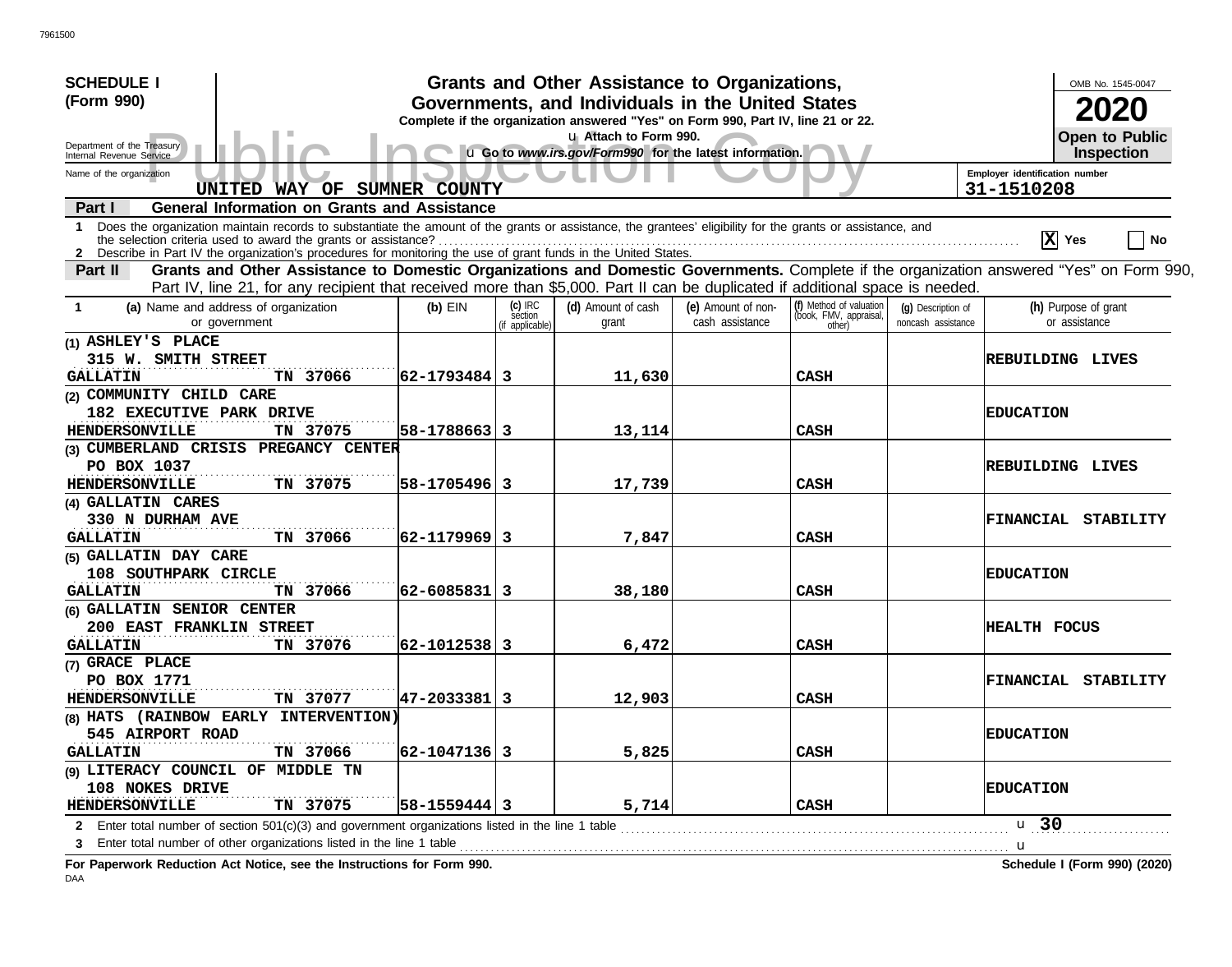| <b>SCHEDULE I</b>                                                                                                                                                                                                                                                                    |                    |                                         | Grants and Other Assistance to Organizations,                                                                                         |                                       |                                                             |                                          | OMB No. 1545-0047                            |
|--------------------------------------------------------------------------------------------------------------------------------------------------------------------------------------------------------------------------------------------------------------------------------------|--------------------|-----------------------------------------|---------------------------------------------------------------------------------------------------------------------------------------|---------------------------------------|-------------------------------------------------------------|------------------------------------------|----------------------------------------------|
| (Form 990)                                                                                                                                                                                                                                                                           |                    |                                         | Governments, and Individuals in the United States<br>Complete if the organization answered "Yes" on Form 990, Part IV, line 21 or 22. |                                       |                                                             |                                          |                                              |
| Department of the Treasury<br>Internal Revenue Service                                                                                                                                                                                                                               |                    |                                         | u Attach to Form 990.<br>u Go to www.irs.gov/Form990 for the latest information.                                                      |                                       |                                                             |                                          | <b>Open to Public</b><br>Inspection          |
| Name of the organization<br>UNITED WAY OF SUMNER COUNTY                                                                                                                                                                                                                              |                    |                                         |                                                                                                                                       |                                       |                                                             |                                          | Employer identification number<br>31-1510208 |
| <b>General Information on Grants and Assistance</b><br>Part I                                                                                                                                                                                                                        |                    |                                         |                                                                                                                                       |                                       |                                                             |                                          |                                              |
| Does the organization maintain records to substantiate the amount of the grants or assistance, the grantees' eligibility for the grants or assistance, and<br>1.<br>2 Describe in Part IV the organization's procedures for monitoring the use of grant funds in the United States.  |                    |                                         |                                                                                                                                       |                                       |                                                             |                                          | No<br>Yes                                    |
| Grants and Other Assistance to Domestic Organizations and Domestic Governments. Complete if the organization answered "Yes" on Form 990,<br>Part II<br>Part IV, line 21, for any recipient that received more than \$5,000. Part II can be duplicated if additional space is needed. |                    |                                         |                                                                                                                                       |                                       |                                                             |                                          |                                              |
| (a) Name and address of organization<br>or government                                                                                                                                                                                                                                | $(b)$ EIN          | $(c)$ IRC<br>séction<br>(if applicable) | (d) Amount of cash<br>grant                                                                                                           | (e) Amount of non-<br>cash assistance | (f) Method of valuation<br>(book, FMV, appraisal,<br>other) | (g) Description of<br>noncash assistance | (h) Purpose of grant<br>or assistance        |
| $(1)$ MCHRA<br>1101 KERMIT DRIVE, SUITE 300<br><b>NASHVILLE</b><br>TN 37217                                                                                                                                                                                                          | 62-0923487 3       |                                         | 25,455                                                                                                                                |                                       | <b>CASH</b>                                                 |                                          | <b>HEALTH FOCUS AND FIN</b>                  |
| (2) MENTAL HEALTH AMERICA OF MID TN<br>446 METROPLEX DRIVE, SUITE A-224<br><b>NASHVILLE</b><br>TN 37211                                                                                                                                                                              | 62-0637710 3       |                                         | 5,430                                                                                                                                 |                                       | <b>CASH</b>                                                 |                                          | <b>HEALTH FOCUS</b>                          |
| (3) NURSES FOR NEWBORNS<br>50 VANTAGE WAY, SUITE 105<br><b>NASHVILLE</b><br>TN 37288                                                                                                                                                                                                 | 43-1601329  3      |                                         | 5,293                                                                                                                                 |                                       | <b>CASH</b>                                                 |                                          | <b>HEALTH FOCUS</b>                          |
| (4) PORTLAND CARES<br>617 HWY 52E<br>PORTLAND<br>TN 37148                                                                                                                                                                                                                            | 62-1528140 3       |                                         | 24,075                                                                                                                                |                                       | <b>CASH</b>                                                 |                                          | FINANCIAL STABILITY                          |
| (5) PORTLAND SENIOR CITIZENS<br>114 MAIN STREET<br>PORTLAND<br>TN 37148                                                                                                                                                                                                              | 62-1577102  3      |                                         | 5,284                                                                                                                                 |                                       | <b>CASH</b>                                                 |                                          | <b>HEALTH FOCUS</b>                          |
| (6) SENIOR CITIZENS OF HENDERSONVILLE<br>157 IMPERIAL BLVD<br>TN 37075<br><b>HENDERSONVILLE</b>                                                                                                                                                                                      | 58-1846241  3      |                                         | 7,350                                                                                                                                 |                                       | <b>CASH</b>                                                 |                                          | <b>HEALTH FOCUS</b>                          |
| (7) SHALOM ZONE<br>600 SMALL STREET<br><b>GALLATIN</b><br>TN 37066                                                                                                                                                                                                                   | 62-1800512  3      |                                         | 6,755                                                                                                                                 |                                       | CASH                                                        |                                          | <b>EDUCATION</b>                             |
| (8) ST. VINCENT DE PAUL SOCIETY<br>449 NORTH WATER AVENUE<br>TN 37066<br><b>GALLATIN</b>                                                                                                                                                                                             | $ 27 - 2197561 $ 3 |                                         | 17,228                                                                                                                                |                                       | CASH                                                        |                                          | FINANCIAL STABILIT                           |
| $(9)$ STARS<br>1704 CHARLOTTE AVENUE, SUITE 200<br>TN 37203<br><b>NASHVILLE</b>                                                                                                                                                                                                      | $ 62 - 1285699 3$  |                                         | 15,742                                                                                                                                |                                       | CASH                                                        |                                          | <b>REBUILDING LIVES</b>                      |

**For Paperwork Reduction Act Notice, see the Instructions for Form 990. Schedule I (Form 990) (2020)** DAA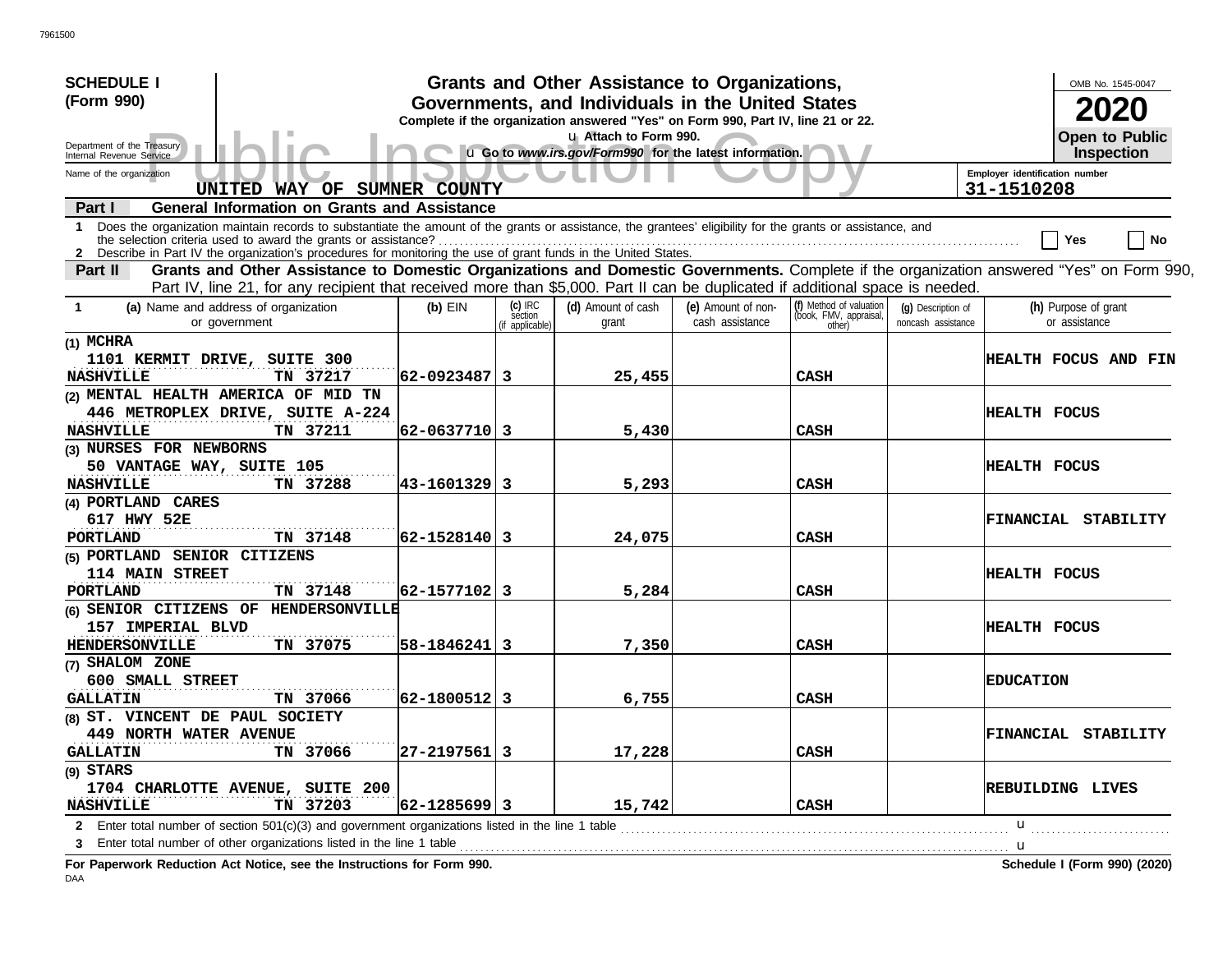| <b>SCHEDULE I</b>                                                                                                                                                                                                                                                                            |                    |                                         | Grants and Other Assistance to Organizations,                                                                                         |                                       |                                                             |                                          | OMB No. 1545-0047                     |
|----------------------------------------------------------------------------------------------------------------------------------------------------------------------------------------------------------------------------------------------------------------------------------------------|--------------------|-----------------------------------------|---------------------------------------------------------------------------------------------------------------------------------------|---------------------------------------|-------------------------------------------------------------|------------------------------------------|---------------------------------------|
| (Form 990)                                                                                                                                                                                                                                                                                   |                    |                                         | Governments, and Individuals in the United States<br>Complete if the organization answered "Yes" on Form 990, Part IV, line 21 or 22. |                                       |                                                             |                                          |                                       |
| Department of the Treasury<br>Internal Revenue Service                                                                                                                                                                                                                                       |                    |                                         | u Attach to Form 990.<br>u Go to www.irs.gov/Form990 for the latest information.                                                      |                                       |                                                             |                                          | <b>Open to Public</b><br>Inspection   |
| Name of the organization                                                                                                                                                                                                                                                                     |                    |                                         |                                                                                                                                       |                                       |                                                             |                                          | Employer identification number        |
| UNITED WAY OF SUMNER COUNTY<br><b>General Information on Grants and Assistance</b><br>Part I                                                                                                                                                                                                 |                    |                                         |                                                                                                                                       |                                       |                                                             |                                          | 31-1510208                            |
| Does the organization maintain records to substantiate the amount of the grants or assistance, the grantees' eligibility for the grants or assistance, and<br>$\mathbf 1$<br>2 Describe in Part IV the organization's procedures for monitoring the use of grant funds in the United States. |                    |                                         |                                                                                                                                       |                                       |                                                             |                                          | No<br>Yes                             |
| Grants and Other Assistance to Domestic Organizations and Domestic Governments. Complete if the organization answered "Yes" on Form 990,<br>Part II<br>Part IV, line 21, for any recipient that received more than \$5,000. Part II can be duplicated if additional space is needed.         |                    |                                         |                                                                                                                                       |                                       |                                                             |                                          |                                       |
| (a) Name and address of organization<br>-1<br>or government                                                                                                                                                                                                                                  | $(b)$ EIN          | $(c)$ IRC<br>section<br>(if applicable) | (d) Amount of cash<br>grant                                                                                                           | (e) Amount of non-<br>cash assistance | (f) Method of valuation<br>(book, FMV, appraisal,<br>other) | (g) Description of<br>noncash assistance | (h) Purpose of grant<br>or assistance |
| (1) SUMNER COUNTY CASA<br>182 WEST FRANKLIN STREET<br><b>GALLATIN</b><br>TN 37066                                                                                                                                                                                                            | $ 62 - 1465336 $ 3 |                                         | 17,585                                                                                                                                |                                       | <b>CASH</b>                                                 |                                          | REBUILDING LIVES                      |
| (2) WESTMORELAND FOOD BANK<br>PO BOX 164<br>TN 37186-0164 62-1768690 3<br>WESTMORELAND                                                                                                                                                                                                       |                    |                                         | 16,032                                                                                                                                |                                       | <b>CASH</b>                                                 |                                          | FINANCIAL STABILITY                   |
| (3) UNITED WAY OF METRO NASHVILLE<br>250 VENTURE CIRCLE<br>TN 37228<br><b>NASHVILLE</b>                                                                                                                                                                                                      | $ 62 - 0533104 $ 3 |                                         | 8,343                                                                                                                                 |                                       | <b>CASH</b>                                                 |                                          | SUPPORT FOR 2-1-1 PR                  |
| (4) FUNDS SET ASIDE BUT NOT YET DISBURS                                                                                                                                                                                                                                                      |                    |                                         | 8,789                                                                                                                                 |                                       | <b>CASH</b>                                                 |                                          | PROGRAM SUPPORT                       |
| (5)                                                                                                                                                                                                                                                                                          |                    |                                         |                                                                                                                                       |                                       |                                                             |                                          |                                       |
| (6)                                                                                                                                                                                                                                                                                          |                    |                                         |                                                                                                                                       |                                       |                                                             |                                          |                                       |
| (7)                                                                                                                                                                                                                                                                                          |                    |                                         |                                                                                                                                       |                                       |                                                             |                                          |                                       |
|                                                                                                                                                                                                                                                                                              |                    |                                         |                                                                                                                                       |                                       |                                                             |                                          |                                       |
| (8)                                                                                                                                                                                                                                                                                          |                    |                                         |                                                                                                                                       |                                       |                                                             |                                          |                                       |
| (9)                                                                                                                                                                                                                                                                                          |                    |                                         |                                                                                                                                       |                                       |                                                             |                                          |                                       |
| Enter total number of other organizations listed in the line 1 table<br>For Paperwork Reduction Act Notice, see the Instructions for Form 990.                                                                                                                                               |                    |                                         |                                                                                                                                       |                                       |                                                             | u                                        | u<br>Schedule I (Form 990) (2020)     |

DAA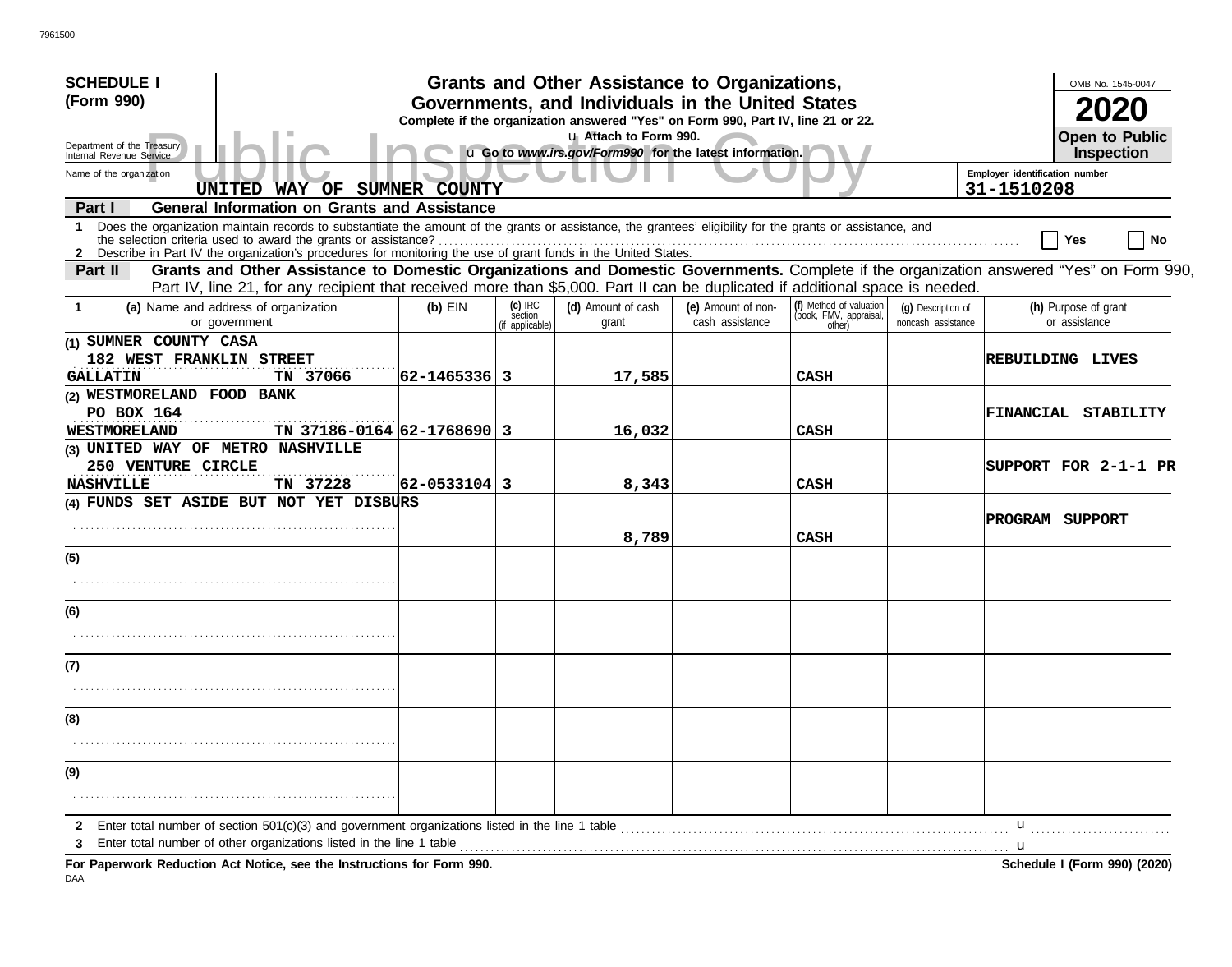| Schedule I (Form 990) (2020) UNITED WAY OF SUMNER COUNTY                                                                                             |                             |                             | 31-1510208                          |                        | Page 2                                                                   |  |  |  |
|------------------------------------------------------------------------------------------------------------------------------------------------------|-----------------------------|-----------------------------|-------------------------------------|------------------------|--------------------------------------------------------------------------|--|--|--|
| Grants and Other Assistance to Domestic Individuals. Complete if the organization answered "Yes" on Form 990, Part IV, line 22.<br>Part III          |                             |                             |                                     |                        |                                                                          |  |  |  |
| Part III can be duplicated if additional space is needed.                                                                                            |                             |                             |                                     |                        |                                                                          |  |  |  |
| (a) Type of grant or assistance                                                                                                                      | (b) Number of<br>recipients | (c) Amount of<br>cash grant | (d) Amount of<br>noncash assistance | FMV, appraisal, other) | $ e $ Method of valuation (book, $ f $ Description of noncash assistance |  |  |  |
| <b>UIDITU</b>                                                                                                                                        |                             |                             |                                     |                        |                                                                          |  |  |  |
|                                                                                                                                                      |                             |                             |                                     |                        |                                                                          |  |  |  |
| $\mathbf{3}$                                                                                                                                         |                             |                             |                                     |                        |                                                                          |  |  |  |
|                                                                                                                                                      |                             |                             |                                     |                        |                                                                          |  |  |  |
| 5                                                                                                                                                    |                             |                             |                                     |                        |                                                                          |  |  |  |
| 6                                                                                                                                                    |                             |                             |                                     |                        |                                                                          |  |  |  |
|                                                                                                                                                      |                             |                             |                                     |                        |                                                                          |  |  |  |
| Supplemental Information. Provide the information required in Part I, line 2; Part III, column (b); and any other additional information.<br>Part IV |                             |                             |                                     |                        |                                                                          |  |  |  |
| Part I, Line 2 - Procedures for Monitoring the Use of Grant Funds                                                                                    |                             |                             |                                     |                        |                                                                          |  |  |  |
| THE EXECUTIVE ALLOCATIONS COMMITTEE REVIEWS OUTCOMES OF ALL AGENCIES<br>RECEIVING GRANT FUNDING FROM UWSC ON A SEMI-ANNUAL BASIS (IN JUNE AND        |                             |                             |                                     |                        |                                                                          |  |  |  |
| JANUARY OF EACH YEAR) TO ENSURE THAT GRANT FUNDS ARE BEING USED IN                                                                                   |                             |                             |                                     |                        |                                                                          |  |  |  |
| ACCORDANCE WITH THE GRANT AGREEMENT. ADDITIONALLY, DURING THE GRANT AWARDS                                                                           |                             |                             |                                     |                        |                                                                          |  |  |  |
| PROCESS EACH YEAR, THE PREVIOUS YEAR'S OUTCOMES ARE REVIEWED BY                                                                                      |                             |                             |                                     |                        |                                                                          |  |  |  |
| ALLOCATIONS VOLUNTEERS TO ENSURE COMPLIANCE WITH THE PURPOSE AND NATURE OF                                                                           |                             |                             |                                     |                        |                                                                          |  |  |  |
| THE GRANT AWARDED BY UWSC.                                                                                                                           |                             |                             |                                     |                        |                                                                          |  |  |  |
|                                                                                                                                                      |                             |                             |                                     |                        |                                                                          |  |  |  |
|                                                                                                                                                      |                             |                             |                                     |                        |                                                                          |  |  |  |
|                                                                                                                                                      |                             |                             |                                     |                        |                                                                          |  |  |  |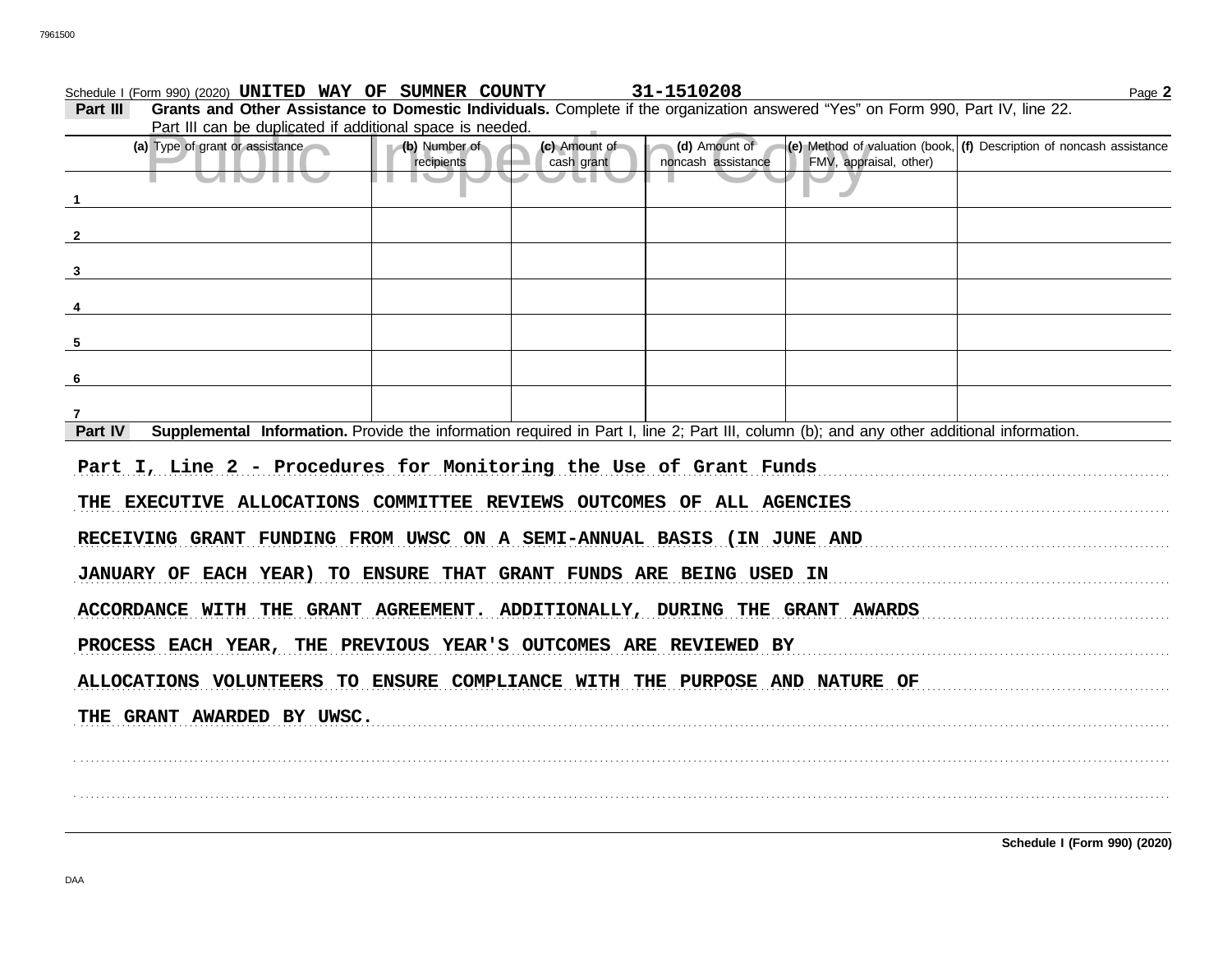| <b>SCHEDULE O</b>                                      | Supplemental Information to Form 990 or 990-EZ                                                                                         | OMB No. 1545-0047                     |
|--------------------------------------------------------|----------------------------------------------------------------------------------------------------------------------------------------|---------------------------------------|
| (Form 990 or 990-EZ)                                   | Complete to provide information for responses to specific questions on<br>Form 990 or 990-EZ or to provide any additional information. | 2020                                  |
| Department of the Treasury<br>Internal Revenue Service | u Attach to Form 990 or 990-EZ.<br>u Go to www.irs.gov/Form990 for the latest information.                                             | <b>Open to Public</b><br>Inspection   |
| Name of the organization                               |                                                                                                                                        | <b>Employer identification number</b> |
| <b>UNITED</b>                                          | WAY OF SUMNER COUNTY<br>31-1510208                                                                                                     |                                       |
|                                                        | Form 990 - Organization's Mission                                                                                                      |                                       |
| TO DEPLOY FINANCIAL SUPPORT                            | TO THE COMMUNITY'S<br><b>HEALTH, WELFARE AND</b>                                                                                       |                                       |
| <b>EDUCATIONAL AGENCIES</b>                            | IN ORDER TO MAXIMIZE<br>THE<br><b>RESOURCES</b>                                                                                        | <b>AVAILABLE FOR</b>                  |
| SERVICES AIMED AT                                      | MOST URGENT NEEDS OF<br>THE COMMUNITY AND<br>THE                                                                                       | <b>TO MUSTER</b>                      |
|                                                        | COMMUNITY SUPPORT AND COMMITMENT.                                                                                                      |                                       |
|                                                        |                                                                                                                                        |                                       |
|                                                        | Form 990, Part VI, Line 11b - Organization's Process to Review Form 990                                                                |                                       |
|                                                        | THE FORM 990 WAS REVIEWED BY KEY OFFICERS AND THE BOARD OF DIRECTORS                                                                   |                                       |
| PRIOR TO FILING                                        |                                                                                                                                        |                                       |
|                                                        |                                                                                                                                        |                                       |
|                                                        | Form 990, Part VI, Line 12c - Enforcement of Conflicts Policy                                                                          |                                       |
|                                                        | COMPLIANCE WITH THE CONFLICT OF INTEREST POLICY IS EVALUATED BY MANAGEMENT                                                             |                                       |
|                                                        | AND APPLICABLE BOARD OFFICIALS.                                                                                                        |                                       |
|                                                        |                                                                                                                                        |                                       |
|                                                        | Form 990, Part VI, Line 15a - Compensation Process for Top Official                                                                    |                                       |
|                                                        | CEO/EXECUTIVE DIRECTOR COMPENSATION IS REVIEWED AND DETERMINED ANNUALLY BY                                                             |                                       |
|                                                        | THE EXECUTIVE COMMITTEE IN ACCORDANCE WITH BYLAWS USING APPLICABLE DATA AND                                                            |                                       |
|                                                        |                                                                                                                                        |                                       |
| PERFORMANCE EVALUATION.                                |                                                                                                                                        |                                       |
|                                                        |                                                                                                                                        |                                       |
|                                                        | Form 990, Part VI, Line 15b - Compensation Process for Officers                                                                        |                                       |
|                                                        | OFFICER COMPENSATION IS DETERMINED BY MANAGEMENT IN CONJUNCTION WITH THE                                                               |                                       |
|                                                        | EXECUTIVE COMMITTEE AND BOARD WHEN APPLICABLE.                                                                                         |                                       |
|                                                        |                                                                                                                                        |                                       |
|                                                        | Form 990, Part VI, Line 19 - Governing Documents Disclosure Explanation                                                                |                                       |
|                                                        | THE ORGANIZATION'S GOVERNING DOCUMENTS ARE AVAILABLE ON THE AGENCY WEBSITE                                                             |                                       |